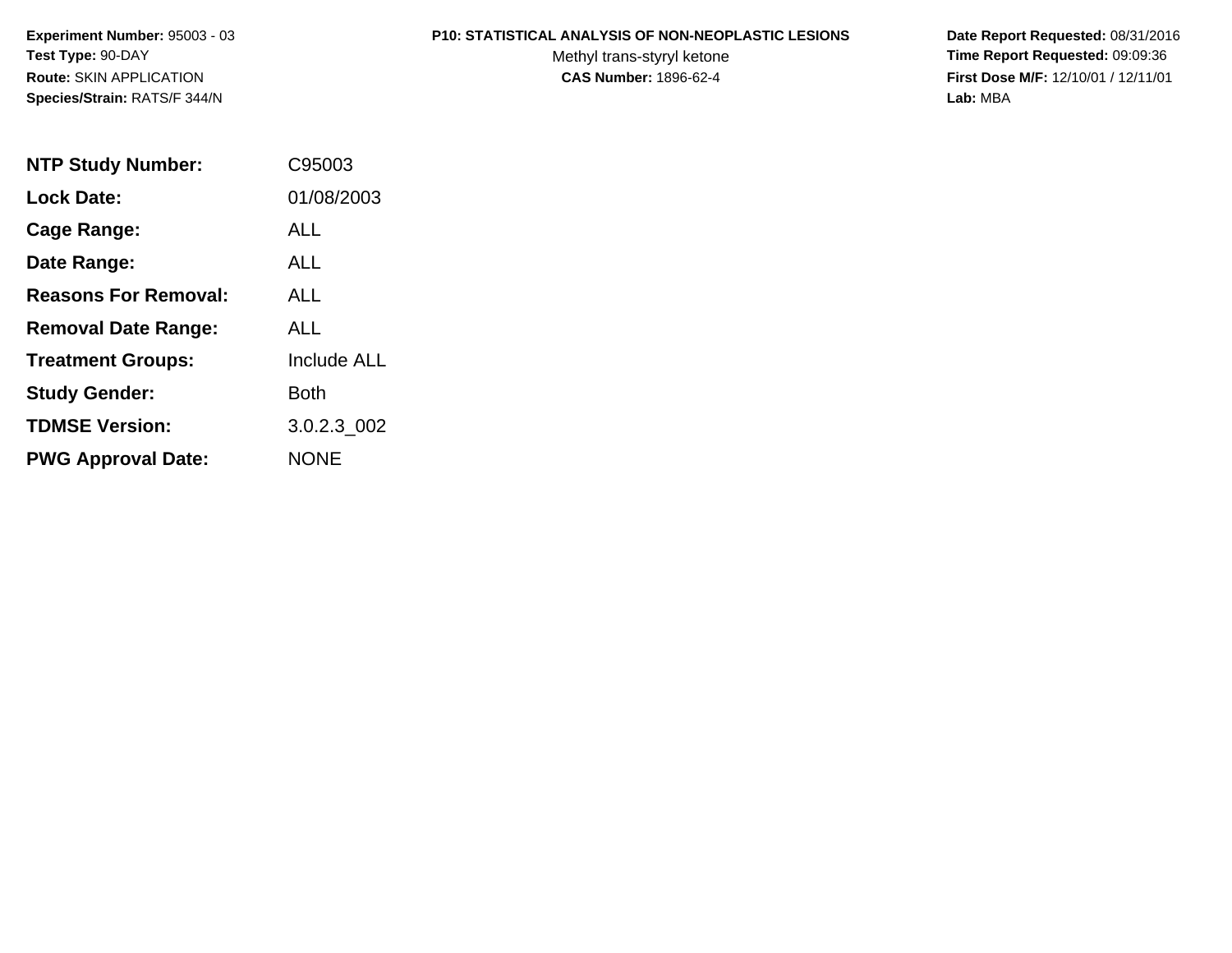**Experiment Number:** 95003 - 03**Test Type:** 90-DAY**Route:** SKIN APPLICATION**Species/Strain:** RATS/F 344/N

#### **P10: STATISTICAL ANALYSIS OF NON-NEOPLASTIC LESIONS**

Methyl trans-styryl ketone<br>CAS Number: 1896-62-4

 **Date Report Requested:** 08/31/2016 **Time Report Requested:** 09:09:36 **First Dose M/F:** 12/10/01 / 12/11/01<br>**Lab:** MBA **Lab:** MBA

#### **SUMMARY OF STATISTICALLY SIGNIFICANT (P<=.05) RESULTS IN THE ANALYSIS OF METHYL TRANS-STYRYL KETONE**

#### **MALE RATS**

#### **Organ**

KidneyKidney: Renal TubuleLiverNose: Respiratory EpitheliumSkin: Sebaceous Gland, Site of ApplicationSkin: Site of Application - Epidermisn Byperkeratosis Skin: Site of Application

#### **FEMALE RATS**

#### **Organ**

Clitoral Glandd Cyst LiverNose: Respiratory EpitheliumSkin: Sebaceous Gland, Site of ApplicationSkin: Site of Application - Epidermis Hyperkeratosis Skin: Site of Application

**Thymus Uterus** 

#### **Morphology**

 Nephropathy Casts Granular Hepatodiaphragmatic Nodule Hyperplasia Goblet Cell Hypertrophy HyperplasiaInflammation Chronic**Necrosis** 

#### **Morphology**

 Hepatodiaphragmatic Nodule Hyperplasia Goblet Cell Hypertrophy HyperplasiaInflammation ChronicNecrosisAtrophy s and the contract of the contract of the contract of  $\lambda$  and  $\lambda$  and  $\lambda$  and  $\lambda$  and  $\lambda$  and  $\lambda$  and  $\lambda$  and  $\lambda$  and  $\lambda$  and  $\lambda$  and  $\lambda$  and  $\lambda$  and  $\lambda$  and  $\lambda$  and  $\lambda$  and  $\lambda$  and  $\lambda$  and  $\lambda$  and  $\lambda$  a s Dilatation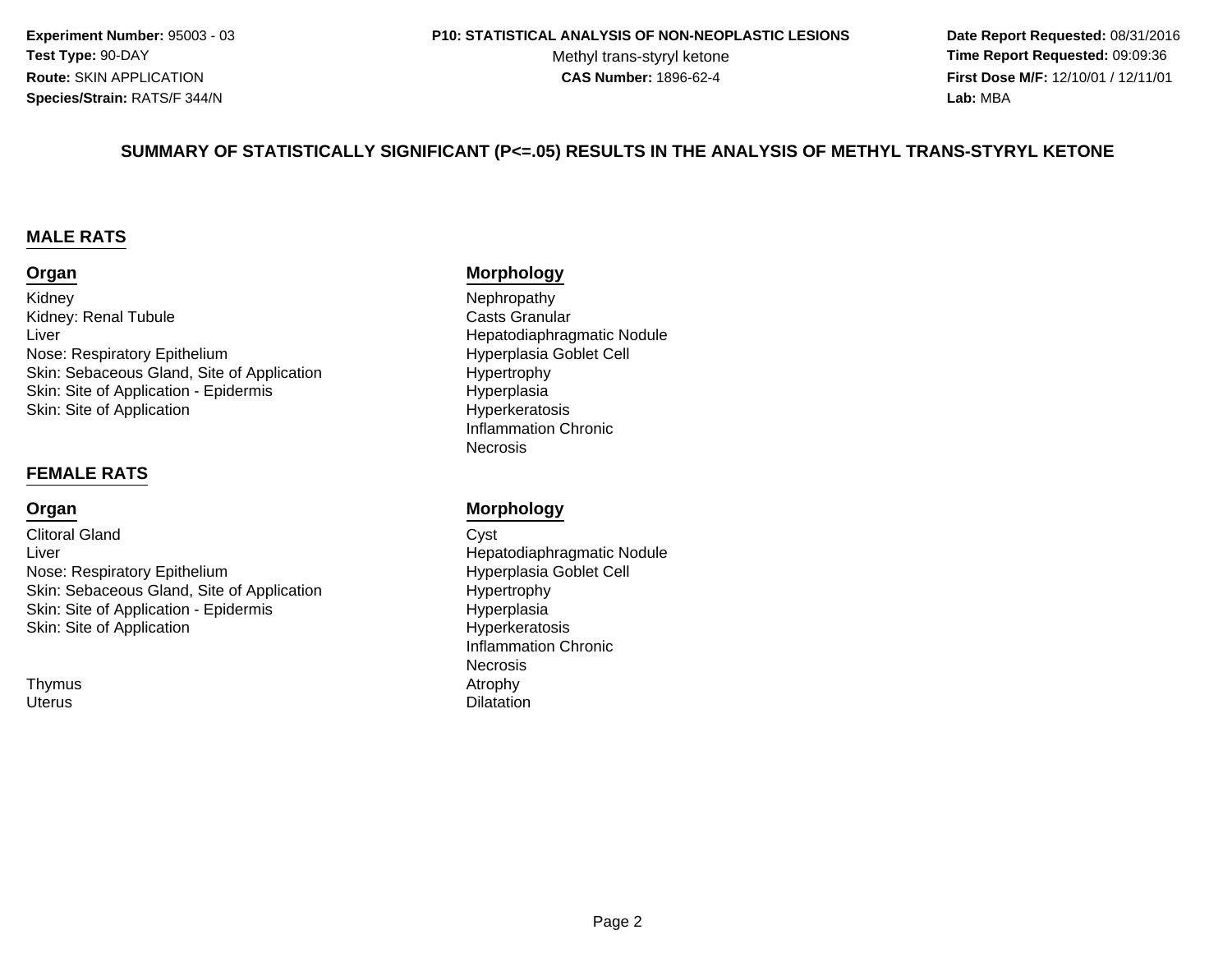**Date Report Requested:** 08/31/2016 **Time Report Requested:** 09:09:36 **First Dose M/F:** 12/10/01 / 12/11/01<br>**Lab:** MBA **Lab:** MBA

|                                                        |                        |                   | <b>Males</b> |             |                  |                  |
|--------------------------------------------------------|------------------------|-------------------|--------------|-------------|------------------|------------------|
| <b>DOSE</b>                                            | <b>VEHICLE CONTROL</b> | <b>22.0 MG/KG</b> | 44.0 MG/KG   | 87.5 MG/KG  | <b>175 MG/KG</b> | <b>350 MG/KG</b> |
|                                                        |                        |                   |              |             |                  |                  |
| <b>Harderian Gland</b><br><b>Infiltration Cellular</b> |                        |                   |              |             |                  |                  |
| <b>LESION RATES</b>                                    |                        |                   |              |             |                  |                  |
| <b>OVERALL</b> (a)                                     | $0/10(0\%)$            | $0/0 (0\%)$       | $0/0 (0\%)$  | $0/0 (0\%)$ | $0/0 (0\%)$      | $0/10(0\%)$      |
| POLY-3 RATE (b)                                        | 0/10.00                | 0/0.00            | 0/0.00       | 0/0.00      | 0/0.00           | 0/10.00          |
| POLY-3 PERCENT (g)                                     | 0%                     | 0%                | 0%           | 0%          | 0%               | 0%               |
| <b>TERMINAL (d)</b>                                    | $0/10(0\%)$            | $0/0 (0\%)$       | $0/0 (0\%)$  | $0/0 (0\%)$ | $0/0 (0\%)$      | $0/10(0\%)$      |
| <b>FIRST INCIDENCE</b>                                 | $\qquad \qquad -$      | $\qquad \qquad -$ | $---$        | ---         | $---$            | ---              |
| <b>STATISTICAL TESTS</b>                               |                        |                   |              |             |                  |                  |
| POLY <sub>3</sub>                                      | (n)                    | (n)               | (n)          | (n)         | (n)              | (n)              |
| <b>POLY 1.5</b>                                        | (n)                    | (n)               | (n)          | (n)         | (n)              | (n)              |
| POLY <sub>6</sub>                                      | (n)                    | (n)               | (n)          | (n)         | (n)              | (n)              |
| <b>COCH-ARM / FISHERS</b>                              | (n)                    | (n)               | (n)          | (n)         | (n)              | (n)              |
| <b>MAX-ISO-POLY-3</b>                                  | (n)                    | (n)               | (n)          | (n)         | (n)              | (n)              |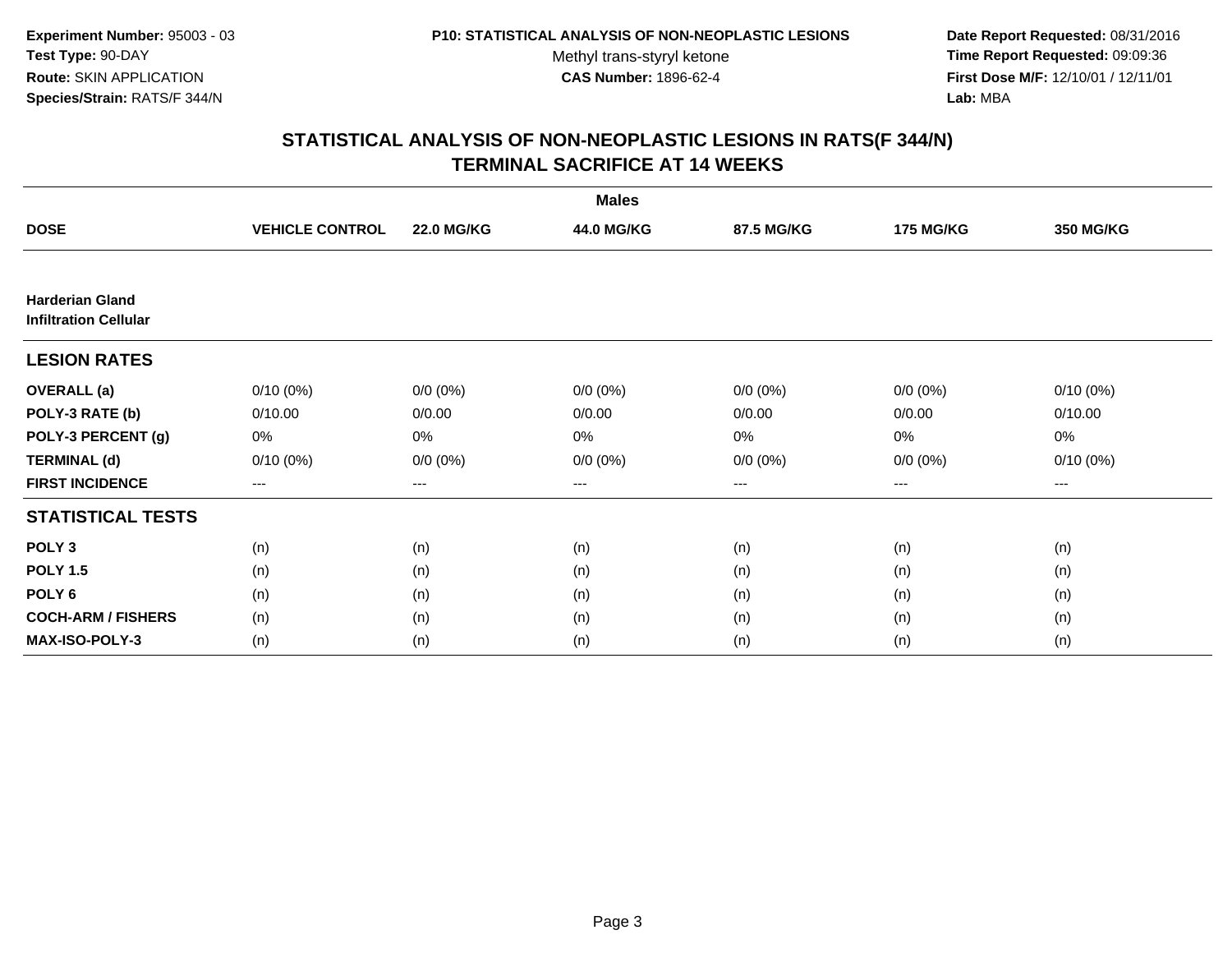**Date Report Requested:** 08/31/2016 **Time Report Requested:** 09:09:36 **First Dose M/F:** 12/10/01 / 12/11/01<br>**Lab:** MBA **Lab:** MBA

|                                                                   |                        |                   | <b>Males</b> |             |                  |                  |
|-------------------------------------------------------------------|------------------------|-------------------|--------------|-------------|------------------|------------------|
| <b>DOSE</b>                                                       | <b>VEHICLE CONTROL</b> | <b>22.0 MG/KG</b> | 44.0 MG/KG   | 87.5 MG/KG  | <b>175 MG/KG</b> | <b>350 MG/KG</b> |
|                                                                   |                        |                   |              |             |                  |                  |
| <b>Harderian Gland</b><br><b>Infiltration Cellular Lymphocyte</b> |                        |                   |              |             |                  |                  |
| <b>LESION RATES</b>                                               |                        |                   |              |             |                  |                  |
| <b>OVERALL</b> (a)                                                | $0/10(0\%)$            | $0/0 (0\%)$       | $0/0 (0\%)$  | $0/0 (0\%)$ | $0/0 (0\%)$      | 1/10 (10%)       |
| POLY-3 RATE (b)                                                   | 0/10.00                | 0/0.00            | 0/0.00       | 0/0.00      | 0/0.00           | 1/10.00          |
| POLY-3 PERCENT (g)                                                | 0%                     | 0%                | 0%           | 0%          | 0%               | 10%              |
| <b>TERMINAL (d)</b>                                               | $0/10(0\%)$            | $0/0 (0\%)$       | $0/0 (0\%)$  | $0/0 (0\%)$ | $0/0 (0\%)$      | 1/10 (10%)       |
| <b>FIRST INCIDENCE</b>                                            | ---                    | ---               | ---          | $--$        | ---              | 93 (T)           |
| <b>STATISTICAL TESTS</b>                                          |                        |                   |              |             |                  |                  |
| POLY <sub>3</sub>                                                 | (e)                    | (e)               | (e)          | (e)         | (e)              | $P = 0.500$      |
| <b>POLY 1.5</b>                                                   | (e)                    | (e)               | (e)          | (e)         | (e)              | $P = 0.500$      |
| POLY <sub>6</sub>                                                 | (e)                    | (e)               | (e)          | (e)         | (e)              | $P = 0.500$      |
| <b>COCH-ARM / FISHERS</b>                                         | $P = 0.304$            | (e)               | (e)          | (e)         | (e)              | $P = 0.500$      |
| <b>MAX-ISO-POLY-3</b>                                             | (e)                    | (e)               | (e)          | (e)         | (e)              | $P = 0.158$      |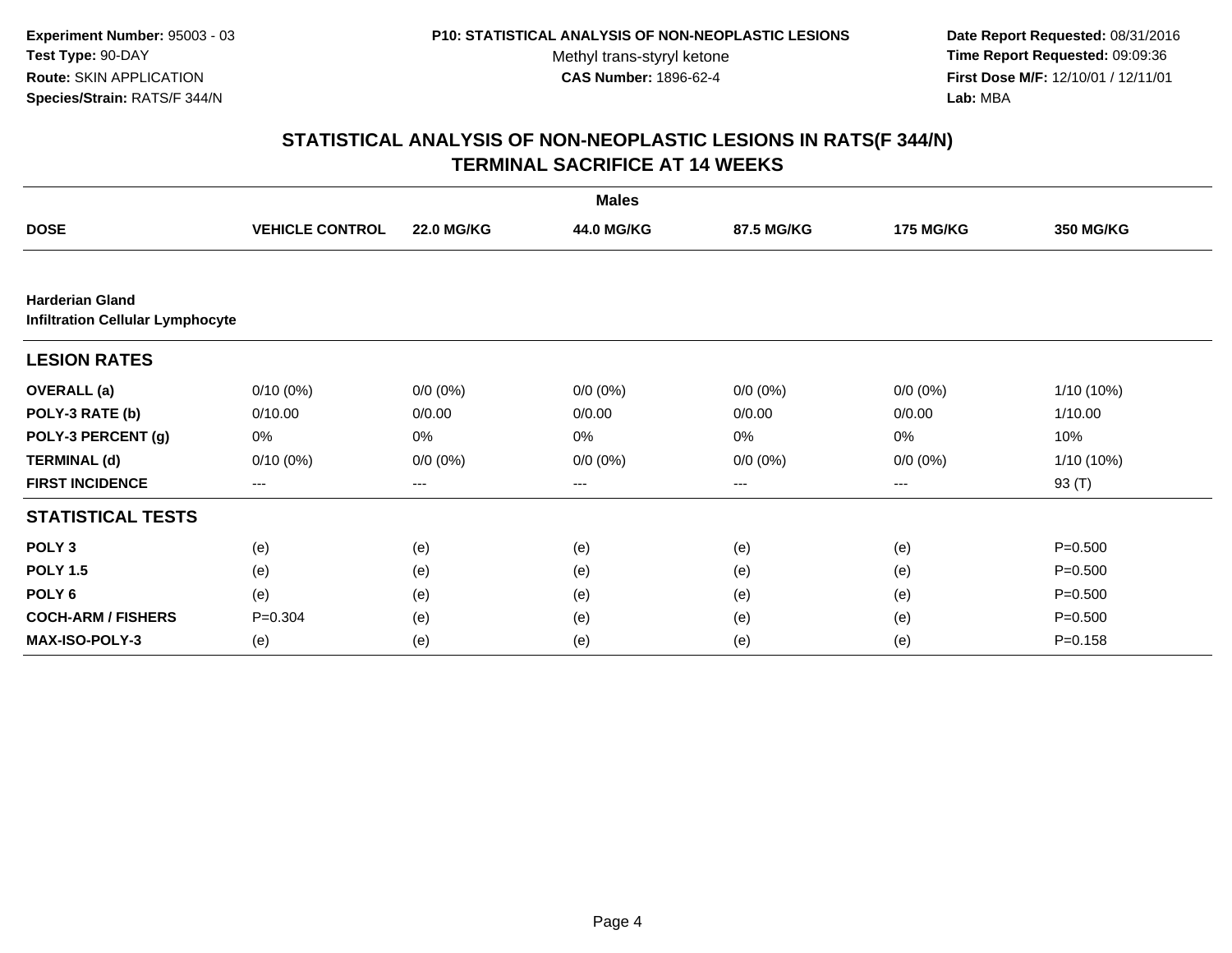**Date Report Requested:** 08/31/2016 **Time Report Requested:** 09:09:36 **First Dose M/F:** 12/10/01 / 12/11/01<br>**Lab:** MBA **Lab:** MBA

|                           |                        |                        | <b>Males</b>      |             |                  |                   |
|---------------------------|------------------------|------------------------|-------------------|-------------|------------------|-------------------|
| <b>DOSE</b>               | <b>VEHICLE CONTROL</b> | <b>22.0 MG/KG</b>      | 44.0 MG/KG        | 87.5 MG/KG  | <b>175 MG/KG</b> | <b>350 MG/KG</b>  |
|                           |                        |                        |                   |             |                  |                   |
| Heart<br>Cardiomyopathy   |                        |                        |                   |             |                  |                   |
| <b>LESION RATES</b>       |                        |                        |                   |             |                  |                   |
| <b>OVERALL</b> (a)        | 1/10 (10%)             | $0/0 (0\%)$            | $0/0 (0\%)$       | $0/0 (0\%)$ | $0/0 (0\%)$      | $0/10(0\%)$       |
| POLY-3 RATE (b)           | 1/10.00                | 0/0.00                 | 0/0.00            | 0/0.00      | 0/0.00           | 0/10.00           |
| POLY-3 PERCENT (g)        | 10%                    | 0%                     | 0%                | 0%          | 0%               | $0\%$             |
| <b>TERMINAL (d)</b>       | 1/10 (10%)             | $0/0 (0\%)$            | $0/0 (0\%)$       | $0/0 (0\%)$ | $0/0 (0\%)$      | $0/10(0\%)$       |
| <b>FIRST INCIDENCE</b>    | 93 (T)                 | $\qquad \qquad \cdots$ | $\qquad \qquad -$ | ---         | $--$             | $\qquad \qquad -$ |
| <b>STATISTICAL TESTS</b>  |                        |                        |                   |             |                  |                   |
| POLY <sub>3</sub>         | (e)                    | (e)                    | (e)               | (e)         | (e)              | P=0.500N          |
| <b>POLY 1.5</b>           | (e)                    | (e)                    | (e)               | (e)         | (e)              | P=0.500N          |
| POLY <sub>6</sub>         | (e)                    | (e)                    | (e)               | (e)         | (e)              | P=0.500N          |
| <b>COCH-ARM / FISHERS</b> | P=0.304N               | (e)                    | (e)               | (e)         | (e)              | P=0.500N          |
| <b>MAX-ISO-POLY-3</b>     | (e)                    | (e)                    | (e)               | (e)         | (e)              | P=0.158N          |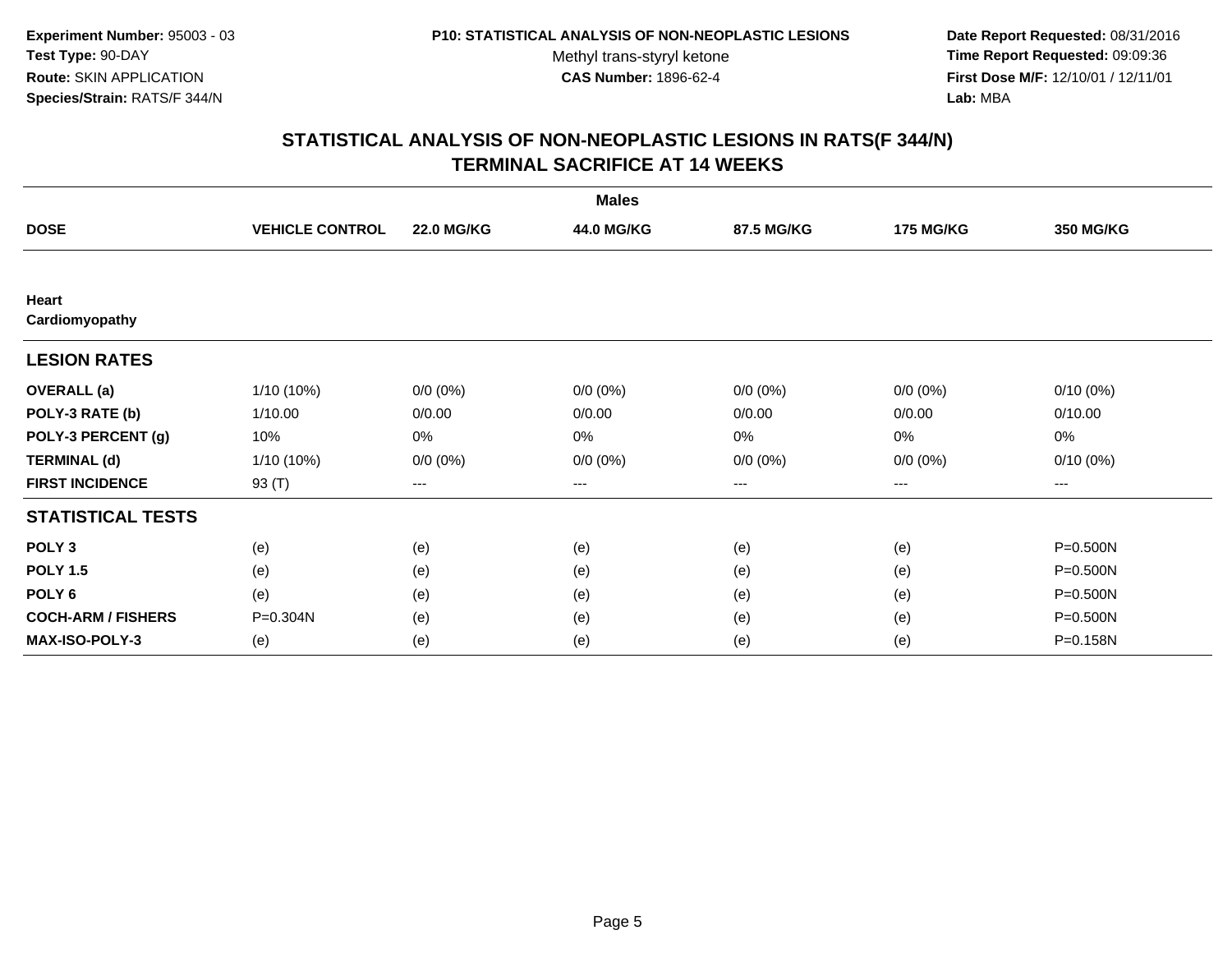**Date Report Requested:** 08/31/2016 **Time Report Requested:** 09:09:36 **First Dose M/F:** 12/10/01 / 12/11/01<br>**Lab:** MBA **Lab:** MBA

|                                                           |                        |                   | <b>Males</b> |             |                  |              |
|-----------------------------------------------------------|------------------------|-------------------|--------------|-------------|------------------|--------------|
| <b>DOSE</b>                                               | <b>VEHICLE CONTROL</b> | <b>22.0 MG/KG</b> | 44.0 MG/KG   | 87.5 MG/KG  | <b>175 MG/KG</b> | 350 MG/KG    |
|                                                           |                        |                   |              |             |                  |              |
| <b>Heart: Artery</b><br><b>Inflammation Chronic Focal</b> |                        |                   |              |             |                  |              |
| <b>LESION RATES</b>                                       |                        |                   |              |             |                  |              |
| <b>OVERALL</b> (a)                                        | 1/10 (10%)             | $0/0 (0\%)$       | $0/0 (0\%)$  | $0/0 (0\%)$ | $0/0 (0\%)$      | $0/10(0\%)$  |
| POLY-3 RATE (b)                                           | 1/10.00                | 0/0.00            | 0/0.00       | 0/0.00      | 0/0.00           | 0/10.00      |
| POLY-3 PERCENT (g)                                        | 10%                    | 0%                | 0%           | 0%          | 0%               | 0%           |
| <b>TERMINAL (d)</b>                                       | $1/10(10\%)$           | $0/0 (0\%)$       | $0/0 (0\%)$  | $0/0 (0\%)$ | $0/0 (0\%)$      | $0/10(0\%)$  |
| <b>FIRST INCIDENCE</b>                                    | 93 (T)                 | ---               | ---          | $--$        | ---              | ---          |
| <b>STATISTICAL TESTS</b>                                  |                        |                   |              |             |                  |              |
| POLY <sub>3</sub>                                         | (e)                    | (e)               | (e)          | (e)         | (e)              | $P = 0.500N$ |
| <b>POLY 1.5</b>                                           | (e)                    | (e)               | (e)          | (e)         | (e)              | P=0.500N     |
| POLY <sub>6</sub>                                         | (e)                    | (e)               | (e)          | (e)         | (e)              | $P = 0.500N$ |
| <b>COCH-ARM / FISHERS</b>                                 | P=0.304N               | (e)               | (e)          | (e)         | (e)              | P=0.500N     |
| MAX-ISO-POLY-3                                            | (e)                    | (e)               | (e)          | (e)         | (e)              | P=0.158N     |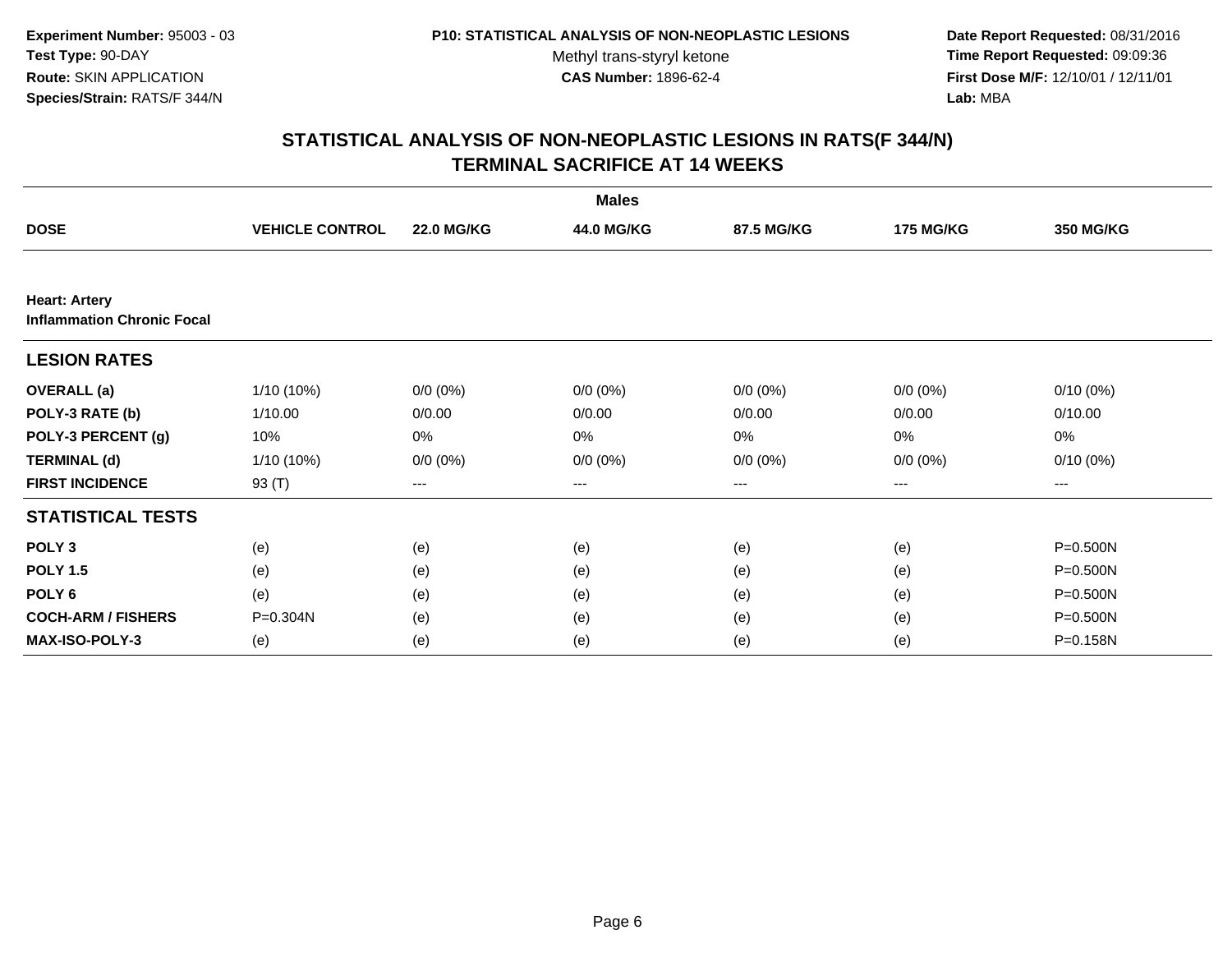**Date Report Requested:** 08/31/2016 **Time Report Requested:** 09:09:36 **First Dose M/F:** 12/10/01 / 12/11/01<br>**Lab:** MBA **Lab:** MBA

|                                 |                        |                   | <b>Males</b> |             |                  |                        |
|---------------------------------|------------------------|-------------------|--------------|-------------|------------------|------------------------|
| <b>DOSE</b>                     | <b>VEHICLE CONTROL</b> | <b>22.0 MG/KG</b> | 44.0 MG/KG   | 87.5 MG/KG  | <b>175 MG/KG</b> | <b>350 MG/KG</b>       |
|                                 |                        |                   |              |             |                  |                        |
| Kidney<br><b>Mineralization</b> |                        |                   |              |             |                  |                        |
| <b>LESION RATES</b>             |                        |                   |              |             |                  |                        |
| <b>OVERALL</b> (a)              | $0/10(0\%)$            | $0/10(0\%)$       | $0/10(0\%)$  | $0/10(0\%)$ | $0/10(0\%)$      | $0/10(0\%)$            |
| POLY-3 RATE (b)                 | 0/10.00                | 0/10.00           | 0/10.00      | 0/10.00     | 0/10.00          | 0/10.00                |
| POLY-3 PERCENT (g)              | 0%                     | 0%                | 0%           | 0%          | 0%               | 0%                     |
| <b>TERMINAL (d)</b>             | $0/10(0\%)$            | $0/10(0\%)$       | $0/10(0\%)$  | 0/10(0%)    | 0/10(0%)         | $0/10(0\%)$            |
| <b>FIRST INCIDENCE</b>          | $\cdots$               | $\cdots$          | ---          | ---         | $---$            | $\qquad \qquad \cdots$ |
| <b>STATISTICAL TESTS</b>        |                        |                   |              |             |                  |                        |
| POLY <sub>3</sub>               | (n)                    | (n)               | (n)          | (n)         | (n)              | (n)                    |
| <b>POLY 1.5</b>                 | (n)                    | (n)               | (n)          | (n)         | (n)              | (n)                    |
| POLY <sub>6</sub>               | (n)                    | (n)               | (n)          | (n)         | (n)              | (n)                    |
| <b>COCH-ARM / FISHERS</b>       | (n)                    | (n)               | (n)          | (n)         | (n)              | (n)                    |
| <b>MAX-ISO-POLY-3</b>           | (n)                    | (n)               | (n)          | (n)         | (n)              | (n)                    |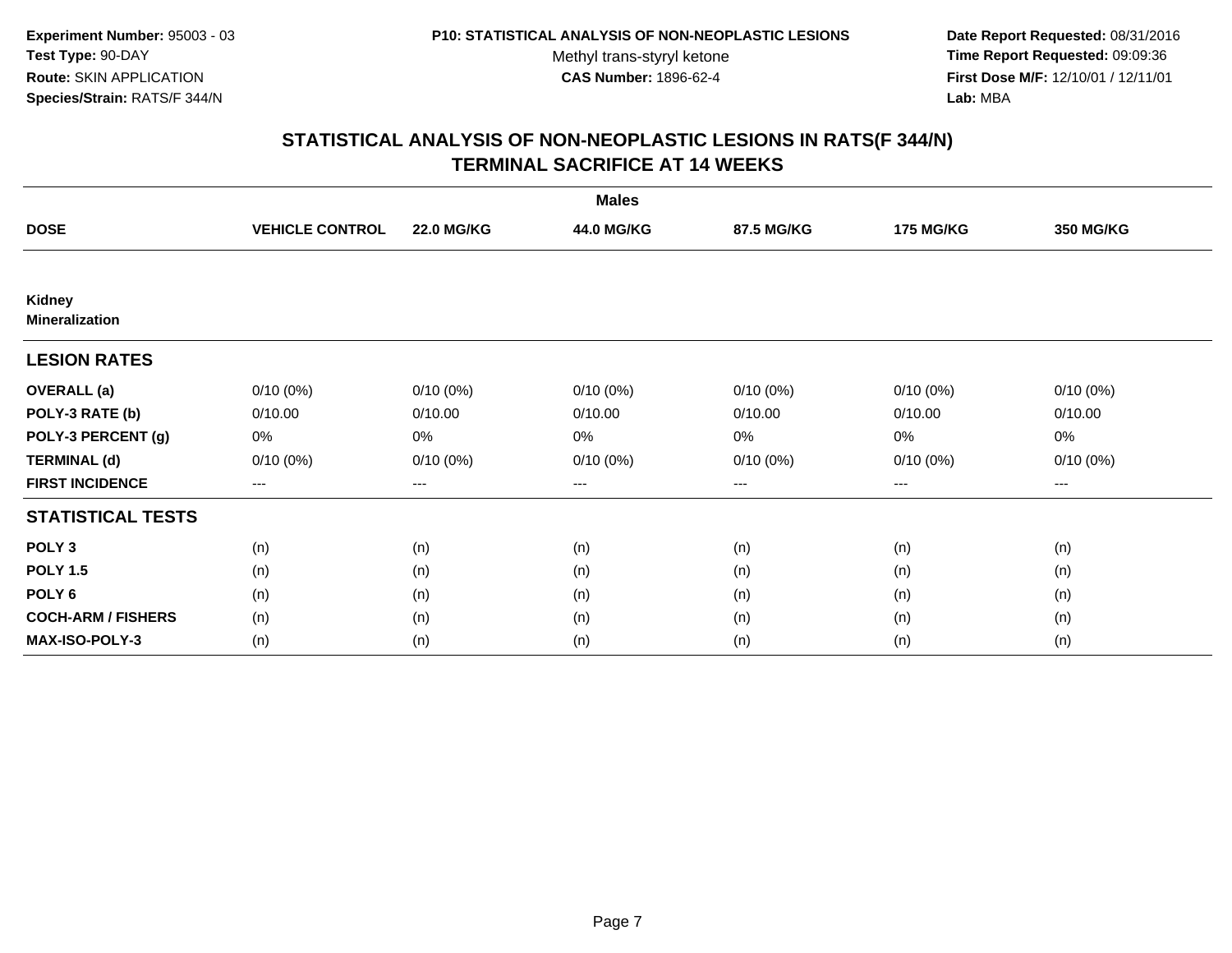**Date Report Requested:** 08/31/2016 **Time Report Requested:** 09:09:36 **First Dose M/F:** 12/10/01 / 12/11/01<br>**Lab:** MBA **Lab:** MBA

|                           |                        |                   | <b>Males</b> |             |                  |                  |
|---------------------------|------------------------|-------------------|--------------|-------------|------------------|------------------|
| <b>DOSE</b>               | <b>VEHICLE CONTROL</b> | <b>22.0 MG/KG</b> | 44.0 MG/KG   | 87.5 MG/KG  | <b>175 MG/KG</b> | <b>350 MG/KG</b> |
|                           |                        |                   |              |             |                  |                  |
| Kidney<br>Nephropathy     |                        |                   |              |             |                  |                  |
| <b>LESION RATES</b>       |                        |                   |              |             |                  |                  |
| <b>OVERALL</b> (a)        | 5/10 (50%)             | 6/10(60%)         | 8/10 (80%)   | 8/10 (80%)  | 9/10 (90%)       | 9/10(90%)        |
| POLY-3 RATE (b)           | 5/10.00                | 6/10.00           | 8/10.00      | 8/10.00     | 9/10.00          | 9/10.00          |
| POLY-3 PERCENT (g)        | 50%                    | 60%               | 80%          | 80%         | 90%              | 90%              |
| <b>TERMINAL (d)</b>       | 5/10 (50%)             | 6/10(60%)         | 8/10 (80%)   | 8/10 (80%)  | 9/10 (90%)       | 9/10(90%)        |
| <b>FIRST INCIDENCE</b>    | 93 $(T)$               | 93 (T)            | 93 (T)       | 93 $(T)$    | 93 (T)           | 93 $(T)$         |
| <b>STATISTICAL TESTS</b>  |                        |                   |              |             |                  |                  |
| POLY <sub>3</sub>         | $P=0.033*$             | $P = 0.500$       | $P = 0.174$  | $P = 0.174$ | $P = 0.061$      | $P = 0.061$      |
| <b>POLY 1.5</b>           | $P=0.033*$             | $P = 0.500$       | $P=0.174$    | $P = 0.174$ | $P = 0.061$      | $P = 0.061$      |
| POLY <sub>6</sub>         | $P=0.033*$             | $P = 0.500$       | $P=0.174$    | $P = 0.174$ | $P = 0.061$      | $P = 0.061$      |
| <b>COCH-ARM / FISHERS</b> | P=0.034*               | $P = 0.500$       | $P = 0.175$  | $P = 0.175$ | $P = 0.070$      | $P = 0.070$      |
| <b>MAX-ISO-POLY-3</b>     | P=0.018*               | $P = 0.332$       | $P = 0.079$  | $P = 0.079$ | $P=0.020*$       | P=0.020*         |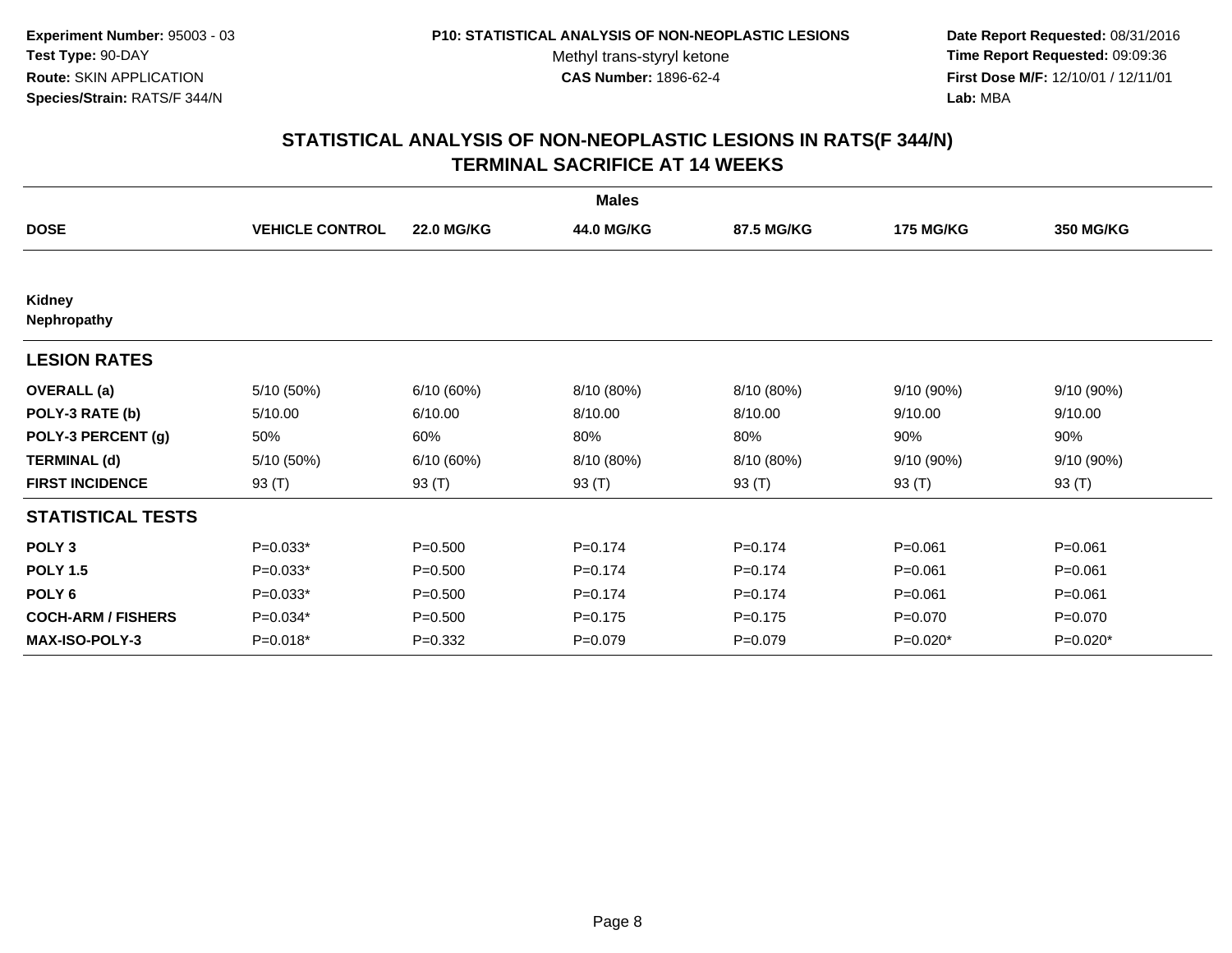**Date Report Requested:** 08/31/2016 **Time Report Requested:** 09:09:36 **First Dose M/F:** 12/10/01 / 12/11/01<br>**Lab:** MBA **Lab:** MBA

|                                                      |                        |                   | <b>Males</b> |             |                  |            |
|------------------------------------------------------|------------------------|-------------------|--------------|-------------|------------------|------------|
| <b>DOSE</b>                                          | <b>VEHICLE CONTROL</b> | <b>22.0 MG/KG</b> | 44.0 MG/KG   | 87.5 MG/KG  | <b>175 MG/KG</b> | 350 MG/KG  |
|                                                      |                        |                   |              |             |                  |            |
| <b>Kidney: Renal Tubule</b><br><b>Casts Granular</b> |                        |                   |              |             |                  |            |
| <b>LESION RATES</b>                                  |                        |                   |              |             |                  |            |
| <b>OVERALL</b> (a)                                   | $0/10(0\%)$            | $0/10(0\%)$       | $0/10(0\%)$  | $0/10(0\%)$ | $0/10(0\%)$      | 3/10(30%)  |
| POLY-3 RATE (b)                                      | 0/10.00                | 0/10.00           | 0/10.00      | 0/10.00     | 0/10.00          | 3/10.00    |
| POLY-3 PERCENT (g)                                   | 0%                     | 0%                | 0%           | 0%          | 0%               | 30%        |
| <b>TERMINAL (d)</b>                                  | $0/10(0\%)$            | $0/10(0\%)$       | $0/10(0\%)$  | $0/10(0\%)$ | $0/10(0\%)$      | 3/10 (30%) |
| <b>FIRST INCIDENCE</b>                               | ---                    | ---               | ---          | $--$        | ---              | 93 (T)     |
| <b>STATISTICAL TESTS</b>                             |                        |                   |              |             |                  |            |
| POLY <sub>3</sub>                                    | P<0.001**              | (e)               | (e)          | (e)         | (e)              | $P=0.095$  |
| <b>POLY 1.5</b>                                      | P<0.001**              | (e)               | (e)          | (e)         | (e)              | $P=0.095$  |
| POLY <sub>6</sub>                                    | P<0.001**              | (e)               | (e)          | (e)         | (e)              | $P=0.095$  |
| <b>COCH-ARM / FISHERS</b>                            | P<0.001**              | (e)               | (e)          | (e)         | (e)              | $P=0.105$  |
| MAX-ISO-POLY-3                                       | P<0.001**              | (e)               | (e)          | (e)         | (e)              | $P=0.025*$ |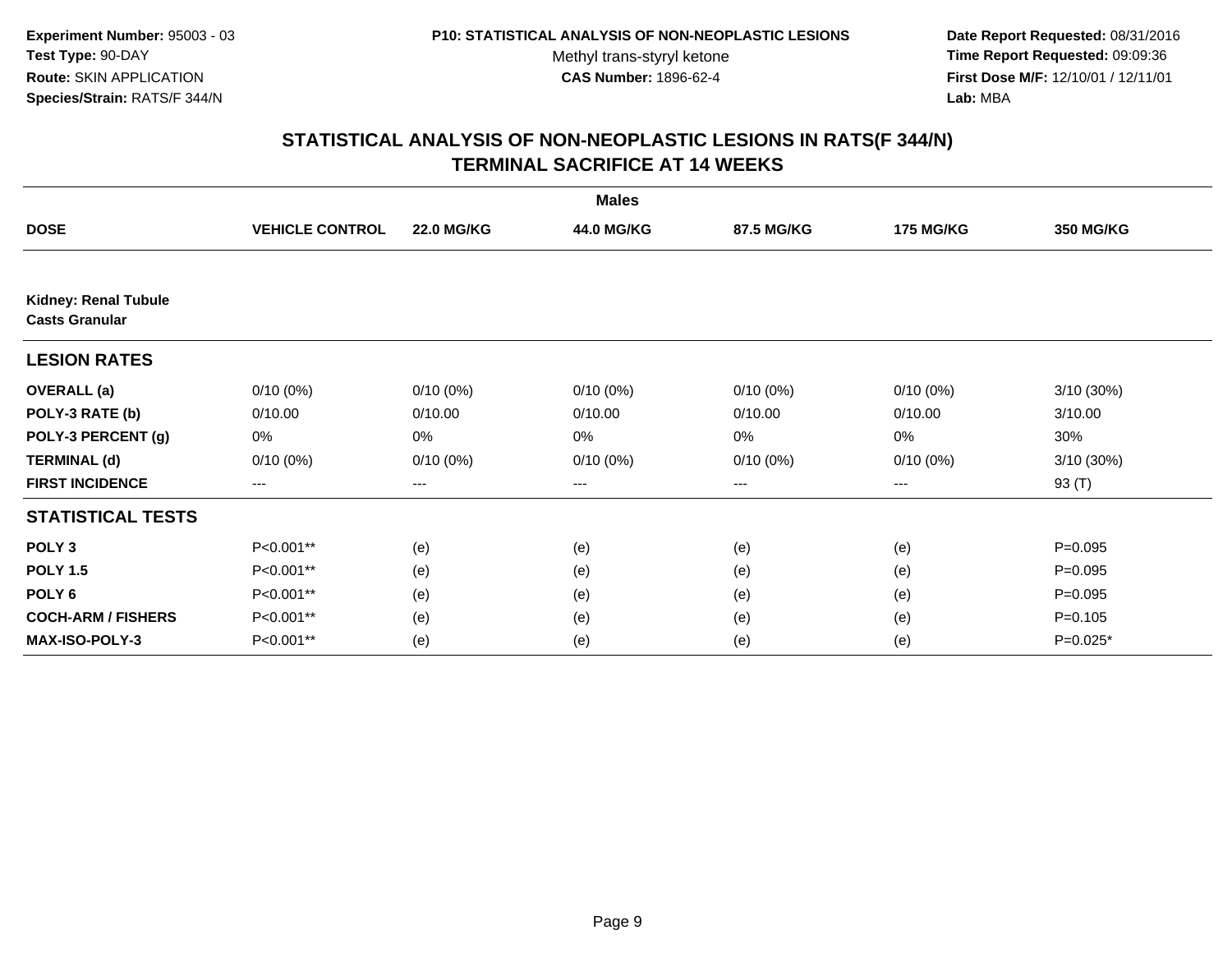**Date Report Requested:** 08/31/2016 **Time Report Requested:** 09:09:36 **First Dose M/F:** 12/10/01 / 12/11/01<br>**Lab:** MBA **Lab:** MBA

|                                                |                        |                   | <b>Males</b> |             |                  |                  |
|------------------------------------------------|------------------------|-------------------|--------------|-------------|------------------|------------------|
| <b>DOSE</b>                                    | <b>VEHICLE CONTROL</b> | <b>22.0 MG/KG</b> | 44.0 MG/KG   | 87.5 MG/KG  | <b>175 MG/KG</b> | <b>350 MG/KG</b> |
|                                                |                        |                   |              |             |                  |                  |
| <b>Kidney: Renal Tubule</b><br><b>Necrosis</b> |                        |                   |              |             |                  |                  |
| <b>LESION RATES</b>                            |                        |                   |              |             |                  |                  |
| <b>OVERALL</b> (a)                             | $0/10(0\%)$            | $0/10(0\%)$       | $0/10(0\%)$  | $0/10(0\%)$ | $0/10(0\%)$      | $0/10(0\%)$      |
| POLY-3 RATE (b)                                | 0/10.00                | 0/10.00           | 0/10.00      | 0/10.00     | 0/10.00          | 0/10.00          |
| POLY-3 PERCENT (g)                             | 0%                     | 0%                | 0%           | 0%          | 0%               | 0%               |
| <b>TERMINAL (d)</b>                            | $0/10(0\%)$            | $0/10(0\%)$       | $0/10(0\%)$  | 0/10(0%)    | 0/10(0%)         | $0/10(0\%)$      |
| <b>FIRST INCIDENCE</b>                         | $\cdots$               | $\cdots$          | ---          | ---         | $---$            | $\cdots$         |
| <b>STATISTICAL TESTS</b>                       |                        |                   |              |             |                  |                  |
| POLY <sub>3</sub>                              | (n)                    | (n)               | (n)          | (n)         | (n)              | (n)              |
| <b>POLY 1.5</b>                                | (n)                    | (n)               | (n)          | (n)         | (n)              | (n)              |
| POLY <sub>6</sub>                              | (n)                    | (n)               | (n)          | (n)         | (n)              | (n)              |
| <b>COCH-ARM / FISHERS</b>                      | (n)                    | (n)               | (n)          | (n)         | (n)              | (n)              |
| <b>MAX-ISO-POLY-3</b>                          | (n)                    | (n)               | (n)          | (n)         | (n)              | (n)              |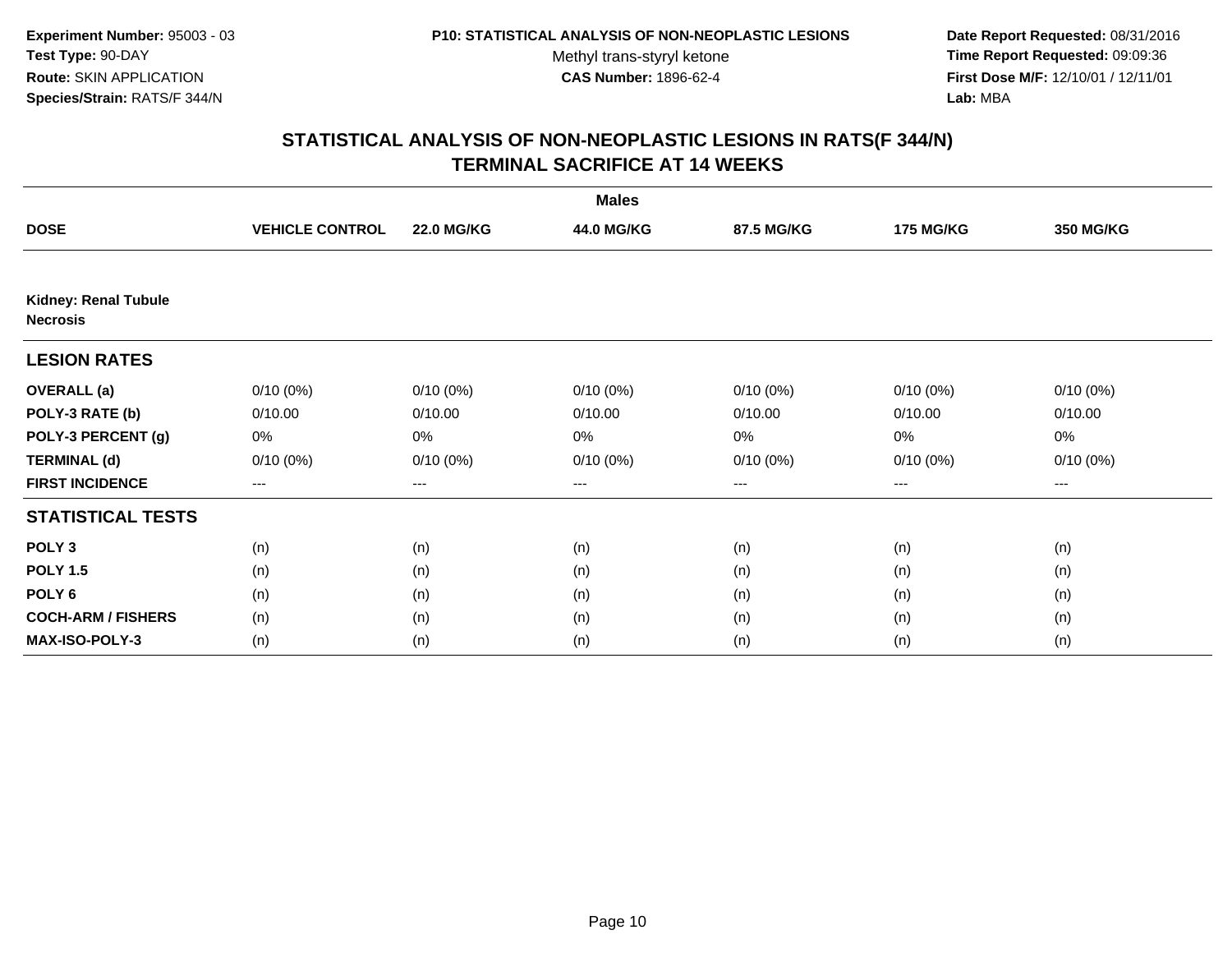**Date Report Requested:** 08/31/2016 **Time Report Requested:** 09:09:36 **First Dose M/F:** 12/10/01 / 12/11/01<br>**Lab:** MBA **Lab:** MBA

|                                     |                        |                   | <b>Males</b> |             |                  |                  |
|-------------------------------------|------------------------|-------------------|--------------|-------------|------------------|------------------|
| <b>DOSE</b>                         | <b>VEHICLE CONTROL</b> | <b>22.0 MG/KG</b> | 44.0 MG/KG   | 87.5 MG/KG  | <b>175 MG/KG</b> | <b>350 MG/KG</b> |
|                                     |                        |                   |              |             |                  |                  |
| Liver<br>Hepatodiaphragmatic Nodule |                        |                   |              |             |                  |                  |
| <b>LESION RATES</b>                 |                        |                   |              |             |                  |                  |
| <b>OVERALL</b> (a)                  | $0/10(0\%)$            | $0/0 (0\%)$       | 1/1 (100%)   | $0/0 (0\%)$ | $0/0 (0\%)$      | $0/10(0\%)$      |
| POLY-3 RATE (b)                     | 0/10.00                | 0/0.00            | 1/1.00       | 0/0.00      | 0/0.00           | 0/10.00          |
| POLY-3 PERCENT (g)                  | 0%                     | 0%                | 100%         | 0%          | 0%               | 0%               |
| <b>TERMINAL (d)</b>                 | $0/10(0\%)$            | $0/0 (0\%)$       | 1/1 (100%)   | $0/0 (0\%)$ | $0/0 (0\%)$      | $0/10(0\%)$      |
| <b>FIRST INCIDENCE</b>              | ---                    | $---$             | 93 (T)       | ---         | ---              | ---              |
| <b>STATISTICAL TESTS</b>            |                        |                   |              |             |                  |                  |
| POLY <sub>3</sub>                   | (e)                    | (e)               | $P = 0.091$  | (e)         | (e)              | (e)              |
| <b>POLY 1.5</b>                     | (e)                    | (e)               | $P = 0.091$  | (e)         | (e)              | (e)              |
| POLY <sub>6</sub>                   | (e)                    | (e)               | $P = 0.091$  | (e)         | (e)              | (e)              |
| <b>COCH-ARM / FISHERS</b>           | P=0.413N               | (e)               | $P = 0.091$  | (e)         | (e)              | (e)              |
| <b>MAX-ISO-POLY-3</b>               | (e)                    | (e)               | P<0.001**    | (e)         | (e)              | (e)              |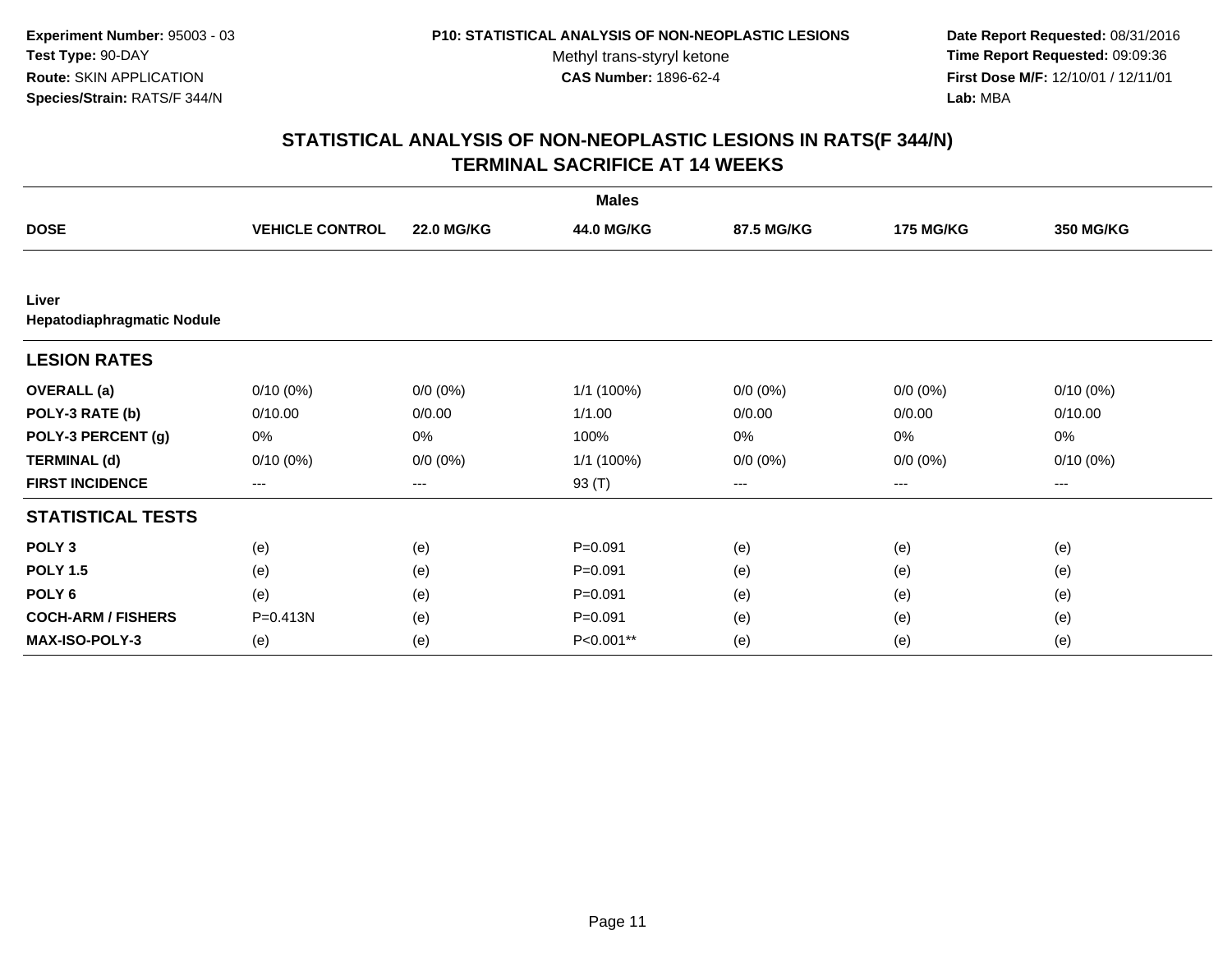**Date Report Requested:** 08/31/2016 **Time Report Requested:** 09:09:36 **First Dose M/F:** 12/10/01 / 12/11/01<br>**Lab:** MBA **Lab:** MBA

|                                           |                        |                   | <b>Males</b> |             |                  |                  |
|-------------------------------------------|------------------------|-------------------|--------------|-------------|------------------|------------------|
| <b>DOSE</b>                               | <b>VEHICLE CONTROL</b> | <b>22.0 MG/KG</b> | 44.0 MG/KG   | 87.5 MG/KG  | <b>175 MG/KG</b> | <b>350 MG/KG</b> |
|                                           |                        |                   |              |             |                  |                  |
| Liver<br><b>Vacuolization Cytoplasmic</b> |                        |                   |              |             |                  |                  |
| <b>LESION RATES</b>                       |                        |                   |              |             |                  |                  |
| <b>OVERALL</b> (a)                        | 3/10 (30%)             | $0/0 (0\%)$       | $0/1$ $(0%)$ | $0/0 (0\%)$ | $0/0 (0\%)$      | 3/10 (30%)       |
| POLY-3 RATE (b)                           | 3/10.00                | 0/0.00            | 0/1.00       | 0/0.00      | 0/0.00           | 3/10.00          |
| POLY-3 PERCENT (g)                        | 30%                    | 0%                | 0%           | 0%          | 0%               | 30%              |
| <b>TERMINAL (d)</b>                       | 3/10 (30%)             | $0/0 (0\%)$       | $0/1$ $(0%)$ | $0/0 (0\%)$ | $0/0 (0\%)$      | 3/10 (30%)       |
| <b>FIRST INCIDENCE</b>                    | 93 $(T)$               | $\qquad \qquad -$ | ---          | ---         | ---              | 93 (T)           |
| <b>STATISTICAL TESTS</b>                  |                        |                   |              |             |                  |                  |
| POLY <sub>3</sub>                         | (e)                    | (e)               | P=0.689N     | (e)         | (e)              | $P = 0.678$      |
| <b>POLY 1.5</b>                           | (e)                    | (e)               | P=0.689N     | (e)         | (e)              | $P = 0.678$      |
| POLY <sub>6</sub>                         | (e)                    | (e)               | P=0.689N     | (e)         | (e)              | $P = 0.678$      |
| <b>COCH-ARM / FISHERS</b>                 | $P = 0.556$            | (e)               | P=0.727N     | (e)         | (e)              | P=0.686N         |
| MAX-ISO-POLY-3                            | (e)                    | (e)               | P=0.328N     | (e)         | (e)              | $P = 1.000$      |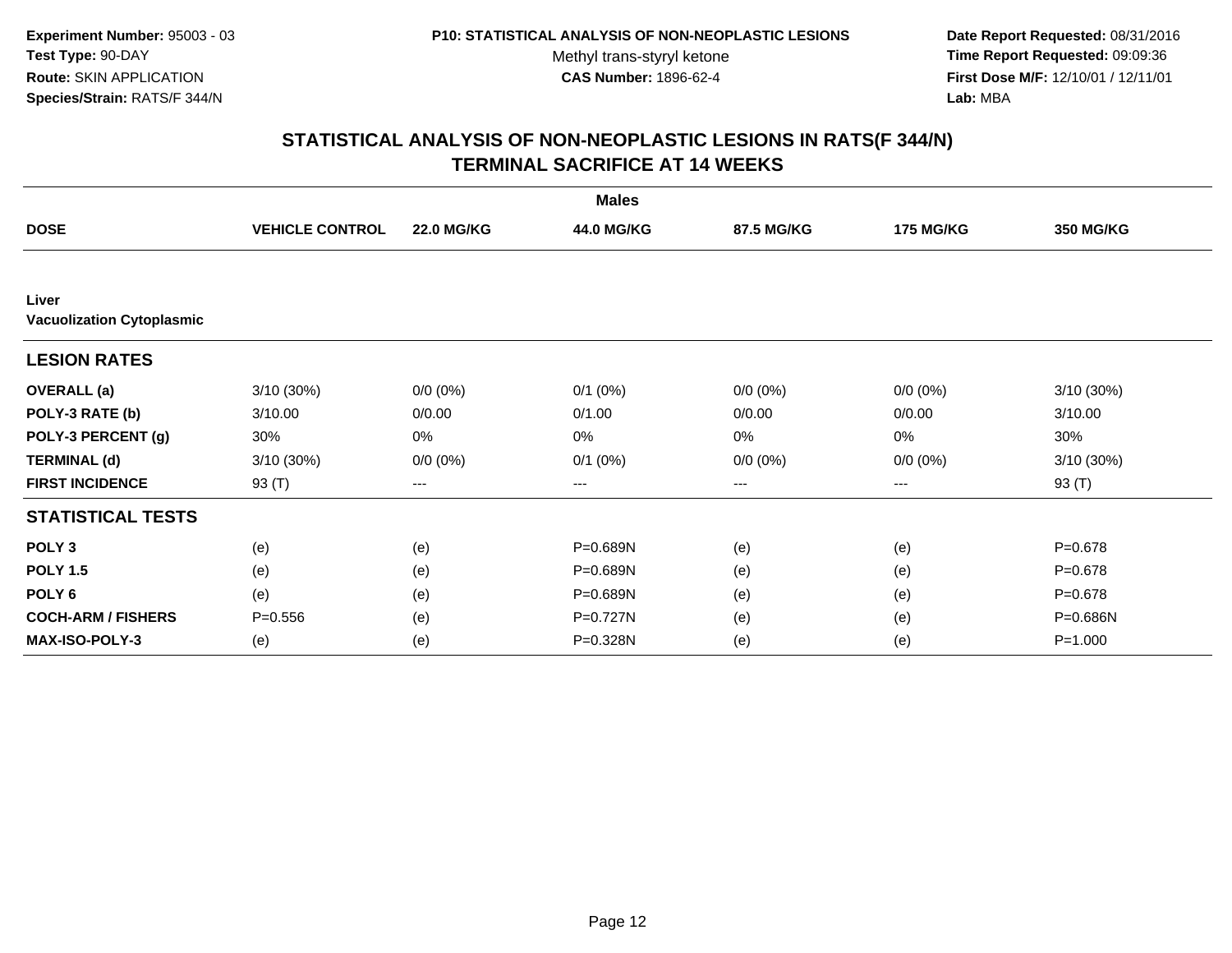**Date Report Requested:** 08/31/2016 **Time Report Requested:** 09:09:36 **First Dose M/F:** 12/10/01 / 12/11/01<br>**Lab:** MBA **Lab:** MBA

|                                 |                        |                   | <b>Males</b> |             |                  |             |
|---------------------------------|------------------------|-------------------|--------------|-------------|------------------|-------------|
| <b>DOSE</b>                     | <b>VEHICLE CONTROL</b> | <b>22.0 MG/KG</b> | 44.0 MG/KG   | 87.5 MG/KG  | <b>175 MG/KG</b> | 350 MG/KG   |
|                                 |                        |                   |              |             |                  |             |
| Lung<br><b>Hemorrhage Focal</b> |                        |                   |              |             |                  |             |
| <b>LESION RATES</b>             |                        |                   |              |             |                  |             |
| <b>OVERALL</b> (a)              | $0/10(0\%)$            | $0/0 (0\%)$       | $0/0 (0\%)$  | $0/0 (0\%)$ | $0/0 (0\%)$      | $0/10(0\%)$ |
| POLY-3 RATE (b)                 | 0/10.00                | 0/0.00            | 0/0.00       | 0/0.00      | 0/0.00           | 0/10.00     |
| POLY-3 PERCENT (g)              | 0%                     | $0\%$             | $0\%$        | 0%          | 0%               | 0%          |
| <b>TERMINAL (d)</b>             | $0/10(0\%)$            | $0/0 (0\%)$       | $0/0 (0\%)$  | $0/0 (0\%)$ | $0/0 (0\%)$      | $0/10(0\%)$ |
| <b>FIRST INCIDENCE</b>          | $--$                   | $\qquad \qquad -$ | $---$        | ---         | $--$             | $---$       |
| <b>STATISTICAL TESTS</b>        |                        |                   |              |             |                  |             |
| POLY <sub>3</sub>               | (n)                    | (n)               | (n)          | (n)         | (n)              | (n)         |
| <b>POLY 1.5</b>                 | (n)                    | (n)               | (n)          | (n)         | (n)              | (n)         |
| POLY <sub>6</sub>               | (n)                    | (n)               | (n)          | (n)         | (n)              | (n)         |
| <b>COCH-ARM / FISHERS</b>       | (n)                    | (n)               | (n)          | (n)         | (n)              | (n)         |
| MAX-ISO-POLY-3                  | (n)                    | (n)               | (n)          | (n)         | (n)              | (n)         |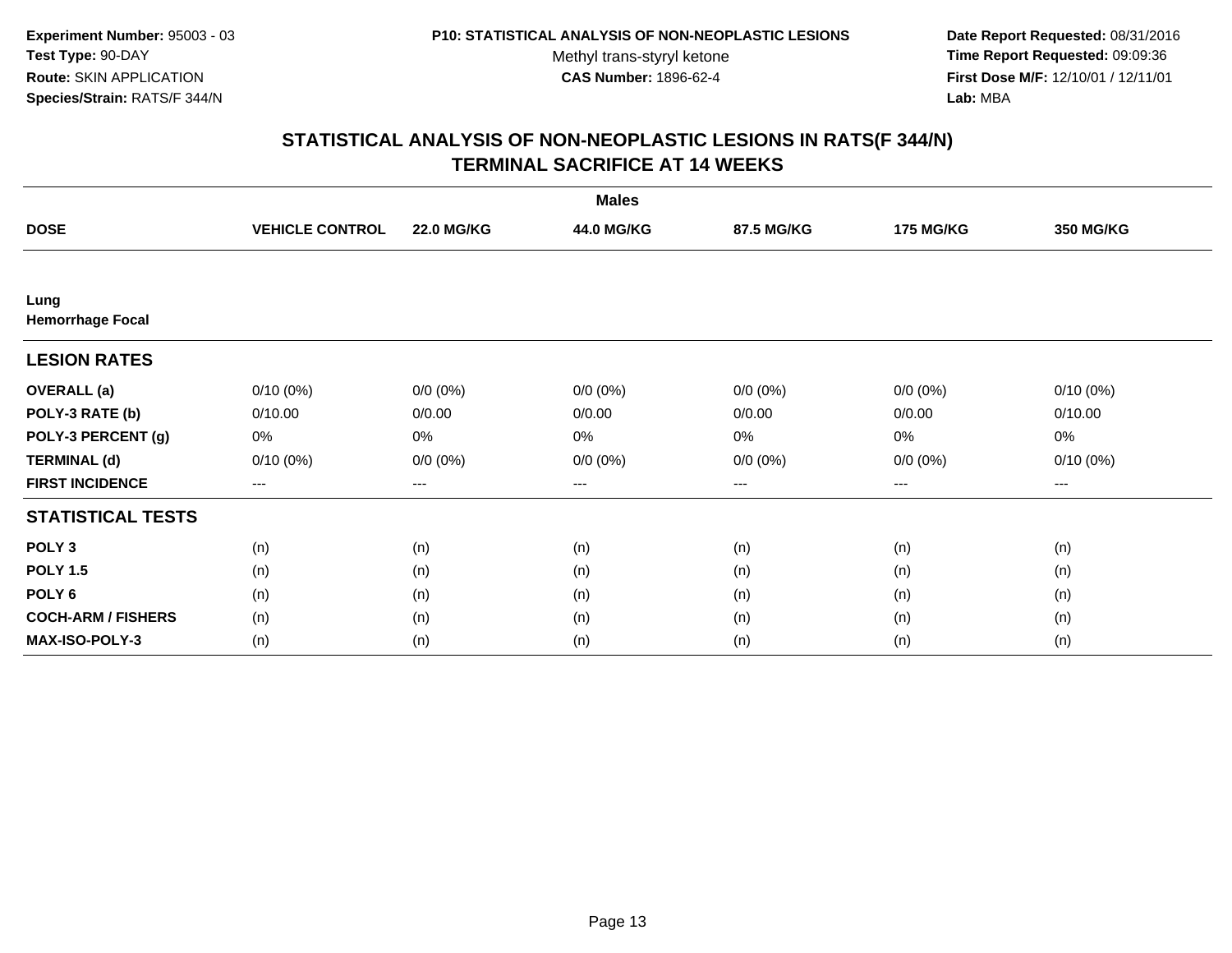**Date Report Requested:** 08/31/2016 **Time Report Requested:** 09:09:36 **First Dose M/F:** 12/10/01 / 12/11/01<br>**Lab:** MBA **Lab:** MBA

| <b>Males</b>                                                             |                        |                   |             |             |                  |                  |  |  |
|--------------------------------------------------------------------------|------------------------|-------------------|-------------|-------------|------------------|------------------|--|--|
| <b>DOSE</b>                                                              | <b>VEHICLE CONTROL</b> | <b>22.0 MG/KG</b> | 44.0 MG/KG  | 87.5 MG/KG  | <b>175 MG/KG</b> | <b>350 MG/KG</b> |  |  |
|                                                                          |                        |                   |             |             |                  |                  |  |  |
| <b>Lung: Bronchiole</b><br><b>Infiltration Cellular Focal Lymphocyte</b> |                        |                   |             |             |                  |                  |  |  |
| <b>LESION RATES</b>                                                      |                        |                   |             |             |                  |                  |  |  |
| <b>OVERALL</b> (a)                                                       | 1/10 (10%)             | $0/0 (0\%)$       | $0/0 (0\%)$ | $0/0 (0\%)$ | $0/0 (0\%)$      | $0/10(0\%)$      |  |  |
| POLY-3 RATE (b)                                                          | 1/10.00                | 0/0.00            | 0/0.00      | 0/0.00      | 0/0.00           | 0/10.00          |  |  |
| POLY-3 PERCENT (g)                                                       | 10%                    | 0%                | 0%          | 0%          | 0%               | 0%               |  |  |
| <b>TERMINAL (d)</b>                                                      | 1/10 (10%)             | $0/0 (0\%)$       | $0/0 (0\%)$ | $0/0 (0\%)$ | $0/0 (0\%)$      | $0/10(0\%)$      |  |  |
| <b>FIRST INCIDENCE</b>                                                   | 93 (T)                 | ---               | ---         | $---$       | ---              | ---              |  |  |
| <b>STATISTICAL TESTS</b>                                                 |                        |                   |             |             |                  |                  |  |  |
| POLY <sub>3</sub>                                                        | (e)                    | (e)               | (e)         | (e)         | (e)              | P=0.500N         |  |  |
| <b>POLY 1.5</b>                                                          | (e)                    | (e)               | (e)         | (e)         | (e)              | P=0.500N         |  |  |
| POLY <sub>6</sub>                                                        | (e)                    | (e)               | (e)         | (e)         | (e)              | P=0.500N         |  |  |
| <b>COCH-ARM / FISHERS</b>                                                | $P = 0.304N$           | (e)               | (e)         | (e)         | (e)              | P=0.500N         |  |  |
| <b>MAX-ISO-POLY-3</b>                                                    | (e)                    | (e)               | (e)         | (e)         | (e)              | P=0.158N         |  |  |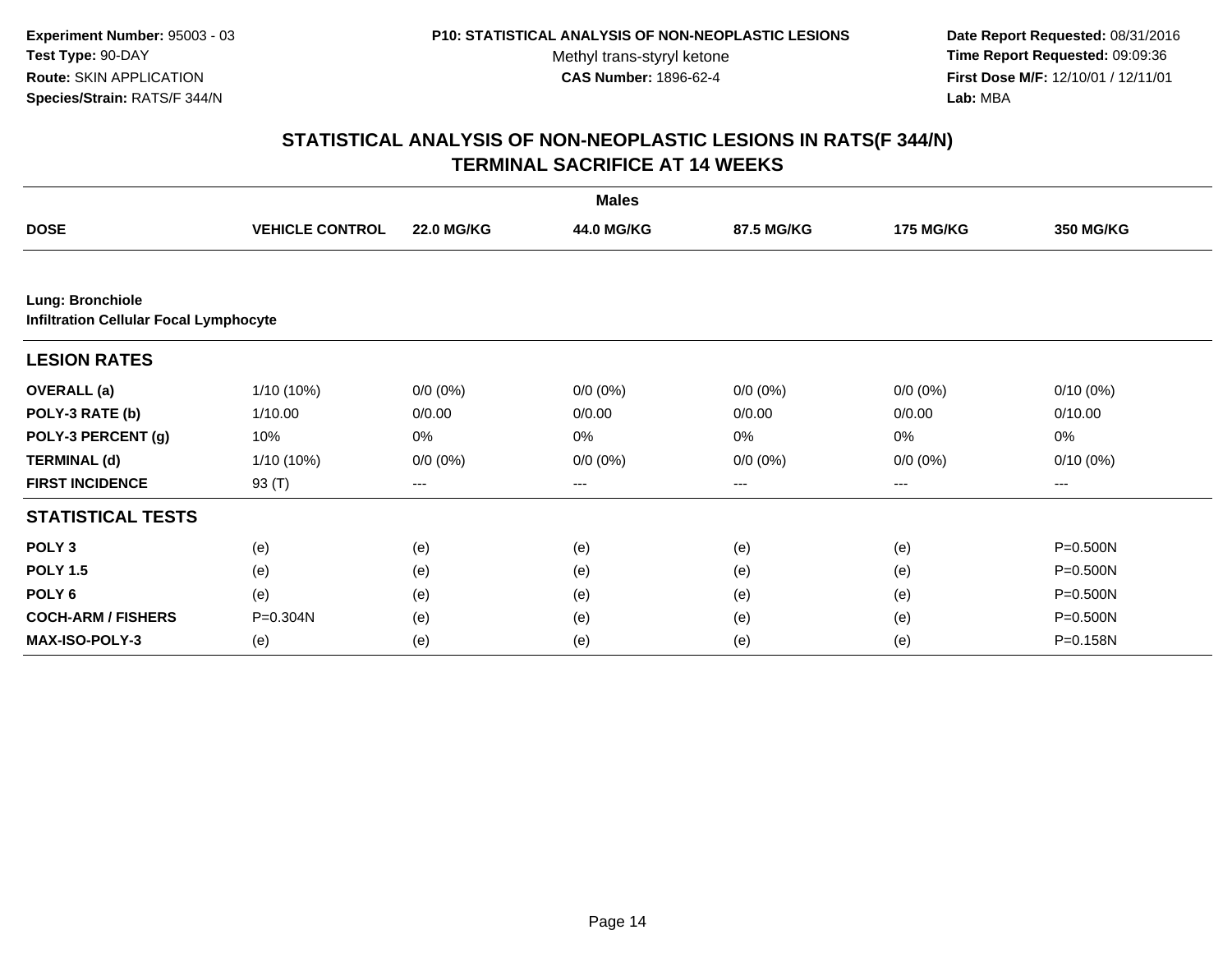**Date Report Requested:** 08/31/2016 **Time Report Requested:** 09:09:36 **First Dose M/F:** 12/10/01 / 12/11/01<br>**Lab:** MBA **Lab:** MBA

| <b>Males</b>                                        |                        |                   |             |             |                  |                  |  |  |
|-----------------------------------------------------|------------------------|-------------------|-------------|-------------|------------------|------------------|--|--|
| <b>DOSE</b>                                         | <b>VEHICLE CONTROL</b> | <b>22.0 MG/KG</b> | 44.0 MG/KG  | 87.5 MG/KG  | <b>175 MG/KG</b> | <b>350 MG/KG</b> |  |  |
|                                                     |                        |                   |             |             |                  |                  |  |  |
| <b>Lymph Node: Mediastinal</b><br><b>Congestion</b> |                        |                   |             |             |                  |                  |  |  |
| <b>LESION RATES</b>                                 |                        |                   |             |             |                  |                  |  |  |
| <b>OVERALL</b> (a)                                  | $0/1$ $(0%)$           | $0/0 (0\%)$       | $0/0 (0\%)$ | $0/0 (0\%)$ | $0/0 (0\%)$      | $0/0 (0\%)$      |  |  |
| POLY-3 RATE (b)                                     | 0/1.00                 | 0/0.00            | 0/0.00      | 0/0.00      | 0/0.00           | 0/0.00           |  |  |
| POLY-3 PERCENT (g)                                  | 0%                     | $0\%$             | 0%          | 0%          | 0%               | 0%               |  |  |
| <b>TERMINAL (d)</b>                                 | $0/1$ $(0%)$           | $0/0 (0\%)$       | $0/0 (0\%)$ | $0/0 (0\%)$ | $0/0 (0\%)$      | $0/0 (0\%)$      |  |  |
| <b>FIRST INCIDENCE</b>                              | $\qquad \qquad \cdots$ | $---$             | ---         | $--$        | $\cdots$         | ---              |  |  |
| <b>STATISTICAL TESTS</b>                            |                        |                   |             |             |                  |                  |  |  |
| POLY <sub>3</sub>                                   | (n)                    | (n)               | (n)         | (n)         | (n)              | (n)              |  |  |
| <b>POLY 1.5</b>                                     | (n)                    | (n)               | (n)         | (n)         | (n)              | (n)              |  |  |
| POLY <sub>6</sub>                                   | (n)                    | (n)               | (n)         | (n)         | (n)              | (n)              |  |  |
| <b>COCH-ARM / FISHERS</b>                           | (n)                    | (n)               | (n)         | (n)         | (n)              | (n)              |  |  |
| <b>MAX-ISO-POLY-3</b>                               | (n)                    | (n)               | (n)         | (n)         | (n)              | (n)              |  |  |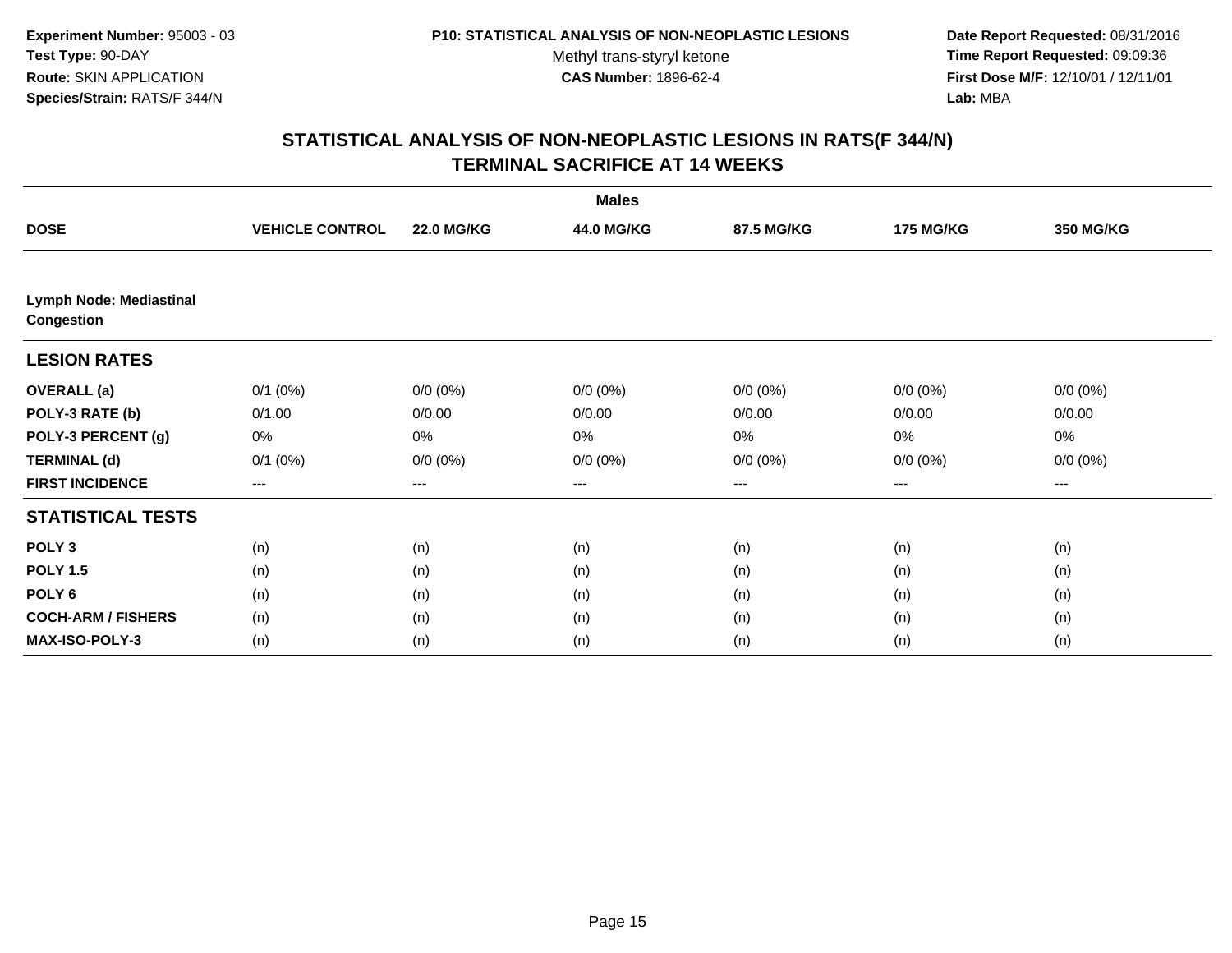**Date Report Requested:** 08/31/2016 **Time Report Requested:** 09:09:36 **First Dose M/F:** 12/10/01 / 12/11/01<br>**Lab:** MBA **Lab:** MBA

| <b>Males</b>                                    |                        |                   |             |                        |                  |                  |  |
|-------------------------------------------------|------------------------|-------------------|-------------|------------------------|------------------|------------------|--|
| <b>DOSE</b>                                     | <b>VEHICLE CONTROL</b> | <b>22.0 MG/KG</b> | 44.0 MG/KG  | 87.5 MG/KG             | <b>175 MG/KG</b> | <b>350 MG/KG</b> |  |
|                                                 |                        |                   |             |                        |                  |                  |  |
| Lymph Node: Mediastinal<br>Hyperplasia Lymphoid |                        |                   |             |                        |                  |                  |  |
| <b>LESION RATES</b>                             |                        |                   |             |                        |                  |                  |  |
| <b>OVERALL</b> (a)                              | 1/1 (100%)             | $0/0 (0\%)$       | $0/0 (0\%)$ | $0/0 (0\%)$            | $0/0 (0\%)$      | $0/0 (0\%)$      |  |
| POLY-3 RATE (b)                                 | 1/1.00                 | 0/0.00            | 0/0.00      | 0/0.00                 | 0/0.00           | 0/0.00           |  |
| POLY-3 PERCENT (g)                              | 100%                   | 0%                | 0%          | 0%                     | 0%               | 0%               |  |
| <b>TERMINAL (d)</b>                             | 1/1 (100%)             | $0/0 (0\%)$       | $0/0 (0\%)$ | $0/0 (0\%)$            | $0/0 (0\%)$      | $0/0 (0\%)$      |  |
| <b>FIRST INCIDENCE</b>                          | 93 (T)                 | $---$             | $---$       | $\qquad \qquad \cdots$ | ---              | $--$             |  |
| <b>STATISTICAL TESTS</b>                        |                        |                   |             |                        |                  |                  |  |
| POLY <sub>3</sub>                               | (e)                    | (e)               | (e)         | (e)                    | (e)              | (e)              |  |
| <b>POLY 1.5</b>                                 | (e)                    | (e)               | (e)         | (e)                    | (e)              | (e)              |  |
| POLY <sub>6</sub>                               | (e)                    | (e)               | (e)         | (e)                    | (e)              | (e)              |  |
| <b>COCH-ARM / FISHERS</b>                       | (e)                    | (e)               | (e)         | (e)                    | (e)              | (e)              |  |
| MAX-ISO-POLY-3                                  | (e)                    | (e)               | (e)         | (e)                    | (e)              | (e)              |  |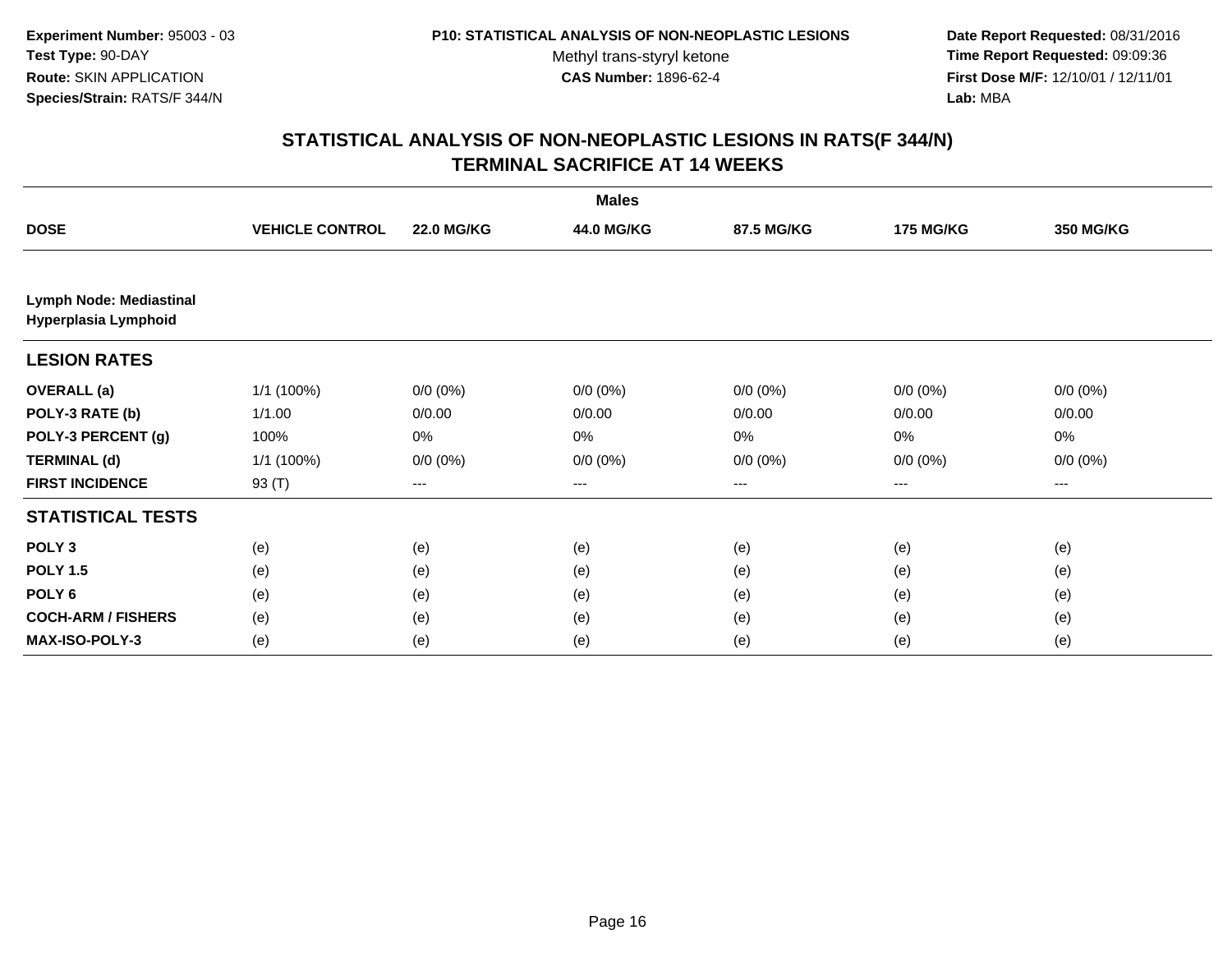**Date Report Requested:** 08/31/2016 **Time Report Requested:** 09:09:36 **First Dose M/F:** 12/10/01 / 12/11/01<br>**Lab:** MBA **Lab:** MBA

| <b>Males</b>                        |                        |                   |              |             |                  |                  |  |  |
|-------------------------------------|------------------------|-------------------|--------------|-------------|------------------|------------------|--|--|
| <b>DOSE</b>                         | <b>VEHICLE CONTROL</b> | <b>22.0 MG/KG</b> | 44.0 MG/KG   | 87.5 MG/KG  | <b>175 MG/KG</b> | <b>350 MG/KG</b> |  |  |
| <b>Nose: Respiratory Epithelium</b> |                        |                   |              |             |                  |                  |  |  |
| <b>Hyperplasia Goblet Cell</b>      |                        |                   |              |             |                  |                  |  |  |
| <b>LESION RATES</b>                 |                        |                   |              |             |                  |                  |  |  |
| <b>OVERALL</b> (a)                  | 2/10 (20%)             | 6/10(60%)         | 1/10 (10%)   | 6/10(60%)   | 4/10 (40%)       | 9/10 (90%)       |  |  |
| POLY-3 RATE (b)                     | 2/10.00                | 6/10.00           | 1/10.00      | 6/10.00     | 4/10.00          | 9/10.00          |  |  |
| POLY-3 PERCENT (g)                  | 20%                    | 60%               | 10%          | 60%         | 40%              | 90%              |  |  |
| <b>TERMINAL (d)</b>                 | 2/10 (20%)             | 6/10(60%)         | 1/10 (10%)   | 6/10(60%)   | 4/10 (40%)       | 9/10 (90%)       |  |  |
| <b>FIRST INCIDENCE</b>              | 93 (T)                 | 93 $(T)$          | 93 (T)       | 93 (T)      | 93 $(T)$         | 93 (T)           |  |  |
| <b>STATISTICAL TESTS</b>            |                        |                   |              |             |                  |                  |  |  |
| POLY <sub>3</sub>                   | P<0.001**              | $P=0.077$         | P=0.500N     | $P=0.077$   | $P = 0.318$      | P<0.001**        |  |  |
| <b>POLY 1.5</b>                     | P<0.001**              | $P=0.077$         | $P = 0.500N$ | $P=0.077$   | $P = 0.318$      | P<0.001**        |  |  |
| POLY 6                              | P<0.001**              | $P=0.077$         | $P = 0.500N$ | $P=0.077$   | $P = 0.318$      | P<0.001**        |  |  |
| <b>COCH-ARM / FISHERS</b>           | P=0.003**              | $P = 0.085$       | $P = 0.500N$ | $P = 0.085$ | $P = 0.314$      | P=0.003**        |  |  |
| <b>MAX-ISO-POLY-3</b>               | P<0.001**              | $P=0.029*$        | P=0.274N     | $P=0.029*$  | $P=0.172$        | P<0.001**        |  |  |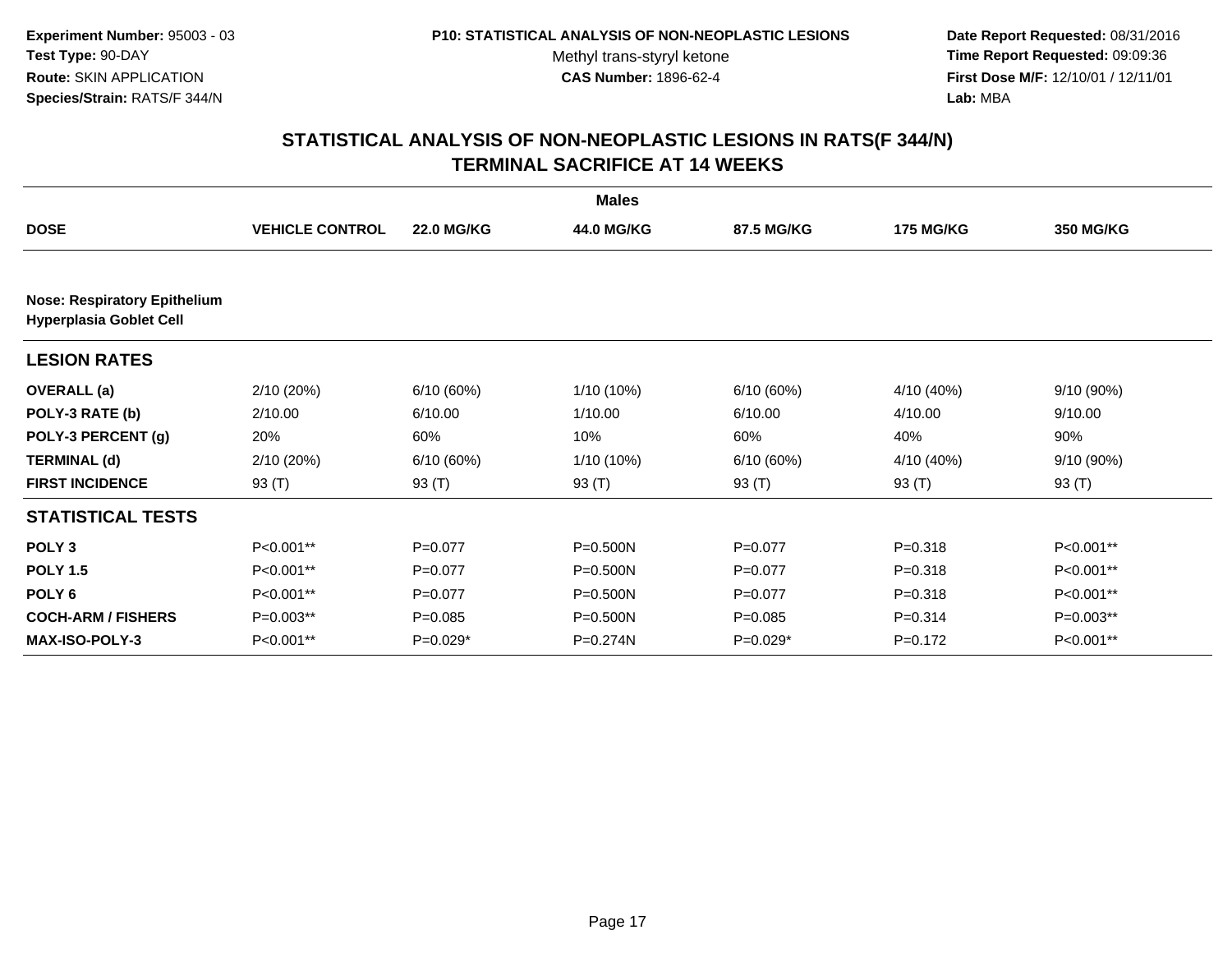**Date Report Requested:** 08/31/2016 **Time Report Requested:** 09:09:36 **First Dose M/F:** 12/10/01 / 12/11/01<br>**Lab:** MBA **Lab:** MBA

| <b>Males</b>                      |                        |                        |                   |             |                  |                  |  |  |
|-----------------------------------|------------------------|------------------------|-------------------|-------------|------------------|------------------|--|--|
| <b>DOSE</b>                       | <b>VEHICLE CONTROL</b> | <b>22.0 MG/KG</b>      | 44.0 MG/KG        | 87.5 MG/KG  | <b>175 MG/KG</b> | <b>350 MG/KG</b> |  |  |
|                                   |                        |                        |                   |             |                  |                  |  |  |
| <b>Pancreas</b><br><b>Atrophy</b> |                        |                        |                   |             |                  |                  |  |  |
| <b>LESION RATES</b>               |                        |                        |                   |             |                  |                  |  |  |
| <b>OVERALL</b> (a)                | $0/10(0\%)$            | $0/0 (0\%)$            | $0/0 (0\%)$       | $0/0 (0\%)$ | $0/0 (0\%)$      | 2/10 (20%)       |  |  |
| POLY-3 RATE (b)                   | 0/10.00                | 0/0.00                 | 0/0.00            | 0/0.00      | 0/0.00           | 2/10.00          |  |  |
| POLY-3 PERCENT (g)                | 0%                     | 0%                     | 0%                | 0%          | 0%               | 20%              |  |  |
| <b>TERMINAL (d)</b>               | $0/10(0\%)$            | $0/0 (0\%)$            | $0/0 (0\%)$       | $0/0 (0\%)$ | $0/0 (0\%)$      | 2/10 (20%)       |  |  |
| <b>FIRST INCIDENCE</b>            | ---                    | $\qquad \qquad \cdots$ | $\qquad \qquad -$ | ---         | $---$            | 93 (T)           |  |  |
| <b>STATISTICAL TESTS</b>          |                        |                        |                   |             |                  |                  |  |  |
| POLY <sub>3</sub>                 | (e)                    | (e)                    | (e)               | (e)         | (e)              | $P=0.227$        |  |  |
| <b>POLY 1.5</b>                   | (e)                    | (e)                    | (e)               | (e)         | (e)              | $P=0.227$        |  |  |
| POLY 6                            | (e)                    | (e)                    | (e)               | (e)         | (e)              | $P=0.227$        |  |  |
| <b>COCH-ARM / FISHERS</b>         | $P = 0.132$            | (e)                    | (e)               | (e)         | (e)              | $P = 0.237$      |  |  |
| <b>MAX-ISO-POLY-3</b>             | (e)                    | (e)                    | (e)               | (e)         | (e)              | $P = 0.066$      |  |  |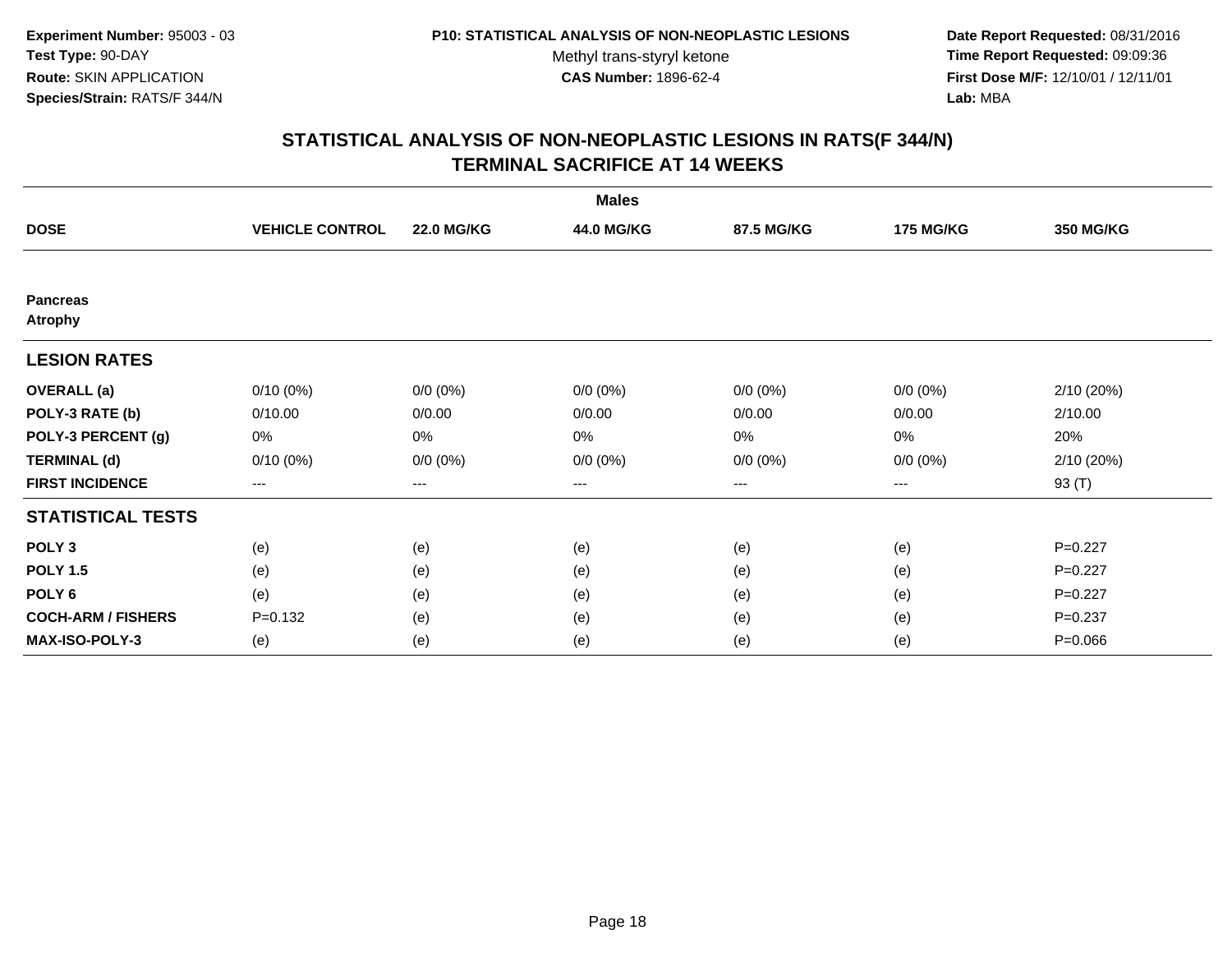**Date Report Requested:** 08/31/2016 **Time Report Requested:** 09:09:36 **First Dose M/F:** 12/10/01 / 12/11/01<br>**Lab:** MBA **Lab:** MBA

|                                                                   |                        |                   | <b>Males</b> |             |                  |                  |
|-------------------------------------------------------------------|------------------------|-------------------|--------------|-------------|------------------|------------------|
| <b>DOSE</b>                                                       | <b>VEHICLE CONTROL</b> | <b>22.0 MG/KG</b> | 44.0 MG/KG   | 87.5 MG/KG  | <b>175 MG/KG</b> | <b>350 MG/KG</b> |
|                                                                   |                        |                   |              |             |                  |                  |
| <b>Pituitary Gland: Pars Distalis</b><br><b>Hyperplasia Focal</b> |                        |                   |              |             |                  |                  |
| <b>LESION RATES</b>                                               |                        |                   |              |             |                  |                  |
| <b>OVERALL</b> (a)                                                | 1/9 (11%)              | $0/0 (0\%)$       | $0/0 (0\%)$  | $0/0 (0\%)$ | $0/0 (0\%)$      | $0/9(0\%)$       |
| POLY-3 RATE (b)                                                   | 1/9.00                 | 0/0.00            | 0/0.00       | 0/0.00      | 0/0.00           | 0/9.00           |
| POLY-3 PERCENT (g)                                                | 11.1%                  | 0%                | 0%           | 0%          | 0%               | 0%               |
| <b>TERMINAL (d)</b>                                               | 1/9 (11%)              | $0/0 (0\%)$       | $0/0 (0\%)$  | $0/0 (0\%)$ | $0/0 (0\%)$      | $0/9(0\%)$       |
| <b>FIRST INCIDENCE</b>                                            | 93 (T)                 | ---               | $--$         | ---         | ---              | ---              |
| <b>STATISTICAL TESTS</b>                                          |                        |                   |              |             |                  |                  |
| POLY <sub>3</sub>                                                 | (e)                    | (e)               | (e)          | (e)         | (e)              | P=0.500N         |
| <b>POLY 1.5</b>                                                   | (e)                    | (e)               | (e)          | (e)         | (e)              | P=0.500N         |
| POLY <sub>6</sub>                                                 | (e)                    | (e)               | (e)          | (e)         | (e)              | P=0.500N         |
| <b>COCH-ARM / FISHERS</b>                                         | $P = 0.303N$           | (e)               | (e)          | (e)         | (e)              | P=0.500N         |
| <b>MAX-ISO-POLY-3</b>                                             | (e)                    | (e)               | (e)          | (e)         | (e)              | P=0.158N         |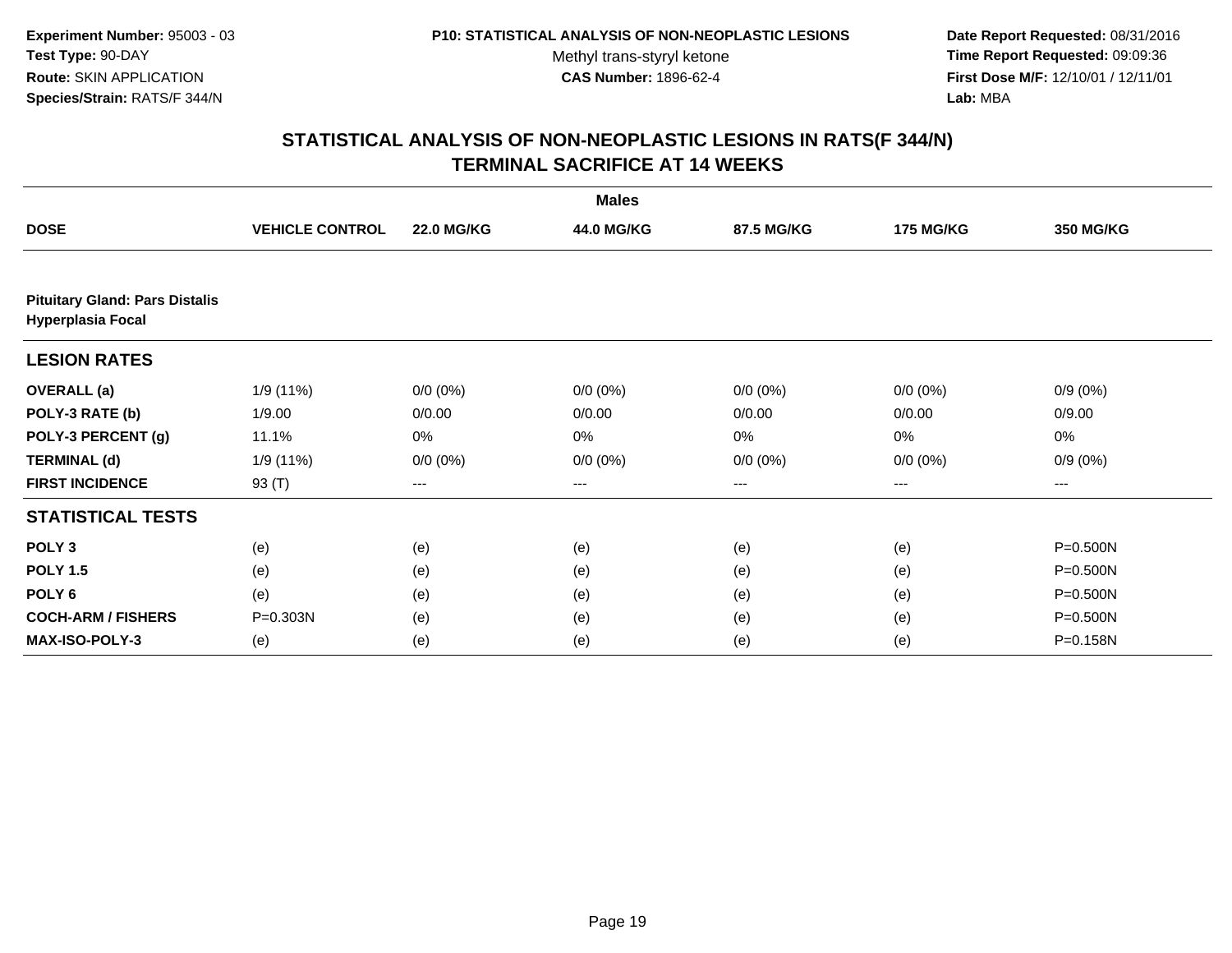**Date Report Requested:** 08/31/2016 **Time Report Requested:** 09:09:36 **First Dose M/F:** 12/10/01 / 12/11/01<br>**Lab:** MBA **Lab:** MBA

| <b>Males</b>                                                     |                        |                   |             |            |                  |            |  |  |
|------------------------------------------------------------------|------------------------|-------------------|-------------|------------|------------------|------------|--|--|
| <b>DOSE</b>                                                      | <b>VEHICLE CONTROL</b> | <b>22.0 MG/KG</b> | 44.0 MG/KG  | 87.5 MG/KG | <b>175 MG/KG</b> | 350 MG/KG  |  |  |
| Skin: Sebaceous Gland, Site of Application<br><b>Hypertrophy</b> |                        |                   |             |            |                  |            |  |  |
| <b>LESION RATES</b>                                              |                        |                   |             |            |                  |            |  |  |
| <b>OVERALL</b> (a)                                               | $0/10(0\%)$            | 1/10 (10%)        | 3/9(33%)    | 6/10(60%)  | 10/10 (100%)     | 7/10 (70%) |  |  |
| POLY-3 RATE (b)                                                  | 0/10.00                | 1/10.00           | 3/9.00      | 6/10.00    | 10/10.00         | 7/10.00    |  |  |
| POLY-3 PERCENT (g)                                               | 0%                     | 10%               | 33.3%       | 60%        | 100%             | 70%        |  |  |
| <b>TERMINAL (d)</b>                                              | $0/10(0\%)$            | 1/10 (10%)        | 3/9(33%)    | 6/10(60%)  | 10/10 (100%)     | 7/10 (70%) |  |  |
| <b>FIRST INCIDENCE</b>                                           | $---$                  | 93 (T)            | 93 (T)      | 93 (T)     | 93 (T)           | 93 (T)     |  |  |
| <b>STATISTICAL TESTS</b>                                         |                        |                   |             |            |                  |            |  |  |
| POLY <sub>3</sub>                                                | P<0.001**              | $P = 0.500$       | $P = 0.074$ | P<0.001**  | P<0.001**        | P<0.001**  |  |  |
| <b>POLY 1.5</b>                                                  | P<0.001**              | $P = 0.500$       | $P = 0.074$ | P<0.001**  | P<0.001**        | P<0.001**  |  |  |
| POLY <sub>6</sub>                                                | P<0.001**              | $P = 0.500$       | $P = 0.074$ | P<0.001**  | P<0.001**        | P<0.001**  |  |  |
| <b>COCH-ARM / FISHERS</b>                                        | P<0.001**              | $P = 0.500$       | $P = 0.087$ | P=0.005**  | P<0.001**        | P=0.002**  |  |  |
| <b>MAX-ISO-POLY-3</b>                                            | P<0.001**              | $P = 0.158$       | $P=0.019*$  | P<0.001**  | (e)              | P<0.001**  |  |  |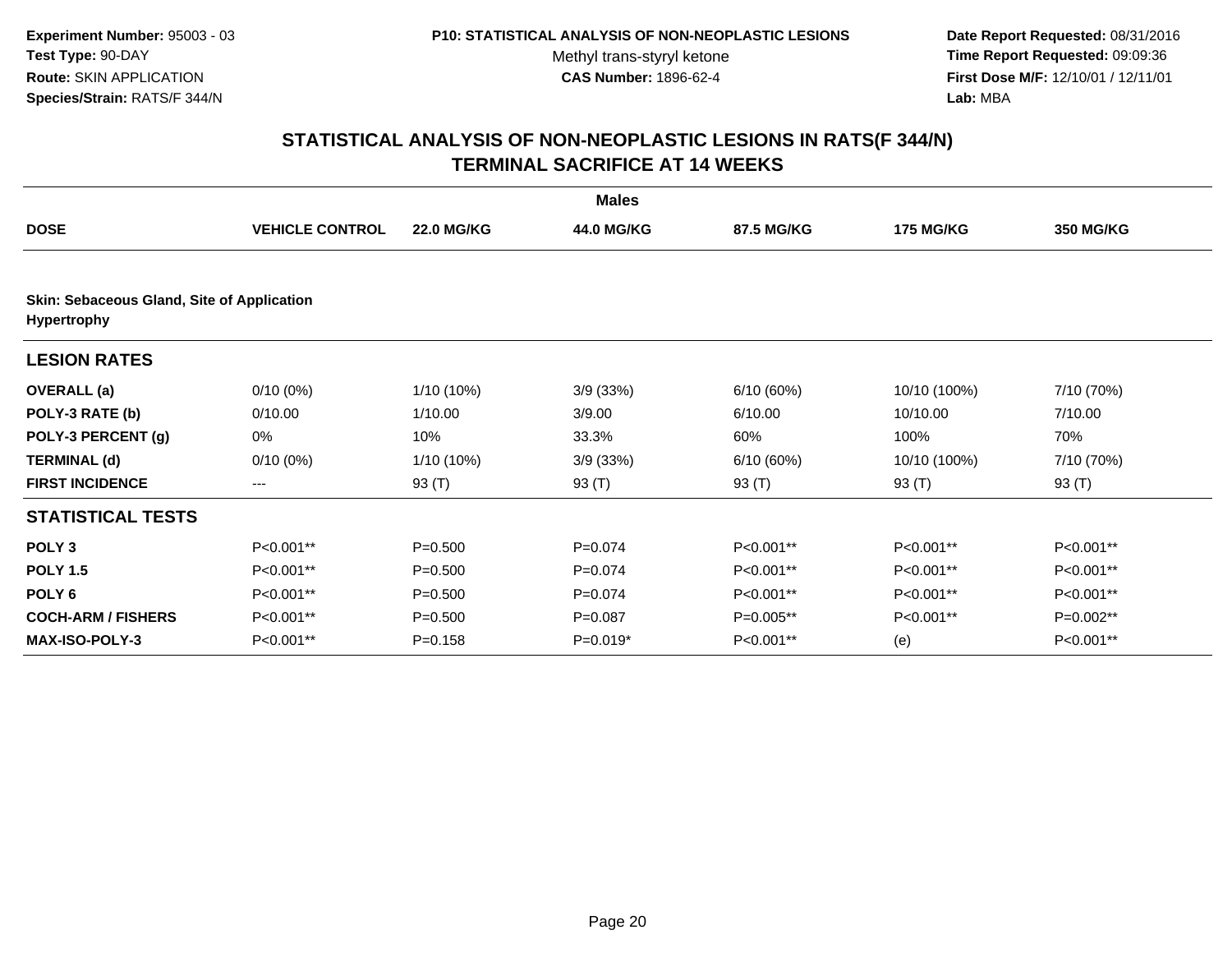**Date Report Requested:** 08/31/2016 **Time Report Requested:** 09:09:36 **First Dose M/F:** 12/10/01 / 12/11/01<br>**Lab:** MBA **Lab:** MBA

|                                                              | <b>Males</b>           |                   |            |             |                  |                  |  |  |  |
|--------------------------------------------------------------|------------------------|-------------------|------------|-------------|------------------|------------------|--|--|--|
| <b>DOSE</b>                                                  | <b>VEHICLE CONTROL</b> | <b>22.0 MG/KG</b> | 44.0 MG/KG | 87.5 MG/KG  | <b>175 MG/KG</b> | <b>350 MG/KG</b> |  |  |  |
|                                                              |                        |                   |            |             |                  |                  |  |  |  |
| <b>Skin: Site of Application - Epidermis</b><br>Degeneration |                        |                   |            |             |                  |                  |  |  |  |
| <b>LESION RATES</b>                                          |                        |                   |            |             |                  |                  |  |  |  |
| <b>OVERALL</b> (a)                                           | $0/10(0\%)$            | $0/10(0\%)$       | $0/9(0\%)$ | $0/10(0\%)$ | $0/10(0\%)$      | $0/10(0\%)$      |  |  |  |
| POLY-3 RATE (b)                                              | 0/10.00                | 0/10.00           | 0/9.00     | 0/10.00     | 0/10.00          | 0/10.00          |  |  |  |
| POLY-3 PERCENT (g)                                           | 0%                     | 0%                | 0%         | 0%          | 0%               | 0%               |  |  |  |
| <b>TERMINAL (d)</b>                                          | $0/10(0\%)$            | $0/10(0\%)$       | $0/9(0\%)$ | $0/10(0\%)$ | $0/10(0\%)$      | $0/10(0\%)$      |  |  |  |
| <b>FIRST INCIDENCE</b>                                       | ---                    | ---               | $--$       | ---         | ---              | ---              |  |  |  |
| <b>STATISTICAL TESTS</b>                                     |                        |                   |            |             |                  |                  |  |  |  |
| POLY <sub>3</sub>                                            | (n)                    | (n)               | (n)        | (n)         | (n)              | (n)              |  |  |  |
| <b>POLY 1.5</b>                                              | (n)                    | (n)               | (n)        | (n)         | (n)              | (n)              |  |  |  |
| POLY <sub>6</sub>                                            | (n)                    | (n)               | (n)        | (n)         | (n)              | (n)              |  |  |  |
| <b>COCH-ARM / FISHERS</b>                                    | (n)                    | (n)               | (n)        | (n)         | (n)              | (n)              |  |  |  |
| <b>MAX-ISO-POLY-3</b>                                        | (n)                    | (n)               | (n)        | (n)         | (n)              | (n)              |  |  |  |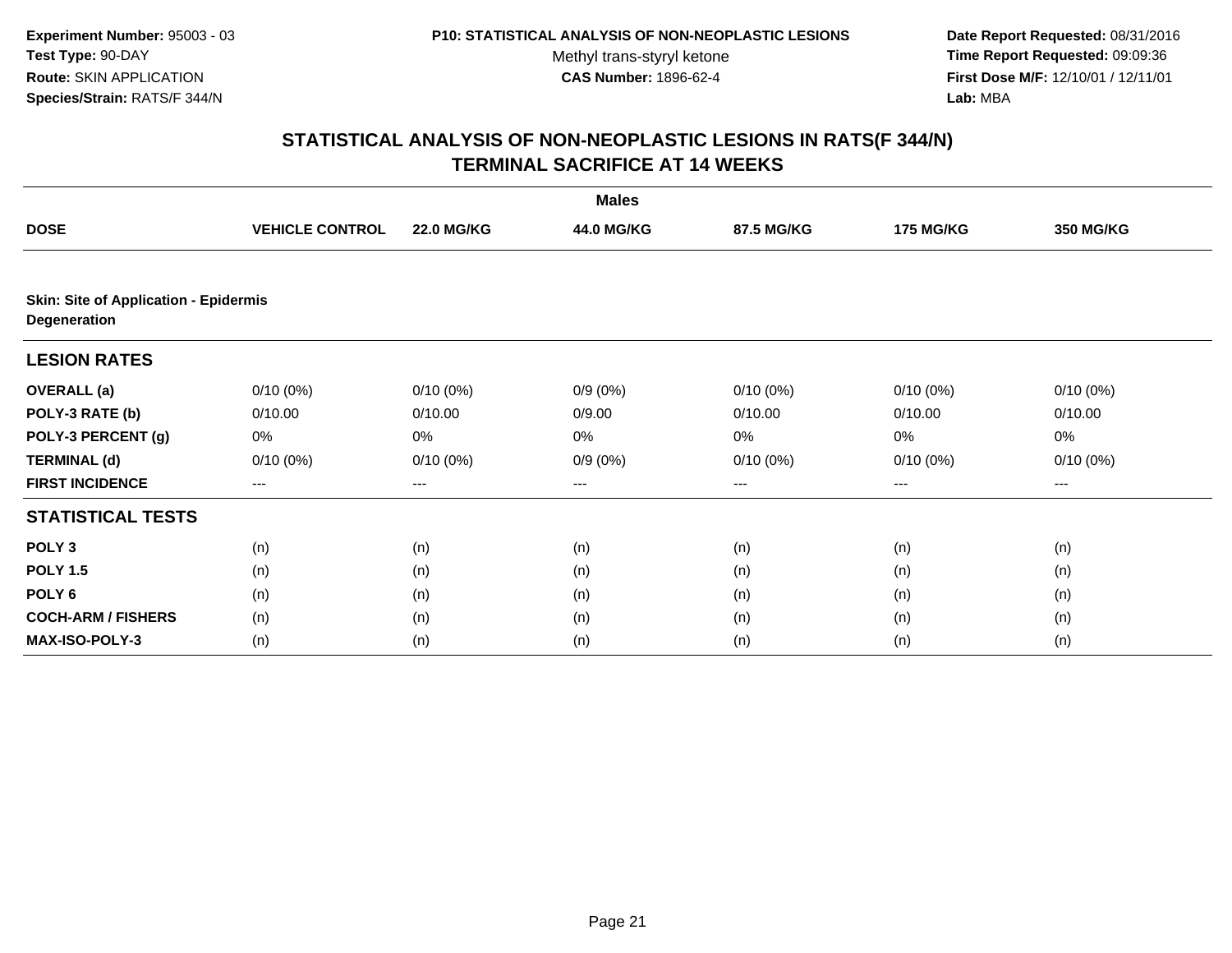**Date Report Requested:** 08/31/2016 **Time Report Requested:** 09:09:36 **First Dose M/F:** 12/10/01 / 12/11/01<br>**Lab:** MBA **Lab:** MBA

| <b>Males</b>                                                |                        |                   |            |            |                  |              |  |  |
|-------------------------------------------------------------|------------------------|-------------------|------------|------------|------------------|--------------|--|--|
| <b>DOSE</b>                                                 | <b>VEHICLE CONTROL</b> | <b>22.0 MG/KG</b> | 44.0 MG/KG | 87.5 MG/KG | <b>175 MG/KG</b> | 350 MG/KG    |  |  |
| <b>Skin: Site of Application - Epidermis</b><br>Hyperplasia |                        |                   |            |            |                  |              |  |  |
| <b>LESION RATES</b>                                         |                        |                   |            |            |                  |              |  |  |
| <b>OVERALL</b> (a)                                          | $0/10(0\%)$            | $3/10(30\%)$      | 6/9(67%)   | 8/10 (80%) | 10/10 (100%)     | 10/10 (100%) |  |  |
| POLY-3 RATE (b)                                             | 0/10.00                | 3/10.00           | 6/9.00     | 8/10.00    | 10/10.00         | 10/10.00     |  |  |
| POLY-3 PERCENT (g)                                          | 0%                     | 30%               | 66.7%      | 80%        | 100%             | 100%         |  |  |
| <b>TERMINAL (d)</b>                                         | $0/10(0\%)$            | $3/10(30\%)$      | 6/9(67%)   | 8/10 (80%) | 10/10 (100%)     | 10/10 (100%) |  |  |
| <b>FIRST INCIDENCE</b>                                      | ---                    | 93 (T)            | 93 $(T)$   | 93 $(T)$   | 93 $(T)$         | 93 (T)       |  |  |
| <b>STATISTICAL TESTS</b>                                    |                        |                   |            |            |                  |              |  |  |
| POLY <sub>3</sub>                                           | P<0.001**              | $P = 0.095$       | P<0.001**  | P<0.001**  | P<0.001**        | P<0.001**    |  |  |
| <b>POLY 1.5</b>                                             | P<0.001**              | $P = 0.095$       | P<0.001**  | P<0.001**  | P<0.001**        | P<0.001**    |  |  |
| POLY <sub>6</sub>                                           | P<0.001**              | $P=0.095$         | P<0.001**  | P<0.001**  | P<0.001**        | P<0.001**    |  |  |
| <b>COCH-ARM / FISHERS</b>                                   | P<0.001**              | $P = 0.105$       | P=0.003**  | P<0.001**  | P<0.001**        | P<0.001**    |  |  |
| <b>MAX-ISO-POLY-3</b>                                       | $P<0.001**$            | $P=0.025*$        | P<0.001**  | P<0.001**  | (e)              | (e)          |  |  |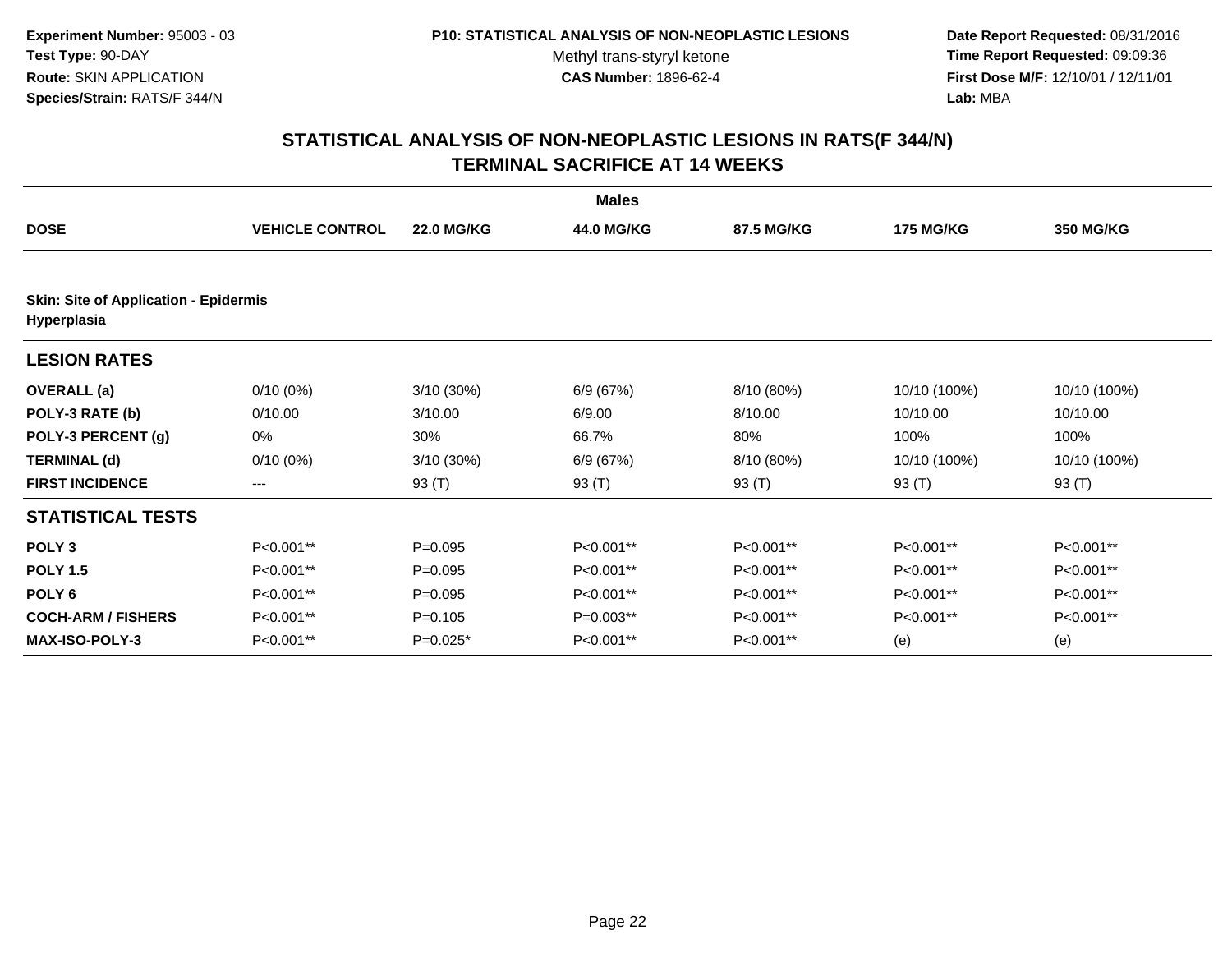**Date Report Requested:** 08/31/2016 **Time Report Requested:** 09:09:36 **First Dose M/F:** 12/10/01 / 12/11/01<br>**Lab:** MBA **Lab:** MBA

|                                                    |                        |                   | <b>Males</b> |              |                  |                  |
|----------------------------------------------------|------------------------|-------------------|--------------|--------------|------------------|------------------|
| <b>DOSE</b>                                        | <b>VEHICLE CONTROL</b> | <b>22.0 MG/KG</b> | 44.0 MG/KG   | 87.5 MG/KG   | <b>175 MG/KG</b> | <b>350 MG/KG</b> |
|                                                    |                        |                   |              |              |                  |                  |
| <b>Skin: Site of Application</b><br>Hyperkeratosis |                        |                   |              |              |                  |                  |
| <b>LESION RATES</b>                                |                        |                   |              |              |                  |                  |
| <b>OVERALL</b> (a)                                 | 1/10 (10%)             | 6/10(60%)         | 7/9 (78%)    | 10/10 (100%) | 10/10 (100%)     | 9/10 (90%)       |
| POLY-3 RATE (b)                                    | 1/10.00                | 6/10.00           | 7/9.00       | 10/10.00     | 10/10.00         | 9/10.00          |
| POLY-3 PERCENT (g)                                 | 10%                    | 60%               | 77.8%        | 100%         | 100%             | 90%              |
| <b>TERMINAL (d)</b>                                | $1/10(10\%)$           | 6/10(60%)         | 7/9 (78%)    | 10/10 (100%) | 10/10 (100%)     | 9/10 (90%)       |
| <b>FIRST INCIDENCE</b>                             | 93 (T)                 | 93 (T)            | 93 (T)       | 93 (T)       | 93 (T)           | 93 (T)           |
| <b>STATISTICAL TESTS</b>                           |                        |                   |              |              |                  |                  |
| POLY <sub>3</sub>                                  | P<0.001**              | $P=0.018*$        | P<0.001**    | P<0.001**    | P<0.001**        | P<0.001**        |
| <b>POLY 1.5</b>                                    | P<0.001**              | $P=0.018*$        | $P<0.001**$  | P<0.001**    | P<0.001**        | $P<0.001**$      |
| POLY <sub>6</sub>                                  | P<0.001**              | $P=0.018*$        | P<0.001**    | P<0.001**    | P<0.001**        | P<0.001**        |
| <b>COCH-ARM / FISHERS</b>                          | P=0.002**              | $P=0.029*$        | $P=0.005**$  | P<0.001**    | P<0.001**        | P<0.001**        |
| <b>MAX-ISO-POLY-3</b>                              | P<0.001**              | P=0.004**         | P<0.001**    | P<0.001**    | P<0.001**        | P<0.001**        |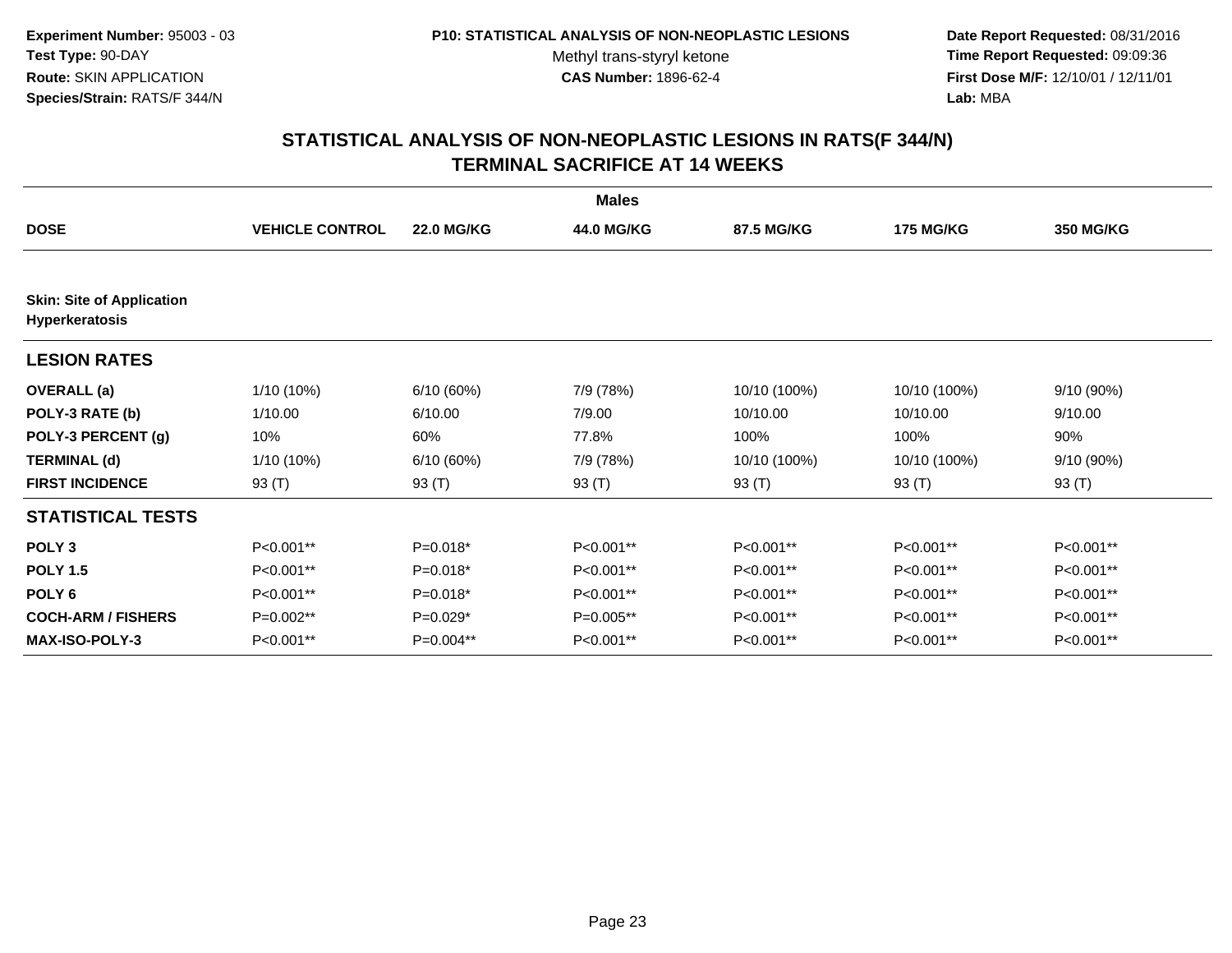**Date Report Requested:** 08/31/2016 **Time Report Requested:** 09:09:36 **First Dose M/F:** 12/10/01 / 12/11/01<br>**Lab:** MBA **Lab:** MBA

| <b>Males</b>                                                    |                        |                   |            |                   |                  |            |  |  |
|-----------------------------------------------------------------|------------------------|-------------------|------------|-------------------|------------------|------------|--|--|
| <b>DOSE</b>                                                     | <b>VEHICLE CONTROL</b> | <b>22.0 MG/KG</b> | 44.0 MG/KG | 87.5 MG/KG        | <b>175 MG/KG</b> | 350 MG/KG  |  |  |
|                                                                 |                        |                   |            |                   |                  |            |  |  |
| <b>Skin: Site of Application</b><br><b>Inflammation Chronic</b> |                        |                   |            |                   |                  |            |  |  |
| <b>LESION RATES</b>                                             |                        |                   |            |                   |                  |            |  |  |
| <b>OVERALL</b> (a)                                              | $0/10(0\%)$            | $0/10(0\%)$       | $0/9(0\%)$ | $0/10(0\%)$       | 3/10 (30%)       | 4/10 (40%) |  |  |
| POLY-3 RATE (b)                                                 | 0/10.00                | 0/10.00           | 0/9.00     | 0/10.00           | 3/10.00          | 4/10.00    |  |  |
| POLY-3 PERCENT (g)                                              | 0%                     | 0%                | 0%         | 0%                | 30%              | 40%        |  |  |
| <b>TERMINAL (d)</b>                                             | $0/10(0\%)$            | $0/10(0\%)$       | $0/9(0\%)$ | $0/10(0\%)$       | 3/10 (30%)       | 4/10 (40%) |  |  |
| <b>FIRST INCIDENCE</b>                                          | $---$                  | ---               | ---        | $\qquad \qquad -$ | 93 (T)           | 93 (T)     |  |  |
| <b>STATISTICAL TESTS</b>                                        |                        |                   |            |                   |                  |            |  |  |
| POLY <sub>3</sub>                                               | P<0.001**              | (e)               | (e)        | (e)               | $P=0.095$        | $P=0.033*$ |  |  |
| <b>POLY 1.5</b>                                                 | P<0.001**              | (e)               | (e)        | (e)               | $P = 0.095$      | $P=0.033*$ |  |  |
| POLY <sub>6</sub>                                               | P<0.001**              | (e)               | (e)        | (e)               | $P = 0.095$      | $P=0.033*$ |  |  |
| <b>COCH-ARM / FISHERS</b>                                       | P<0.001**              | (e)               | (e)        | (e)               | $P = 0.105$      | $P=0.043*$ |  |  |
| <b>MAX-ISO-POLY-3</b>                                           | P<0.001**              | (e)               | (e)        | (e)               | $P=0.025*$       | P=0.007**  |  |  |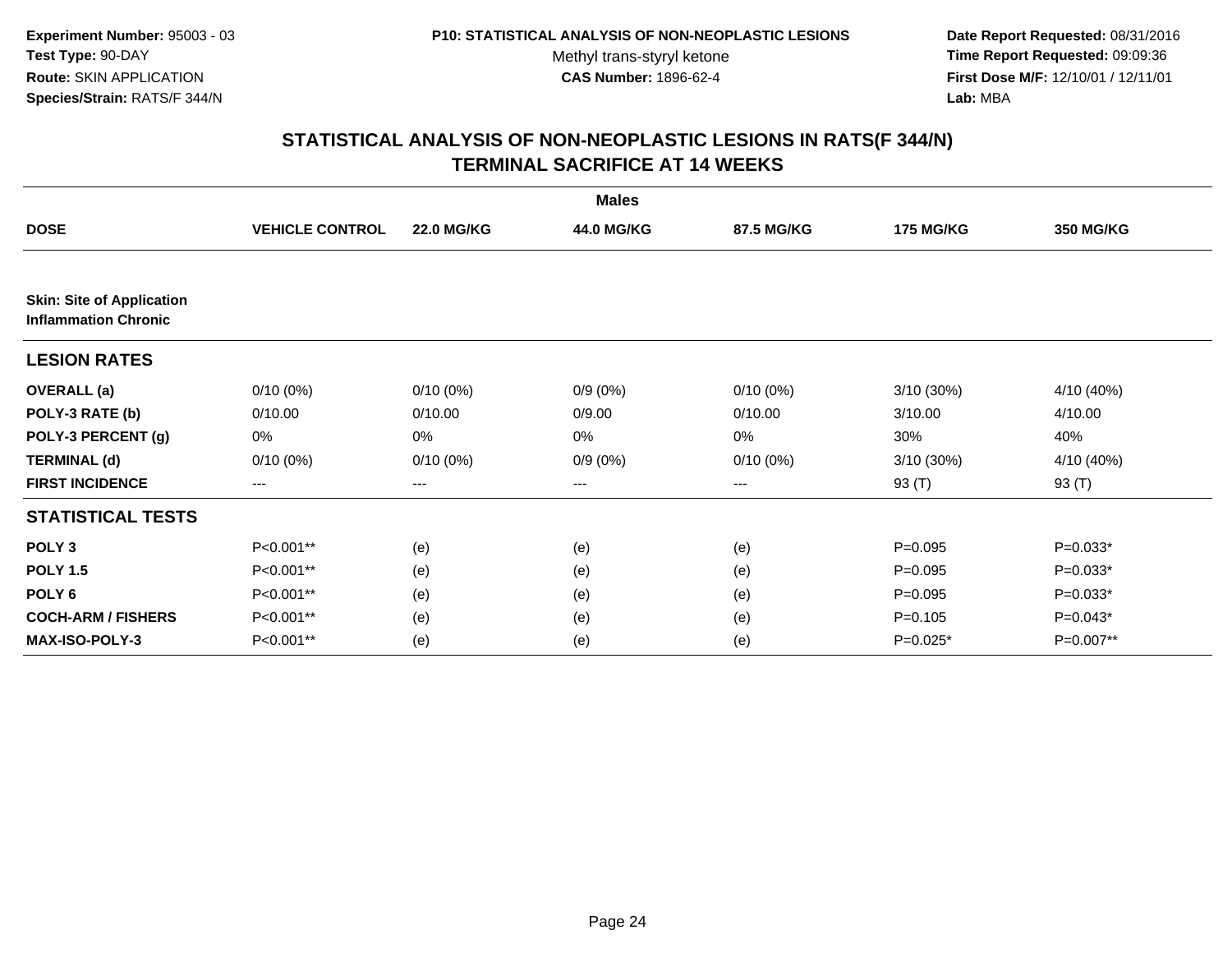**Date Report Requested:** 08/31/2016 **Time Report Requested:** 09:09:36 **First Dose M/F:** 12/10/01 / 12/11/01<br>**Lab:** MBA **Lab:** MBA

| <b>Males</b>                                        |                        |                   |            |             |                  |                  |  |  |
|-----------------------------------------------------|------------------------|-------------------|------------|-------------|------------------|------------------|--|--|
| <b>DOSE</b>                                         | <b>VEHICLE CONTROL</b> | <b>22.0 MG/KG</b> | 44.0 MG/KG | 87.5 MG/KG  | <b>175 MG/KG</b> | <b>350 MG/KG</b> |  |  |
|                                                     |                        |                   |            |             |                  |                  |  |  |
| <b>Skin: Site of Application</b><br><b>Necrosis</b> |                        |                   |            |             |                  |                  |  |  |
| <b>LESION RATES</b>                                 |                        |                   |            |             |                  |                  |  |  |
| <b>OVERALL</b> (a)                                  | $0/10(0\%)$            | $0/10(0\%)$       | $0/9(0\%)$ | $0/10(0\%)$ | 3/10 (30%)       | 3/10 (30%)       |  |  |
| POLY-3 RATE (b)                                     | 0/10.00                | 0/10.00           | 0/9.00     | 0/10.00     | 3/10.00          | 3/10.00          |  |  |
| POLY-3 PERCENT (g)                                  | 0%                     | 0%                | 0%         | 0%          | 30%              | 30%              |  |  |
| <b>TERMINAL (d)</b>                                 | $0/10(0\%)$            | $0/10(0\%)$       | $0/9(0\%)$ | $0/10(0\%)$ | 3/10 (30%)       | 3/10 (30%)       |  |  |
| <b>FIRST INCIDENCE</b>                              | $--$                   | $\qquad \qquad -$ | ---        | $---$       | 93 (T)           | 93 (T)           |  |  |
| <b>STATISTICAL TESTS</b>                            |                        |                   |            |             |                  |                  |  |  |
| POLY <sub>3</sub>                                   | P<0.001**              | (e)               | (e)        | (e)         | $P=0.095$        | $P=0.095$        |  |  |
| <b>POLY 1.5</b>                                     | P<0.001**              | (e)               | (e)        | (e)         | $P = 0.095$      | $P=0.095$        |  |  |
| POLY <sub>6</sub>                                   | P<0.001**              | (e)               | (e)        | (e)         | $P=0.095$        | $P=0.095$        |  |  |
| <b>COCH-ARM / FISHERS</b>                           | P=0.002**              | (e)               | (e)        | (e)         | $P = 0.105$      | $P = 0.105$      |  |  |
| MAX-ISO-POLY-3                                      | P<0.001**              | (e)               | (e)        | (e)         | $P=0.025*$       | P=0.025*         |  |  |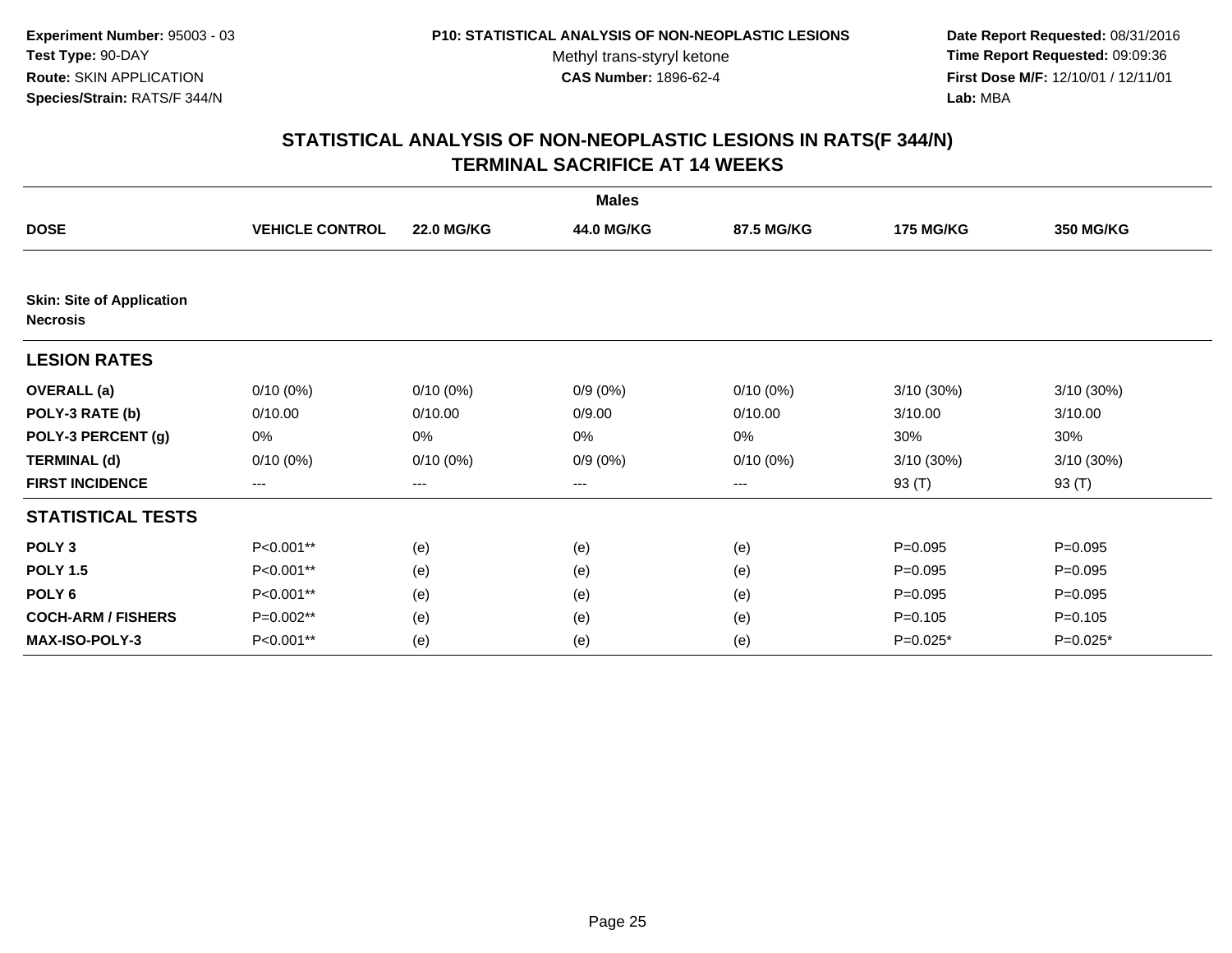**Date Report Requested:** 08/31/2016 **Time Report Requested:** 09:09:36 **First Dose M/F:** 12/10/01 / 12/11/01<br>**Lab:** MBA **Lab:** MBA

| <b>Males</b>                                     |                        |                   |            |             |                  |                  |  |  |
|--------------------------------------------------|------------------------|-------------------|------------|-------------|------------------|------------------|--|--|
| <b>DOSE</b>                                      | <b>VEHICLE CONTROL</b> | <b>22.0 MG/KG</b> | 44.0 MG/KG | 87.5 MG/KG  | <b>175 MG/KG</b> | <b>350 MG/KG</b> |  |  |
|                                                  |                        |                   |            |             |                  |                  |  |  |
| <b>Skin: Site of Application</b><br><b>Ulcer</b> |                        |                   |            |             |                  |                  |  |  |
| <b>LESION RATES</b>                              |                        |                   |            |             |                  |                  |  |  |
| <b>OVERALL</b> (a)                               | $0/10(0\%)$            | $0/10(0\%)$       | $0/9(0\%)$ | $0/10(0\%)$ | $0/10(0\%)$      | $0/10(0\%)$      |  |  |
| POLY-3 RATE (b)                                  | 0/10.00                | 0/10.00           | 0/9.00     | 0/10.00     | 0/10.00          | 0/10.00          |  |  |
| POLY-3 PERCENT (g)                               | 0%                     | 0%                | 0%         | 0%          | 0%               | 0%               |  |  |
| <b>TERMINAL (d)</b>                              | $0/10(0\%)$            | 0/10(0%)          | $0/9(0\%)$ | 0/10(0%)    | 0/10(0%)         | $0/10(0\%)$      |  |  |
| <b>FIRST INCIDENCE</b>                           | $\cdots$               | $\cdots$          | ---        | ---         | $---$            | $\cdots$         |  |  |
| <b>STATISTICAL TESTS</b>                         |                        |                   |            |             |                  |                  |  |  |
| POLY <sub>3</sub>                                | (n)                    | (n)               | (n)        | (n)         | (n)              | (n)              |  |  |
| <b>POLY 1.5</b>                                  | (n)                    | (n)               | (n)        | (n)         | (n)              | (n)              |  |  |
| POLY <sub>6</sub>                                | (n)                    | (n)               | (n)        | (n)         | (n)              | (n)              |  |  |
| <b>COCH-ARM / FISHERS</b>                        | (n)                    | (n)               | (n)        | (n)         | (n)              | (n)              |  |  |
| <b>MAX-ISO-POLY-3</b>                            | (n)                    | (n)               | (n)        | (n)         | (n)              | (n)              |  |  |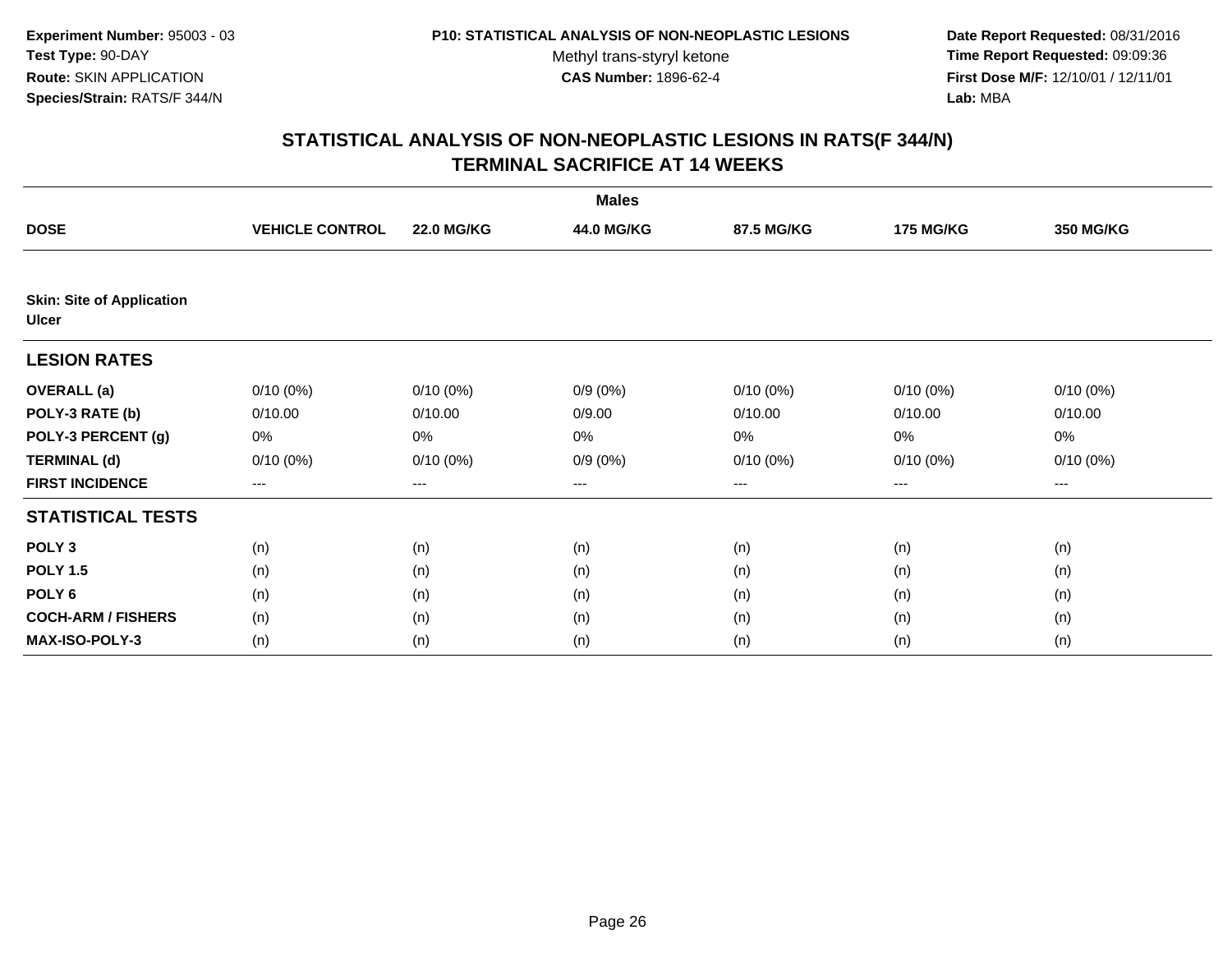**Date Report Requested:** 08/31/2016 **Time Report Requested:** 09:09:36 **First Dose M/F:** 12/10/01 / 12/11/01<br>**Lab:** MBA **Lab:** MBA

| <b>Males</b>                       |                        |                   |             |             |                   |             |  |  |
|------------------------------------|------------------------|-------------------|-------------|-------------|-------------------|-------------|--|--|
| <b>DOSE</b>                        | <b>VEHICLE CONTROL</b> | <b>22.0 MG/KG</b> | 44.0 MG/KG  | 87.5 MG/KG  | <b>175 MG/KG</b>  | 350 MG/KG   |  |  |
|                                    |                        |                   |             |             |                   |             |  |  |
| <b>Spleen</b><br><b>Congestion</b> |                        |                   |             |             |                   |             |  |  |
| <b>LESION RATES</b>                |                        |                   |             |             |                   |             |  |  |
| <b>OVERALL</b> (a)                 | $0/10(0\%)$            | $0/0 (0\%)$       | $0/0 (0\%)$ | $0/0 (0\%)$ | $0/0 (0\%)$       | $0/10(0\%)$ |  |  |
| POLY-3 RATE (b)                    | 0/10.00                | 0/0.00            | 0/0.00      | 0/0.00      | 0/0.00            | 0/10.00     |  |  |
| POLY-3 PERCENT (g)                 | 0%                     | 0%                | 0%          | 0%          | 0%                | 0%          |  |  |
| <b>TERMINAL (d)</b>                | $0/10(0\%)$            | $0/0 (0\%)$       | $0/0 (0\%)$ | $0/0 (0\%)$ | $0/0 (0\%)$       | $0/10(0\%)$ |  |  |
| <b>FIRST INCIDENCE</b>             | $--$                   | $---$             | $---$       | ---         | $\qquad \qquad -$ | $---$       |  |  |
| <b>STATISTICAL TESTS</b>           |                        |                   |             |             |                   |             |  |  |
| POLY <sub>3</sub>                  | (n)                    | (n)               | (n)         | (n)         | (n)               | (n)         |  |  |
| <b>POLY 1.5</b>                    | (n)                    | (n)               | (n)         | (n)         | (n)               | (n)         |  |  |
| POLY <sub>6</sub>                  | (n)                    | (n)               | (n)         | (n)         | (n)               | (n)         |  |  |
| <b>COCH-ARM / FISHERS</b>          | (n)                    | (n)               | (n)         | (n)         | (n)               | (n)         |  |  |
| <b>MAX-ISO-POLY-3</b>              | (n)                    | (n)               | (n)         | (n)         | (n)               | (n)         |  |  |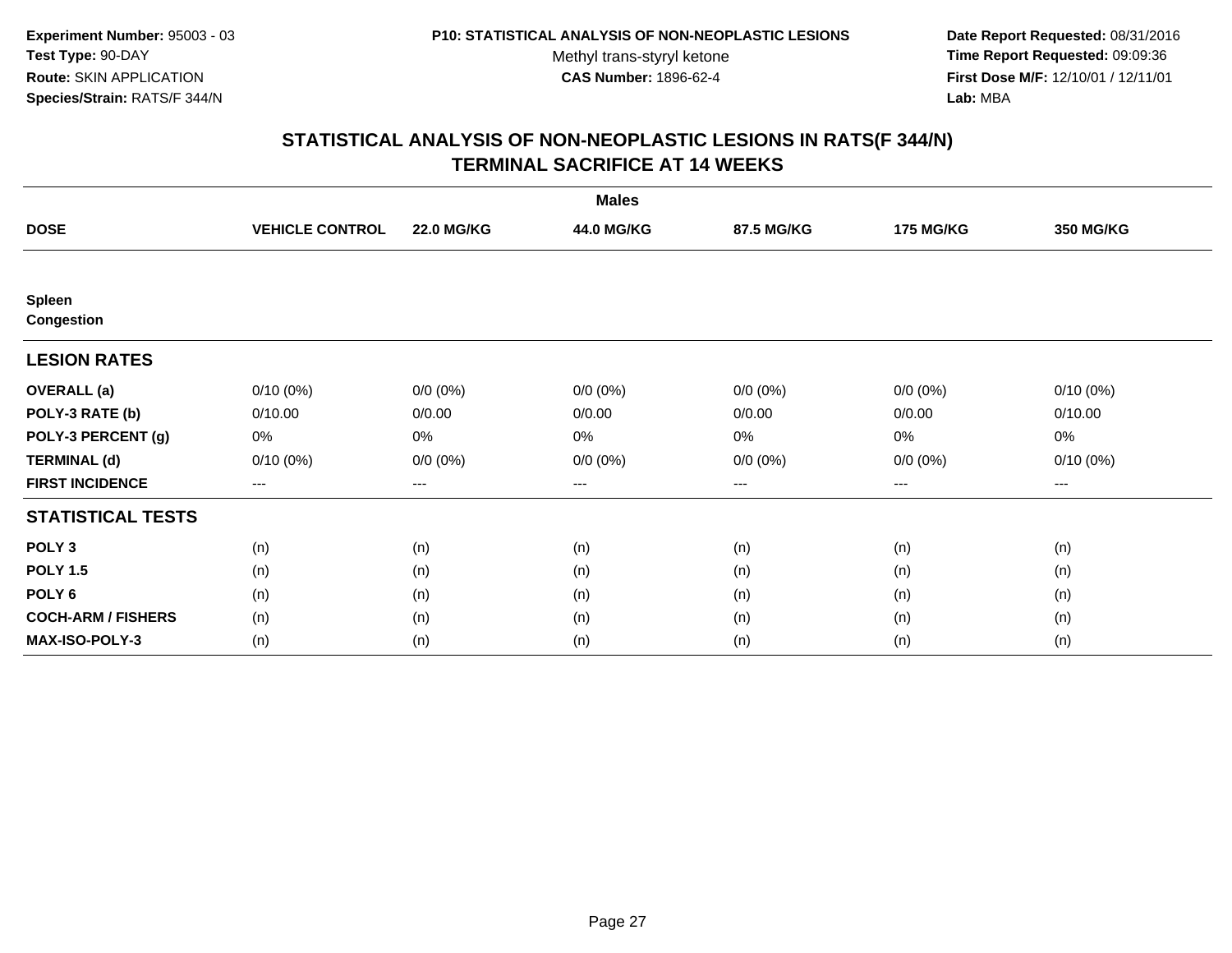**Date Report Requested:** 08/31/2016 **Time Report Requested:** 09:09:36 **First Dose M/F:** 12/10/01 / 12/11/01<br>**Lab:** MBA **Lab:** MBA

| <b>Males</b>                                             |                        |                   |             |             |                  |                  |  |  |
|----------------------------------------------------------|------------------------|-------------------|-------------|-------------|------------------|------------------|--|--|
| <b>DOSE</b>                                              | <b>VEHICLE CONTROL</b> | <b>22.0 MG/KG</b> | 44.0 MG/KG  | 87.5 MG/KG  | <b>175 MG/KG</b> | <b>350 MG/KG</b> |  |  |
|                                                          |                        |                   |             |             |                  |                  |  |  |
| Stomach, Forestomach<br><b>Cyst Epithelial Inclusion</b> |                        |                   |             |             |                  |                  |  |  |
| <b>LESION RATES</b>                                      |                        |                   |             |             |                  |                  |  |  |
| <b>OVERALL</b> (a)                                       | 1/10 (10%)             | $0/0 (0\%)$       | $0/0 (0\%)$ | $0/0 (0\%)$ | $0/0 (0\%)$      | $0/10(0\%)$      |  |  |
| POLY-3 RATE (b)                                          | 1/10.00                | 0/0.00            | 0/0.00      | 0/0.00      | 0/0.00           | 0/10.00          |  |  |
| POLY-3 PERCENT (g)                                       | 10%                    | 0%                | 0%          | 0%          | 0%               | 0%               |  |  |
| <b>TERMINAL (d)</b>                                      | 1/10 (10%)             | $0/0 (0\%)$       | $0/0 (0\%)$ | $0/0 (0\%)$ | $0/0 (0\%)$      | $0/10(0\%)$      |  |  |
| <b>FIRST INCIDENCE</b>                                   | 93 (T)                 | ---               | $--$        | ---         | ---              | ---              |  |  |
| <b>STATISTICAL TESTS</b>                                 |                        |                   |             |             |                  |                  |  |  |
| POLY <sub>3</sub>                                        | (e)                    | (e)               | (e)         | (e)         | (e)              | P=0.500N         |  |  |
| <b>POLY 1.5</b>                                          | (e)                    | (e)               | (e)         | (e)         | (e)              | P=0.500N         |  |  |
| POLY <sub>6</sub>                                        | (e)                    | (e)               | (e)         | (e)         | (e)              | P=0.500N         |  |  |
| <b>COCH-ARM / FISHERS</b>                                | $P = 0.304N$           | (e)               | (e)         | (e)         | (e)              | P=0.500N         |  |  |
| <b>MAX-ISO-POLY-3</b>                                    | (e)                    | (e)               | (e)         | (e)         | (e)              | P=0.158N         |  |  |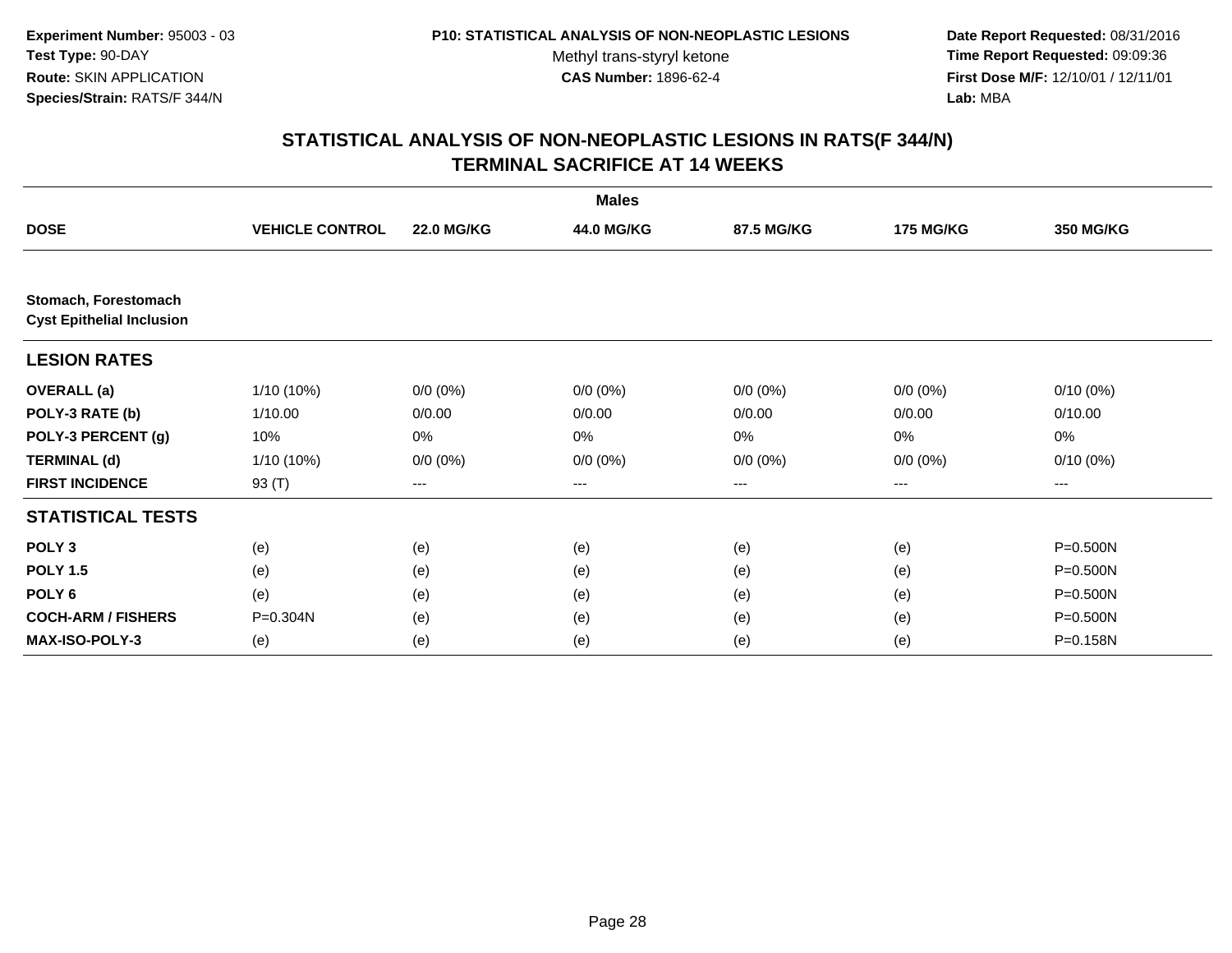**Date Report Requested:** 08/31/2016 **Time Report Requested:** 09:09:36 **First Dose M/F:** 12/10/01 / 12/11/01<br>**Lab:** MBA **Lab:** MBA

| <b>Males</b>                    |                        |                   |             |             |                  |             |  |  |
|---------------------------------|------------------------|-------------------|-------------|-------------|------------------|-------------|--|--|
| <b>DOSE</b>                     | <b>VEHICLE CONTROL</b> | <b>22.0 MG/KG</b> | 44.0 MG/KG  | 87.5 MG/KG  | <b>175 MG/KG</b> | 350 MG/KG   |  |  |
|                                 |                        |                   |             |             |                  |             |  |  |
| <b>Thymus</b><br><b>Atrophy</b> |                        |                   |             |             |                  |             |  |  |
| <b>LESION RATES</b>             |                        |                   |             |             |                  |             |  |  |
| <b>OVERALL</b> (a)              | 2/10 (20%)             | $0/0 (0\%)$       | $0/0 (0\%)$ | $0/0 (0\%)$ | $0/0 (0\%)$      | 2/10(20%)   |  |  |
| POLY-3 RATE (b)                 | 2/10.00                | 0/0.00            | 0/0.00      | 0/0.00      | 0/0.00           | 2/10.00     |  |  |
| POLY-3 PERCENT (g)              | 20%                    | 0%                | 0%          | 0%          | 0%               | 20%         |  |  |
| <b>TERMINAL (d)</b>             | 2/10 (20%)             | $0/0 (0\%)$       | $0/0 (0\%)$ | $0/0 (0\%)$ | $0/0 (0\%)$      | 2/10(20%)   |  |  |
| <b>FIRST INCIDENCE</b>          | 93 (T)                 | $---$             | $---$       | ---         | ---              | 93 (T)      |  |  |
| <b>STATISTICAL TESTS</b>        |                        |                   |             |             |                  |             |  |  |
| POLY <sub>3</sub>               | (e)                    | (e)               | (e)         | (e)         | (e)              | $P=0.702$   |  |  |
| <b>POLY 1.5</b>                 | (e)                    | (e)               | (e)         | (e)         | (e)              | $P=0.702$   |  |  |
| POLY <sub>6</sub>               | (e)                    | (e)               | (e)         | (e)         | (e)              | $P=0.702$   |  |  |
| <b>COCH-ARM / FISHERS</b>       | $P = 0.610$            | (e)               | (e)         | (e)         | (e)              | P=0.709N    |  |  |
| <b>MAX-ISO-POLY-3</b>           | (e)                    | (e)               | (e)         | (e)         | (e)              | $P = 1.000$ |  |  |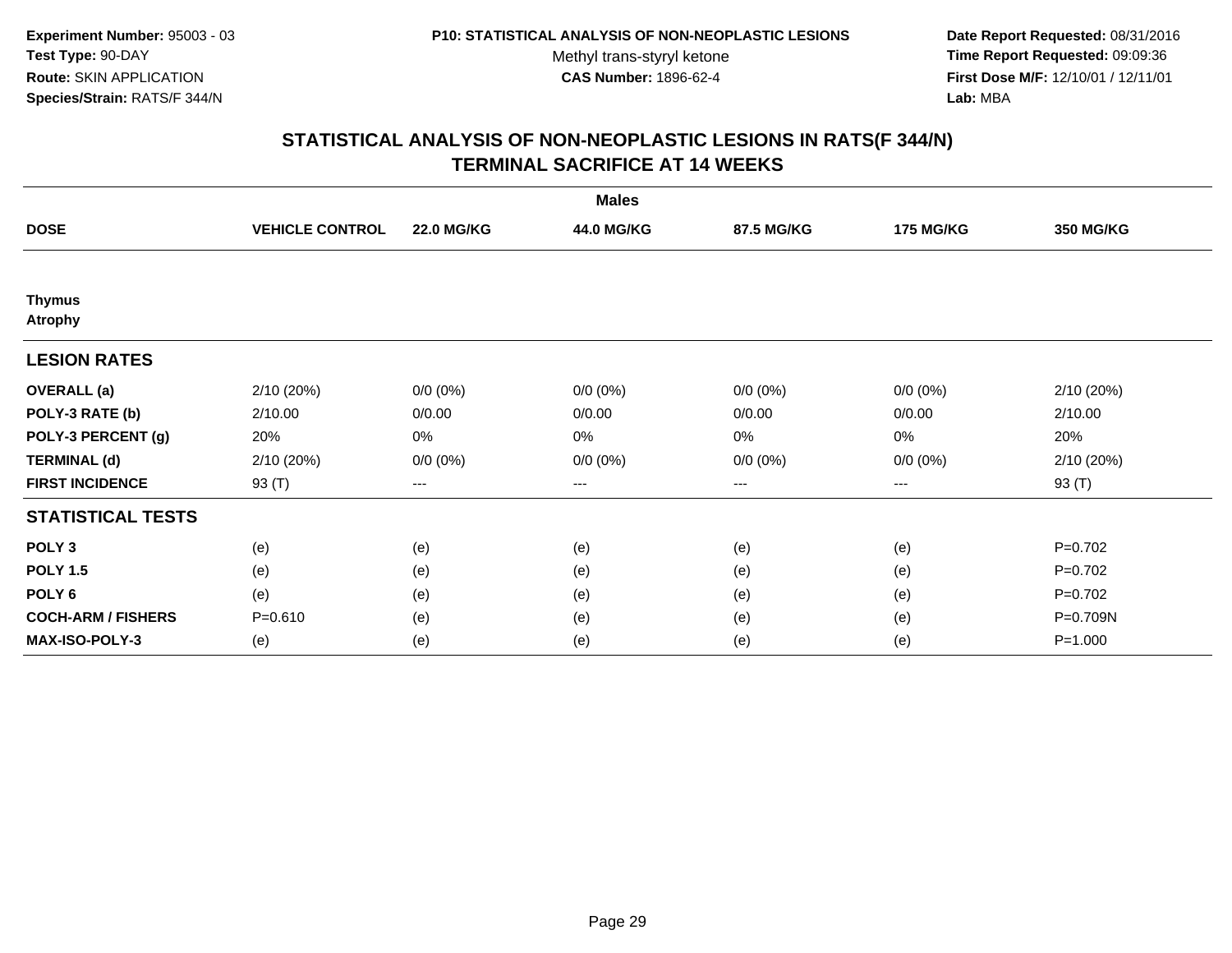**Date Report Requested:** 08/31/2016 **Time Report Requested:** 09:09:36 **First Dose M/F:** 12/10/01 / 12/11/01<br>**Lab:** MBA **Lab:** MBA

|                                               |                        |                   | <b>Males</b> |             |                  |                  |
|-----------------------------------------------|------------------------|-------------------|--------------|-------------|------------------|------------------|
| <b>DOSE</b>                                   | <b>VEHICLE CONTROL</b> | <b>22.0 MG/KG</b> | 44.0 MG/KG   | 87.5 MG/KG  | <b>175 MG/KG</b> | <b>350 MG/KG</b> |
|                                               |                        |                   |              |             |                  |                  |
| <b>Thyroid Gland</b><br><b>Ectopic Thymus</b> |                        |                   |              |             |                  |                  |
| <b>LESION RATES</b>                           |                        |                   |              |             |                  |                  |
| <b>OVERALL</b> (a)                            | $0/10(0\%)$            | $0/0 (0\%)$       | $0/0 (0\%)$  | $0/0 (0\%)$ | $0/0 (0\%)$      | $0/10(0\%)$      |
| POLY-3 RATE (b)                               | 0/10.00                | 0/0.00            | 0/0.00       | 0/0.00      | 0/0.00           | 0/10.00          |
| POLY-3 PERCENT (g)                            | 0%                     | 0%                | 0%           | 0%          | 0%               | 0%               |
| <b>TERMINAL (d)</b>                           | $0/10(0\%)$            | $0/0 (0\%)$       | $0/0 (0\%)$  | $0/0 (0\%)$ | $0/0 (0\%)$      | $0/10(0\%)$      |
| <b>FIRST INCIDENCE</b>                        | $\cdots$               | $\cdots$          | ---          | ---         | $---$            | $---$            |
| <b>STATISTICAL TESTS</b>                      |                        |                   |              |             |                  |                  |
| POLY <sub>3</sub>                             | (n)                    | (n)               | (n)          | (n)         | (n)              | (n)              |
| <b>POLY 1.5</b>                               | (n)                    | (n)               | (n)          | (n)         | (n)              | (n)              |
| POLY <sub>6</sub>                             | (n)                    | (n)               | (n)          | (n)         | (n)              | (n)              |
| <b>COCH-ARM / FISHERS</b>                     | (n)                    | (n)               | (n)          | (n)         | (n)              | (n)              |
| <b>MAX-ISO-POLY-3</b>                         | (n)                    | (n)               | (n)          | (n)         | (n)              | (n)              |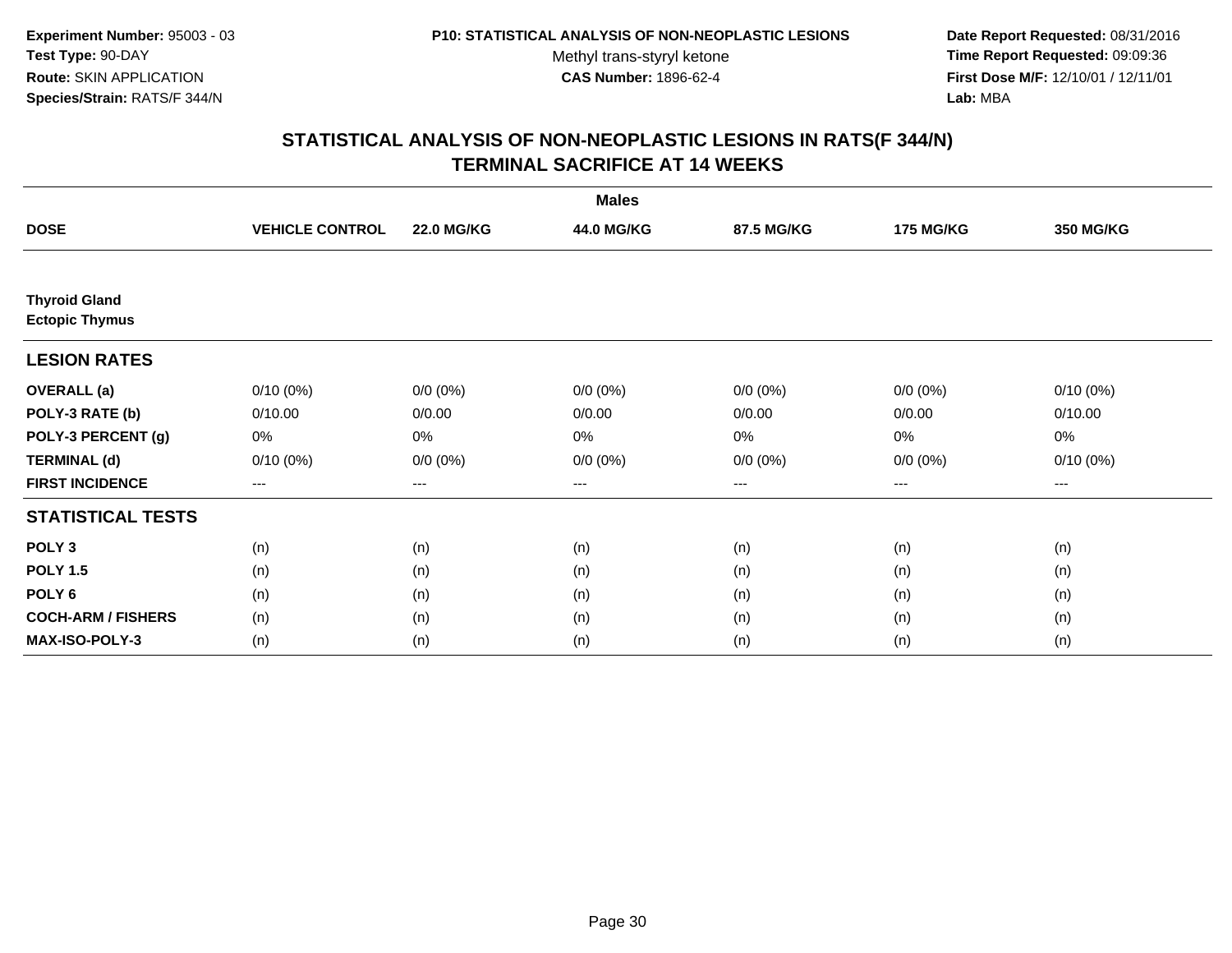**Date Report Requested:** 08/31/2016 **Time Report Requested:** 09:09:36 **First Dose M/F:** 12/10/01 / 12/11/01<br>**Lab:** MBA **Lab:** MBA

| <b>Males</b>                                        |                        |                   |             |                   |                  |                  |  |  |
|-----------------------------------------------------|------------------------|-------------------|-------------|-------------------|------------------|------------------|--|--|
| <b>DOSE</b>                                         | <b>VEHICLE CONTROL</b> | <b>22.0 MG/KG</b> | 44.0 MG/KG  | 87.5 MG/KG        | <b>175 MG/KG</b> | <b>350 MG/KG</b> |  |  |
|                                                     |                        |                   |             |                   |                  |                  |  |  |
| <b>Thyroid Gland</b><br><b>Ectopic Thymus Focal</b> |                        |                   |             |                   |                  |                  |  |  |
| <b>LESION RATES</b>                                 |                        |                   |             |                   |                  |                  |  |  |
| <b>OVERALL</b> (a)                                  | $0/10(0\%)$            | $0/0 (0\%)$       | $0/0 (0\%)$ | $0/0 (0\%)$       | $0/0 (0\%)$      | $1/10(10\%)$     |  |  |
| POLY-3 RATE (b)                                     | 0/10.00                | 0/0.00            | 0/0.00      | 0/0.00            | 0/0.00           | 1/10.00          |  |  |
| POLY-3 PERCENT (g)                                  | 0%                     | 0%                | 0%          | 0%                | $0\%$            | 10%              |  |  |
| <b>TERMINAL (d)</b>                                 | $0/10(0\%)$            | $0/0 (0\%)$       | $0/0 (0\%)$ | $0/0 (0\%)$       | $0/0 (0\%)$      | $1/10(10\%)$     |  |  |
| <b>FIRST INCIDENCE</b>                              | $---$                  | $\qquad \qquad -$ | ---         | $\qquad \qquad -$ | $---$            | 93 (T)           |  |  |
| <b>STATISTICAL TESTS</b>                            |                        |                   |             |                   |                  |                  |  |  |
| POLY <sub>3</sub>                                   | (e)                    | (e)               | (e)         | (e)               | (e)              | $P = 0.500$      |  |  |
| <b>POLY 1.5</b>                                     | (e)                    | (e)               | (e)         | (e)               | (e)              | $P = 0.500$      |  |  |
| POLY <sub>6</sub>                                   | (e)                    | (e)               | (e)         | (e)               | (e)              | $P = 0.500$      |  |  |
| <b>COCH-ARM / FISHERS</b>                           | $P = 0.304$            | (e)               | (e)         | (e)               | (e)              | $P = 0.500$      |  |  |
| <b>MAX-ISO-POLY-3</b>                               | (e)                    | (e)               | (e)         | (e)               | (e)              | $P = 0.158$      |  |  |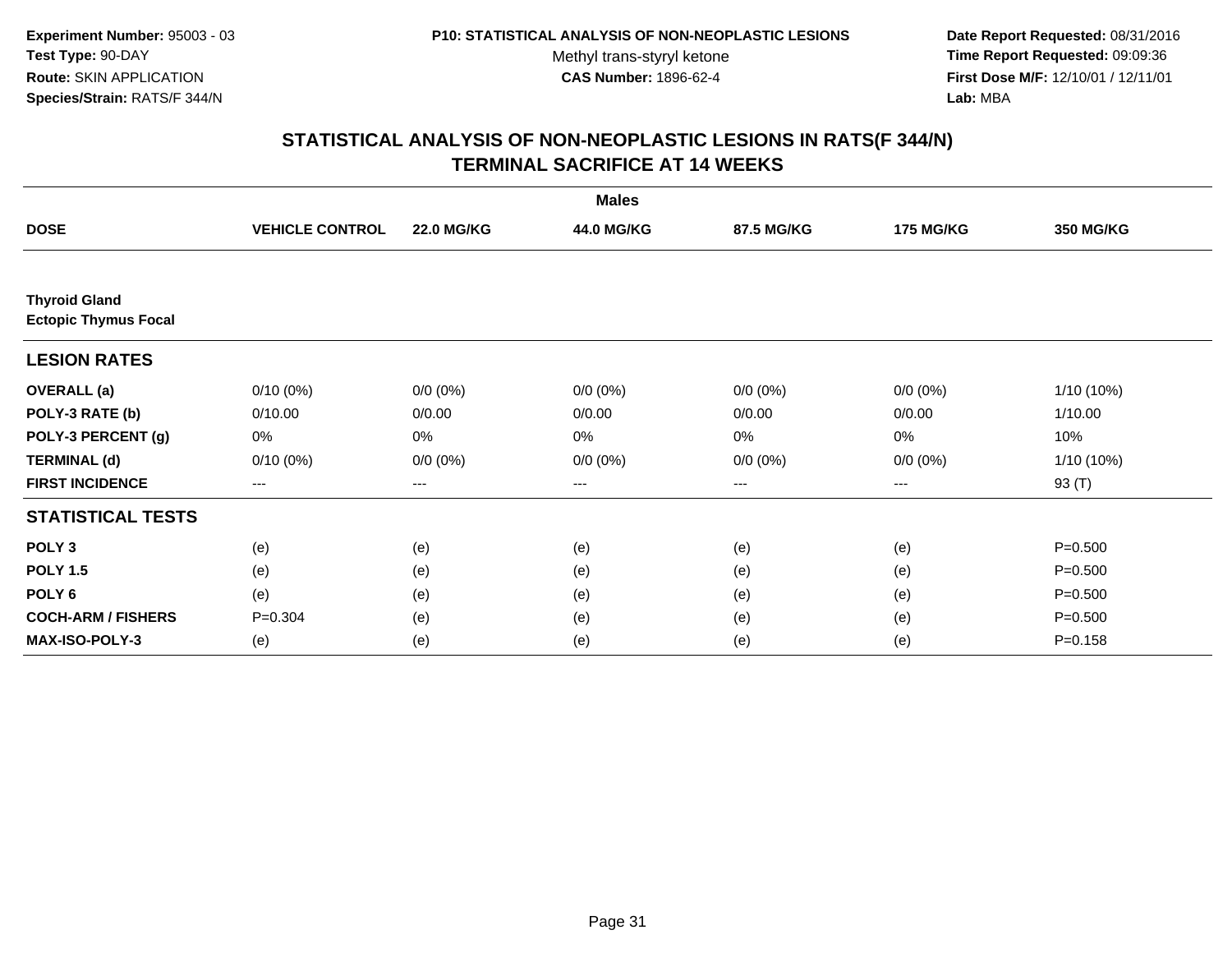**Date Report Requested:** 08/31/2016 **Time Report Requested:** 09:09:36 **First Dose M/F:** 12/10/01 / 12/11/01<br>**Lab:** MBA **Lab:** MBA

|                                                            |                        |                   | <b>Males</b> |             |                  |                  |
|------------------------------------------------------------|------------------------|-------------------|--------------|-------------|------------------|------------------|
| <b>DOSE</b>                                                | <b>VEHICLE CONTROL</b> | <b>22.0 MG/KG</b> | 44.0 MG/KG   | 87.5 MG/KG  | <b>175 MG/KG</b> | <b>350 MG/KG</b> |
|                                                            |                        |                   |              |             |                  |                  |
| <b>Tissue NOS: Abdominal, Fat</b><br><b>Necrosis Focal</b> |                        |                   |              |             |                  |                  |
| <b>LESION RATES</b>                                        |                        |                   |              |             |                  |                  |
| <b>OVERALL</b> (a)                                         | $0/0 (0\%)$            | $0/0 (0\%)$       | $0/0 (0\%)$  | $0/0 (0\%)$ | 0/0 (0%)         | $0/0 (0\%)$      |
| POLY-3 RATE (b)                                            | 0/0.00                 | 0/0.00            | 0/0.00       | 0/0.00      | 0/0.00           | 0/0.00           |
| POLY-3 PERCENT (g)                                         | 0%                     | 0%                | 0%           | 0%          | 0%               | 0%               |
| <b>TERMINAL (d)</b>                                        | $0/0 (0\%)$            | $0/0 (0\%)$       | $0/0 (0\%)$  | $0/0 (0\%)$ | $0/0 (0\%)$      | $0/0 (0\%)$      |
| <b>FIRST INCIDENCE</b>                                     | ---                    | ---               | $--$         | ---         | ---              | $---$            |
| <b>STATISTICAL TESTS</b>                                   |                        |                   |              |             |                  |                  |
| POLY <sub>3</sub>                                          | (n)                    | (n)               | (n)          | (n)         | (n)              | (n)              |
| <b>POLY 1.5</b>                                            | (n)                    | (n)               | (n)          | (n)         | (n)              | (n)              |
| POLY <sub>6</sub>                                          | (n)                    | (n)               | (n)          | (n)         | (n)              | (n)              |
| <b>COCH-ARM / FISHERS</b>                                  | (n)                    | (n)               | (n)          | (n)         | (n)              | (n)              |
| <b>MAX-ISO-POLY-3</b>                                      | (n)                    | (n)               | (n)          | (n)         | (n)              | (n)              |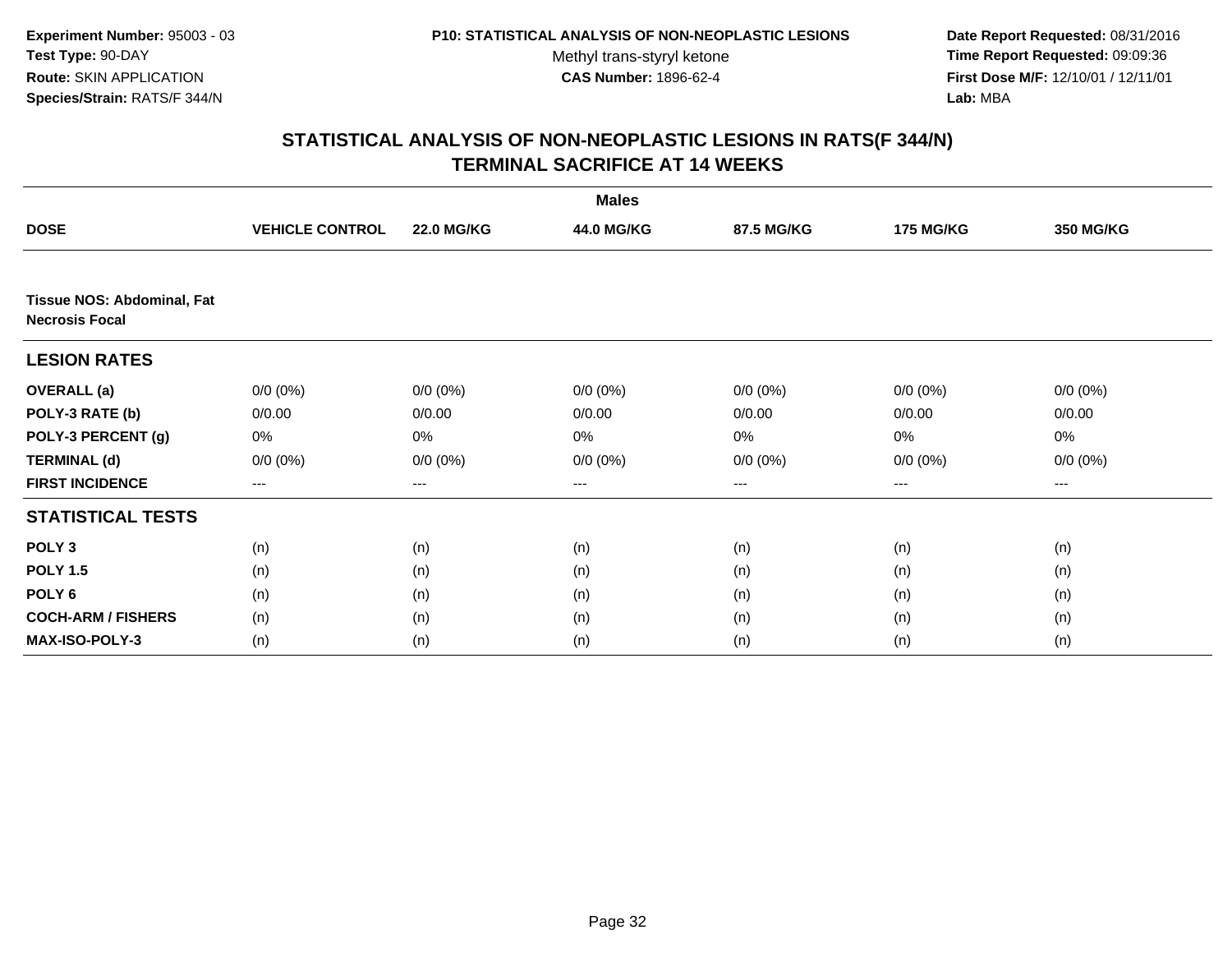**Date Report Requested:** 08/31/2016 **Time Report Requested:** 09:09:36 **First Dose M/F:** 12/10/01 / 12/11/01<br>**Lab:** MBA **Lab:** MBA

| <b>Females</b>                |                        |                   |             |             |                  |                        |  |  |
|-------------------------------|------------------------|-------------------|-------------|-------------|------------------|------------------------|--|--|
| <b>DOSE</b>                   | <b>VEHICLE CONTROL</b> | <b>22.0 MG/KG</b> | 44.0 MG/KG  | 87.5 MG/KG  | <b>175 MG/KG</b> | <b>350 MG/KG</b>       |  |  |
|                               |                        |                   |             |             |                  |                        |  |  |
| <b>Clitoral Gland</b><br>Cyst |                        |                   |             |             |                  |                        |  |  |
| <b>LESION RATES</b>           |                        |                   |             |             |                  |                        |  |  |
| <b>OVERALL</b> (a)            | $0/10(0\%)$            | $0/0 (0\%)$       | $0/0 (0\%)$ | $0/0 (0\%)$ | 1/1 (100%)       | 0/10(0%)               |  |  |
| POLY-3 RATE (b)               | 0/10.00                | 0/0.00            | 0/0.00      | 0/0.00      | 1/1.00           | 0/10.00                |  |  |
| POLY-3 PERCENT (g)            | 0%                     | 0%                | 0%          | 0%          | 100%             | 0%                     |  |  |
| <b>TERMINAL (d)</b>           | $0/10(0\%)$            | $0/0 (0\%)$       | $0/0 (0\%)$ | $0/0 (0\%)$ | 1/1 (100%)       | $0/10(0\%)$            |  |  |
| <b>FIRST INCIDENCE</b>        | ---                    | $---$             | ---         | ---         | 93 (T)           | $\qquad \qquad \cdots$ |  |  |
| <b>STATISTICAL TESTS</b>      |                        |                   |             |             |                  |                        |  |  |
| POLY <sub>3</sub>             | (e)                    | (e)               | (e)         | (e)         | $P = 0.091$      | (e)                    |  |  |
| <b>POLY 1.5</b>               | (e)                    | (e)               | (e)         | (e)         | $P = 0.091$      | (e)                    |  |  |
| POLY <sub>6</sub>             | (e)                    | (e)               | (e)         | (e)         | $P = 0.091$      | (e)                    |  |  |
| <b>COCH-ARM / FISHERS</b>     | $P=0.700$              | (e)               | (e)         | (e)         | $P = 0.091$      | (e)                    |  |  |
| <b>MAX-ISO-POLY-3</b>         | (e)                    | (e)               | (e)         | (e)         | P<0.001**        | (e)                    |  |  |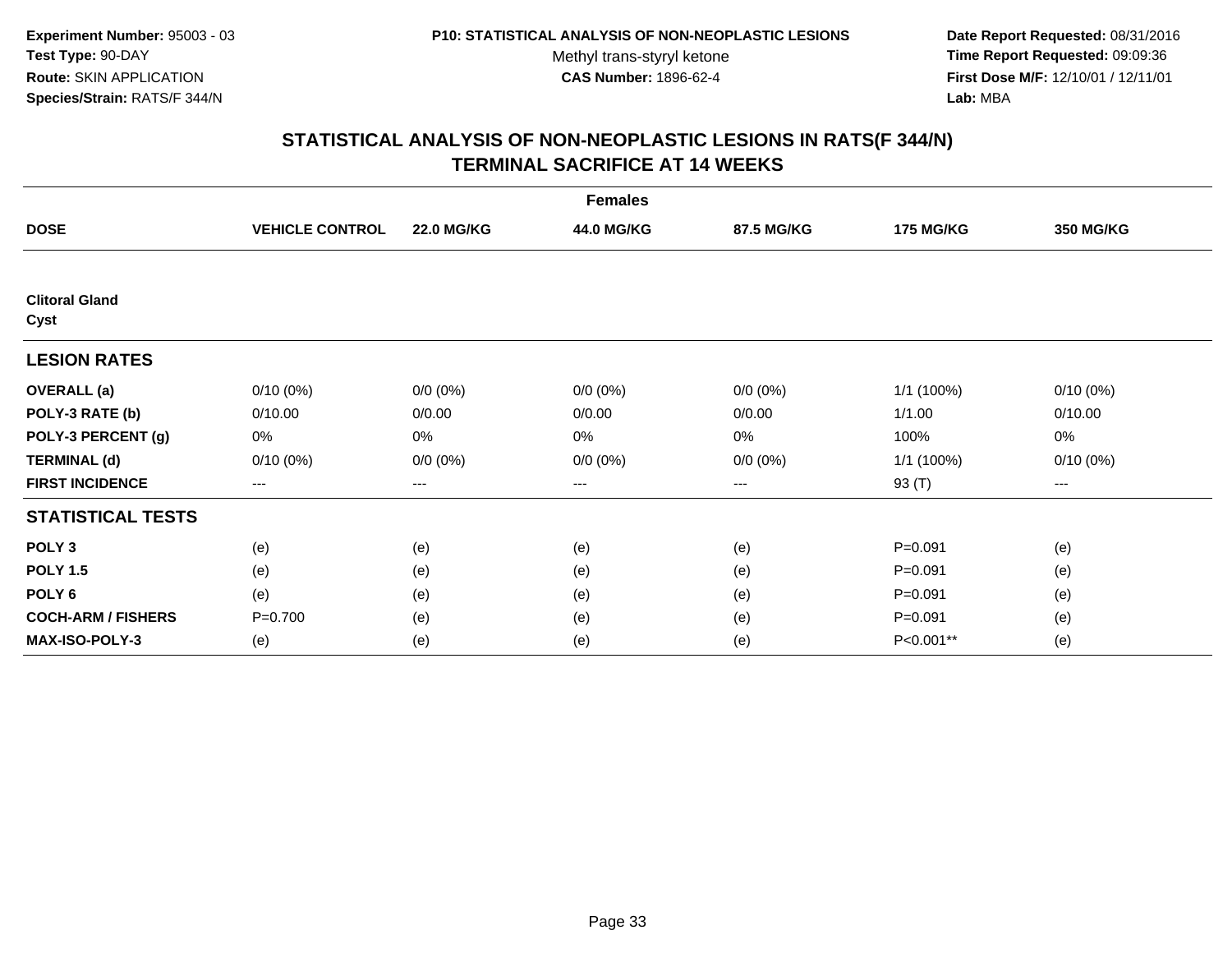**Date Report Requested:** 08/31/2016 **Time Report Requested:** 09:09:36 **First Dose M/F:** 12/10/01 / 12/11/01<br>**Lab:** MBA **Lab:** MBA

|                                                        |                        |                   | <b>Females</b> |             |                  |                  |
|--------------------------------------------------------|------------------------|-------------------|----------------|-------------|------------------|------------------|
| <b>DOSE</b>                                            | <b>VEHICLE CONTROL</b> | <b>22.0 MG/KG</b> | 44.0 MG/KG     | 87.5 MG/KG  | <b>175 MG/KG</b> | <b>350 MG/KG</b> |
|                                                        |                        |                   |                |             |                  |                  |
| <b>Harderian Gland</b><br><b>Infiltration Cellular</b> |                        |                   |                |             |                  |                  |
| <b>LESION RATES</b>                                    |                        |                   |                |             |                  |                  |
| <b>OVERALL</b> (a)                                     | $1/10(10\%)$           | $0/0 (0\%)$       | $0/0 (0\%)$    | $0/0 (0\%)$ | $0/0 (0\%)$      | $0/10(0\%)$      |
| POLY-3 RATE (b)                                        | 1/10.00                | 0/0.00            | 0/0.00         | 0/0.00      | 0/0.00           | 0/10.00          |
| POLY-3 PERCENT (g)                                     | 10%                    | 0%                | 0%             | 0%          | 0%               | 0%               |
| <b>TERMINAL (d)</b>                                    | 1/10 (10%)             | $0/0 (0\%)$       | $0/0 (0\%)$    | $0/0 (0\%)$ | $0/0 (0\%)$      | $0/10(0\%)$      |
| <b>FIRST INCIDENCE</b>                                 | 93 (T)                 | $--$              | ---            | ---         | ---              | ---              |
| <b>STATISTICAL TESTS</b>                               |                        |                   |                |             |                  |                  |
| POLY <sub>3</sub>                                      | (e)                    | (e)               | (e)            | (e)         | (e)              | $P = 0.500N$     |
| <b>POLY 1.5</b>                                        | (e)                    | (e)               | (e)            | (e)         | (e)              | $P = 0.500N$     |
| POLY <sub>6</sub>                                      | (e)                    | (e)               | (e)            | (e)         | (e)              | $P = 0.500N$     |
| <b>COCH-ARM / FISHERS</b>                              | P=0.304N               | (e)               | (e)            | (e)         | (e)              | P=0.500N         |
| <b>MAX-ISO-POLY-3</b>                                  | (e)                    | (e)               | (e)            | (e)         | (e)              | P=0.158N         |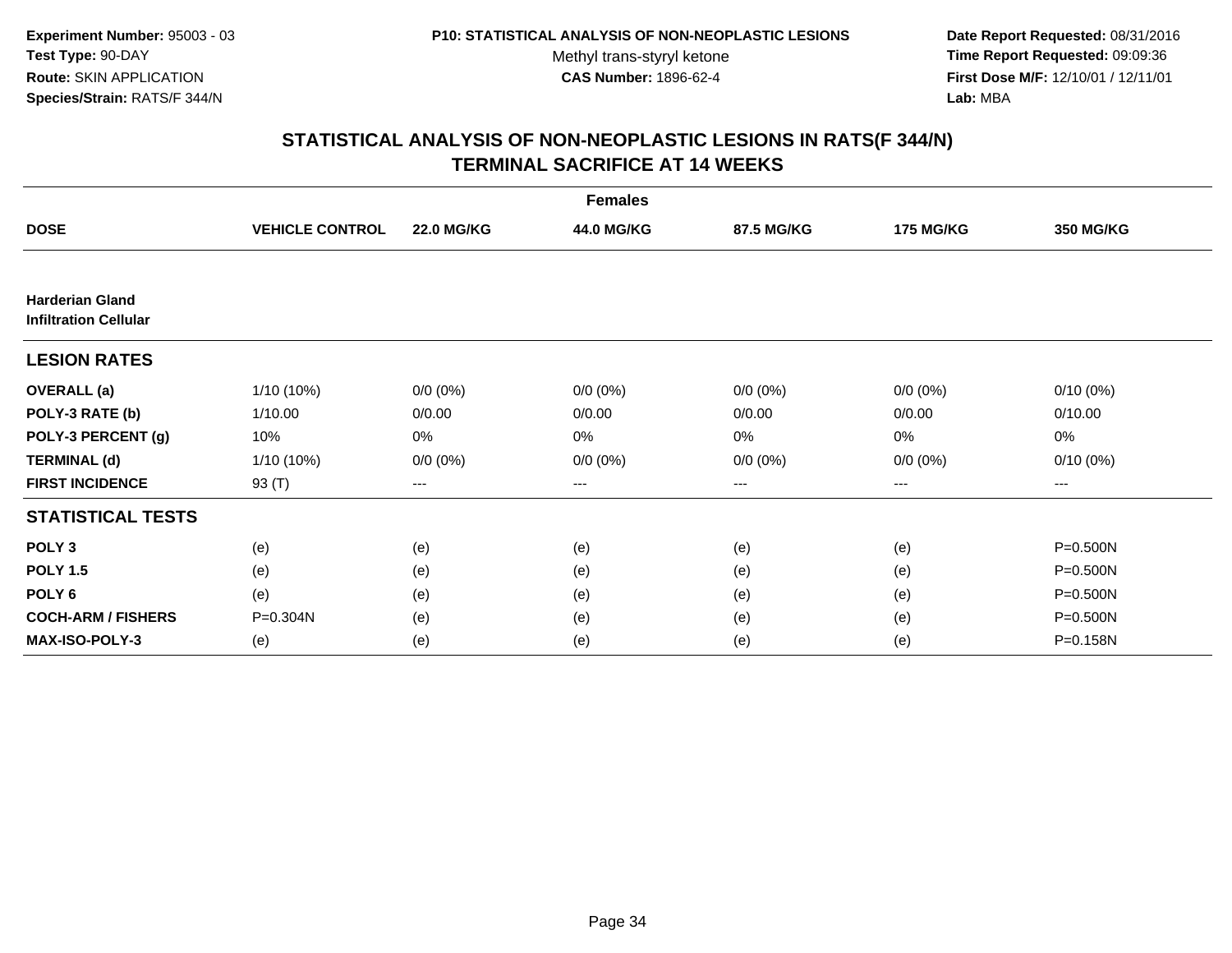**Date Report Requested:** 08/31/2016 **Time Report Requested:** 09:09:36 **First Dose M/F:** 12/10/01 / 12/11/01<br>**Lab:** MBA **Lab:** MBA

| <b>Females</b>                                                    |                        |                   |             |             |                  |             |  |  |
|-------------------------------------------------------------------|------------------------|-------------------|-------------|-------------|------------------|-------------|--|--|
| <b>DOSE</b>                                                       | <b>VEHICLE CONTROL</b> | <b>22.0 MG/KG</b> | 44.0 MG/KG  | 87.5 MG/KG  | <b>175 MG/KG</b> | 350 MG/KG   |  |  |
|                                                                   |                        |                   |             |             |                  |             |  |  |
| <b>Harderian Gland</b><br><b>Infiltration Cellular Lymphocyte</b> |                        |                   |             |             |                  |             |  |  |
| <b>LESION RATES</b>                                               |                        |                   |             |             |                  |             |  |  |
| <b>OVERALL</b> (a)                                                | $0/10(0\%)$            | $0/0 (0\%)$       | $0/0 (0\%)$ | $0/0 (0\%)$ | $0/0 (0\%)$      | $0/10(0\%)$ |  |  |
| POLY-3 RATE (b)                                                   | 0/10.00                | 0/0.00            | 0/0.00      | 0/0.00      | 0/0.00           | 0/10.00     |  |  |
| POLY-3 PERCENT (g)                                                | 0%                     | 0%                | 0%          | 0%          | 0%               | 0%          |  |  |
| <b>TERMINAL (d)</b>                                               | $0/10(0\%)$            | $0/0 (0\%)$       | $0/0 (0\%)$ | $0/0 (0\%)$ | $0/0 (0\%)$      | $0/10(0\%)$ |  |  |
| <b>FIRST INCIDENCE</b>                                            | $\qquad \qquad -$      | ---               | ---         | $--$        | ---              | ---         |  |  |
| <b>STATISTICAL TESTS</b>                                          |                        |                   |             |             |                  |             |  |  |
| POLY <sub>3</sub>                                                 | (n)                    | (n)               | (n)         | (n)         | (n)              | (n)         |  |  |
| <b>POLY 1.5</b>                                                   | (n)                    | (n)               | (n)         | (n)         | (n)              | (n)         |  |  |
| POLY <sub>6</sub>                                                 | (n)                    | (n)               | (n)         | (n)         | (n)              | (n)         |  |  |
| <b>COCH-ARM / FISHERS</b>                                         | (n)                    | (n)               | (n)         | (n)         | (n)              | (n)         |  |  |
| MAX-ISO-POLY-3                                                    | (n)                    | (n)               | (n)         | (n)         | (n)              | (n)         |  |  |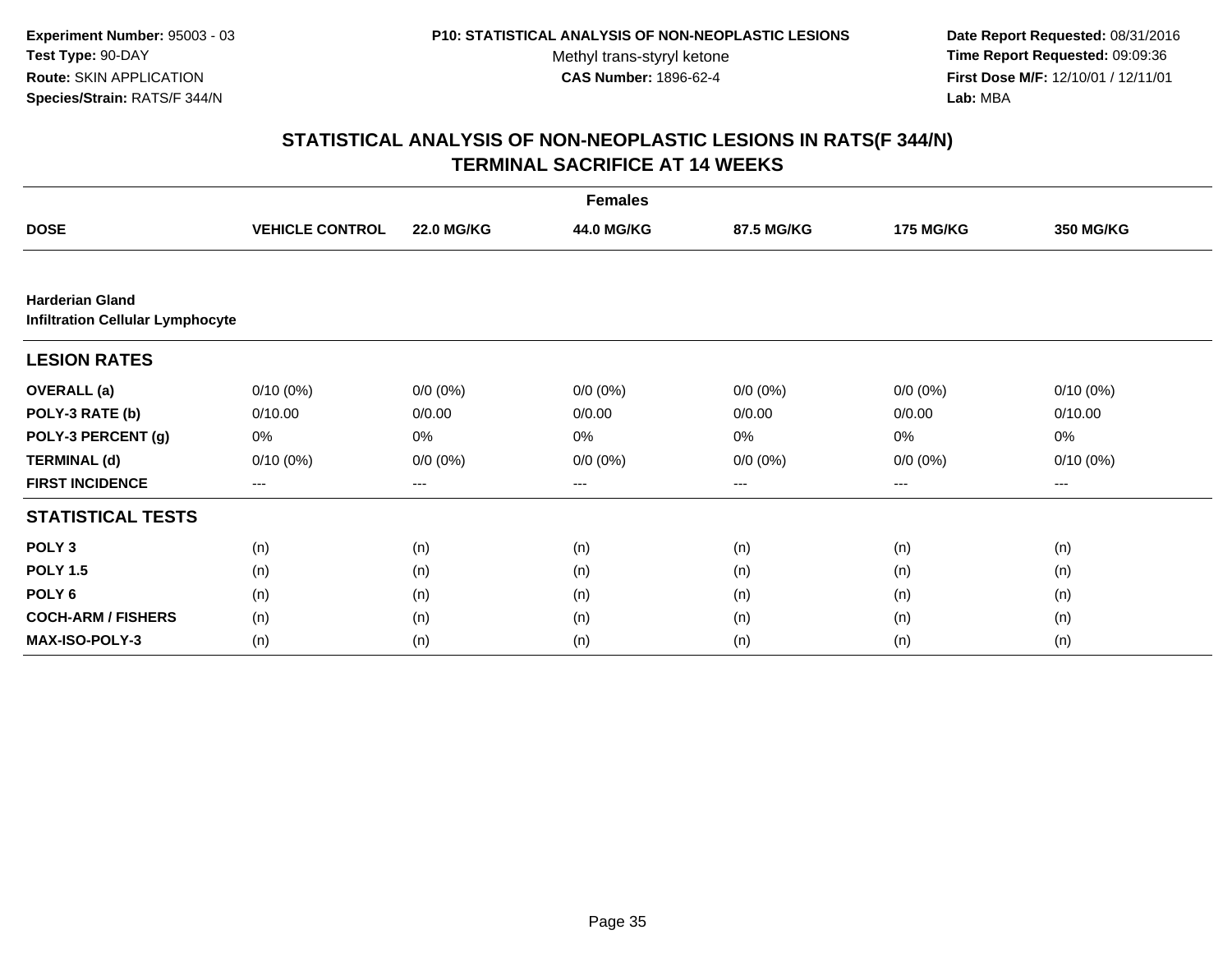**Date Report Requested:** 08/31/2016 **Time Report Requested:** 09:09:36 **First Dose M/F:** 12/10/01 / 12/11/01<br>**Lab:** MBA **Lab:** MBA

|                           |                        |                        | <b>Females</b> |             |                  |                  |
|---------------------------|------------------------|------------------------|----------------|-------------|------------------|------------------|
| <b>DOSE</b>               | <b>VEHICLE CONTROL</b> | <b>22.0 MG/KG</b>      | 44.0 MG/KG     | 87.5 MG/KG  | <b>175 MG/KG</b> | <b>350 MG/KG</b> |
|                           |                        |                        |                |             |                  |                  |
| Heart<br>Cardiomyopathy   |                        |                        |                |             |                  |                  |
| <b>LESION RATES</b>       |                        |                        |                |             |                  |                  |
| <b>OVERALL</b> (a)        | $0/10(0\%)$            | $0/0 (0\%)$            | $0/0 (0\%)$    | $0/0 (0\%)$ | $0/0 (0\%)$      | 1/10 (10%)       |
| POLY-3 RATE (b)           | 0/10.00                | 0/0.00                 | 0/0.00         | 0/0.00      | 0/0.00           | 1/10.00          |
| POLY-3 PERCENT (g)        | 0%                     | 0%                     | 0%             | 0%          | 0%               | 10%              |
| <b>TERMINAL (d)</b>       | $0/10(0\%)$            | $0/0 (0\%)$            | $0/0 (0\%)$    | $0/0 (0\%)$ | $0/0 (0\%)$      | 1/10 (10%)       |
| <b>FIRST INCIDENCE</b>    | ---                    | $\qquad \qquad \cdots$ | ---            | ---         | ---              | 93 (T)           |
| <b>STATISTICAL TESTS</b>  |                        |                        |                |             |                  |                  |
| POLY <sub>3</sub>         | (e)                    | (e)                    | (e)            | (e)         | (e)              | $P = 0.500$      |
| <b>POLY 1.5</b>           | (e)                    | (e)                    | (e)            | (e)         | (e)              | $P = 0.500$      |
| POLY <sub>6</sub>         | (e)                    | (e)                    | (e)            | (e)         | (e)              | $P = 0.500$      |
| <b>COCH-ARM / FISHERS</b> | $P = 0.304$            | (e)                    | (e)            | (e)         | (e)              | $P = 0.500$      |
| <b>MAX-ISO-POLY-3</b>     | (e)                    | (e)                    | (e)            | (e)         | (e)              | $P = 0.158$      |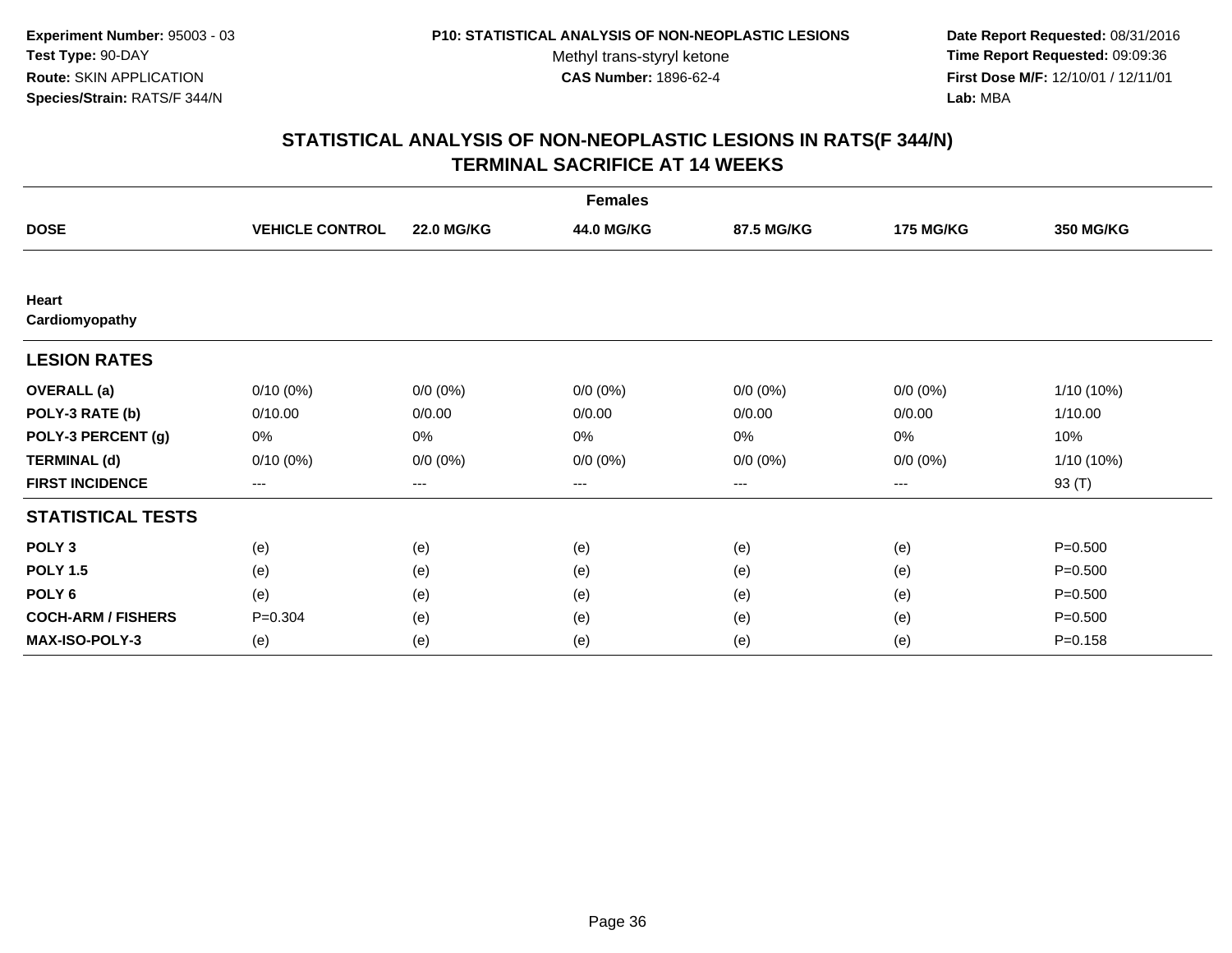**Date Report Requested:** 08/31/2016 **Time Report Requested:** 09:09:36 **First Dose M/F:** 12/10/01 / 12/11/01<br>**Lab:** MBA **Lab:** MBA

| <b>Females</b>                                            |                        |                   |             |             |                  |                  |  |  |
|-----------------------------------------------------------|------------------------|-------------------|-------------|-------------|------------------|------------------|--|--|
| <b>DOSE</b>                                               | <b>VEHICLE CONTROL</b> | <b>22.0 MG/KG</b> | 44.0 MG/KG  | 87.5 MG/KG  | <b>175 MG/KG</b> | <b>350 MG/KG</b> |  |  |
|                                                           |                        |                   |             |             |                  |                  |  |  |
| <b>Heart: Artery</b><br><b>Inflammation Chronic Focal</b> |                        |                   |             |             |                  |                  |  |  |
| <b>LESION RATES</b>                                       |                        |                   |             |             |                  |                  |  |  |
| <b>OVERALL</b> (a)                                        | $0/10(0\%)$            | $0/0 (0\%)$       | $0/0 (0\%)$ | $0/0 (0\%)$ | $0/0 (0\%)$      | $0/10(0\%)$      |  |  |
| POLY-3 RATE (b)                                           | 0/10.00                | 0/0.00            | 0/0.00      | 0/0.00      | 0/0.00           | 0/10.00          |  |  |
| POLY-3 PERCENT (g)                                        | 0%                     | 0%                | 0%          | 0%          | 0%               | 0%               |  |  |
| <b>TERMINAL (d)</b>                                       | $0/10(0\%)$            | $0/0 (0\%)$       | $0/0 (0\%)$ | $0/0 (0\%)$ | $0/0 (0\%)$      | $0/10(0\%)$      |  |  |
| <b>FIRST INCIDENCE</b>                                    | $\qquad \qquad \cdots$ | $---$             | ---         | $--$        | $--$             | ---              |  |  |
| <b>STATISTICAL TESTS</b>                                  |                        |                   |             |             |                  |                  |  |  |
| POLY <sub>3</sub>                                         | (n)                    | (n)               | (n)         | (n)         | (n)              | (n)              |  |  |
| <b>POLY 1.5</b>                                           | (n)                    | (n)               | (n)         | (n)         | (n)              | (n)              |  |  |
| POLY <sub>6</sub>                                         | (n)                    | (n)               | (n)         | (n)         | (n)              | (n)              |  |  |
| <b>COCH-ARM / FISHERS</b>                                 | (n)                    | (n)               | (n)         | (n)         | (n)              | (n)              |  |  |
| <b>MAX-ISO-POLY-3</b>                                     | (n)                    | (n)               | (n)         | (n)         | (n)              | (n)              |  |  |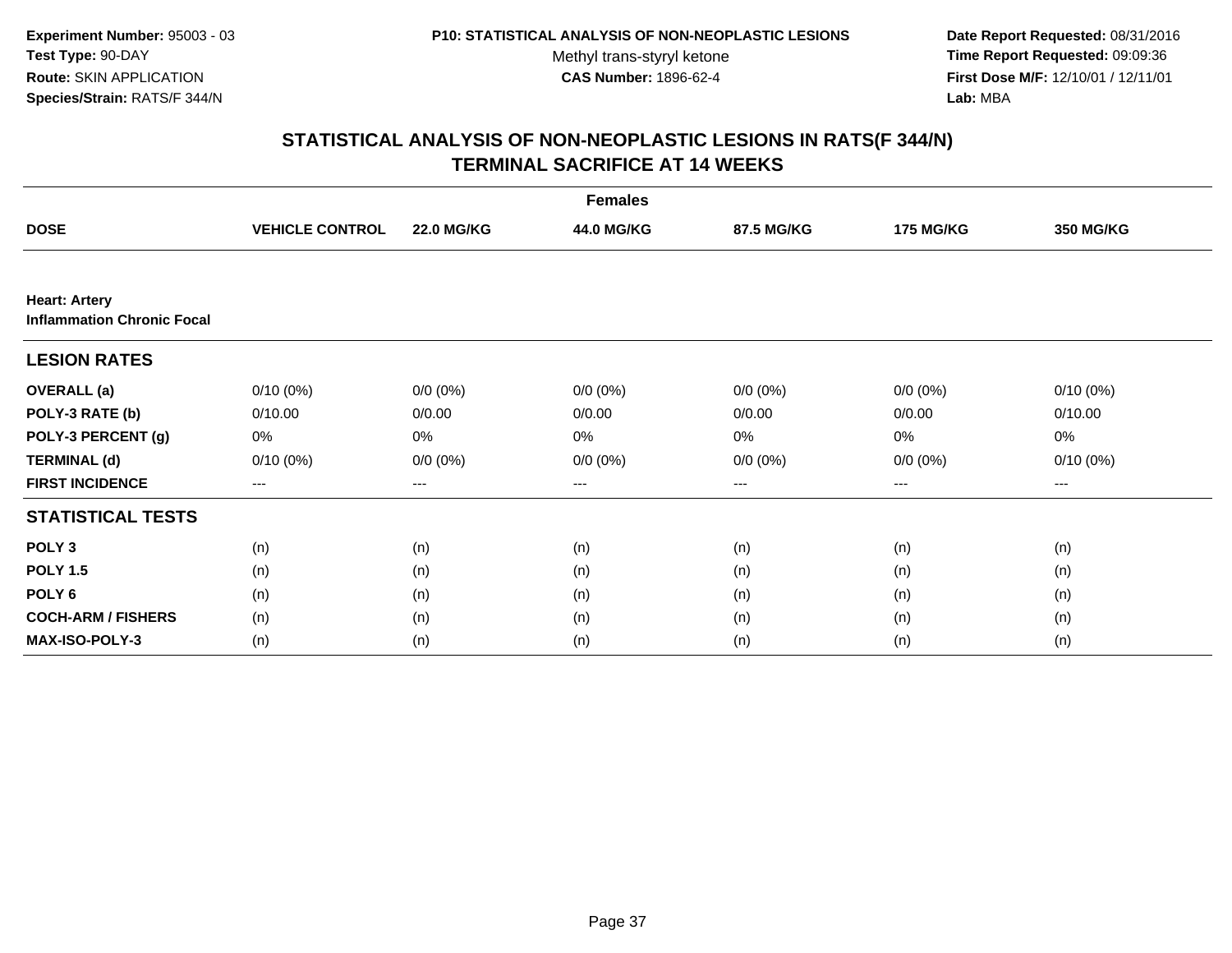**Date Report Requested:** 08/31/2016 **Time Report Requested:** 09:09:36 **First Dose M/F:** 12/10/01 / 12/11/01<br>**Lab:** MBA **Lab:** MBA

|                           |                        |                   | <b>Females</b> |              |                  |              |
|---------------------------|------------------------|-------------------|----------------|--------------|------------------|--------------|
| <b>DOSE</b>               | <b>VEHICLE CONTROL</b> | <b>22.0 MG/KG</b> | 44.0 MG/KG     | 87.5 MG/KG   | <b>175 MG/KG</b> | 350 MG/KG    |
| Kidney                    |                        |                   |                |              |                  |              |
| <b>Mineralization</b>     |                        |                   |                |              |                  |              |
| <b>LESION RATES</b>       |                        |                   |                |              |                  |              |
| <b>OVERALL (a)</b>        | 1/10 (10%)             | $0/10(0\%)$       | $0/10(0\%)$    | $0/10(0\%)$  | $0/10(0\%)$      | $0/10(0\%)$  |
| POLY-3 RATE (b)           | 1/10.00                | 0/10.00           | 0/10.00        | 0/10.00      | 0/10.00          | 0/10.00      |
| POLY-3 PERCENT (g)        | 10%                    | 0%                | 0%             | 0%           | 0%               | 0%           |
| <b>TERMINAL (d)</b>       | 1/10 (10%)             | $0/10(0\%)$       | $0/10(0\%)$    | $0/10(0\%)$  | $0/10(0\%)$      | $0/10(0\%)$  |
| <b>FIRST INCIDENCE</b>    | 93 (T)                 | $--$              | ---            | ---          | ---              | $--$         |
| <b>STATISTICAL TESTS</b>  |                        |                   |                |              |                  |              |
| POLY <sub>3</sub>         | P=0.416N               | P=0.500N          | $P = 0.500N$   | $P = 0.500N$ | $P = 0.500N$     | $P = 0.500N$ |
| <b>POLY 1.5</b>           | P=0.416N               | $P = 0.500N$      | $P = 0.500N$   | $P = 0.500N$ | $P = 0.500N$     | $P = 0.500N$ |
| POLY <sub>6</sub>         | P=0.416N               | $P = 0.500N$      | $P = 0.500N$   | P=0.500N     | $P = 0.500N$     | $P = 0.500N$ |
| <b>COCH-ARM / FISHERS</b> | $P = 0.415N$           | P=0.500N          | P=0.500N       | P=0.500N     | P=0.500N         | P=0.500N     |
| <b>MAX-ISO-POLY-3</b>     | P=0.074N               | P=0.158N          | P=0.158N       | P=0.158N     | P=0.158N         | P=0.158N     |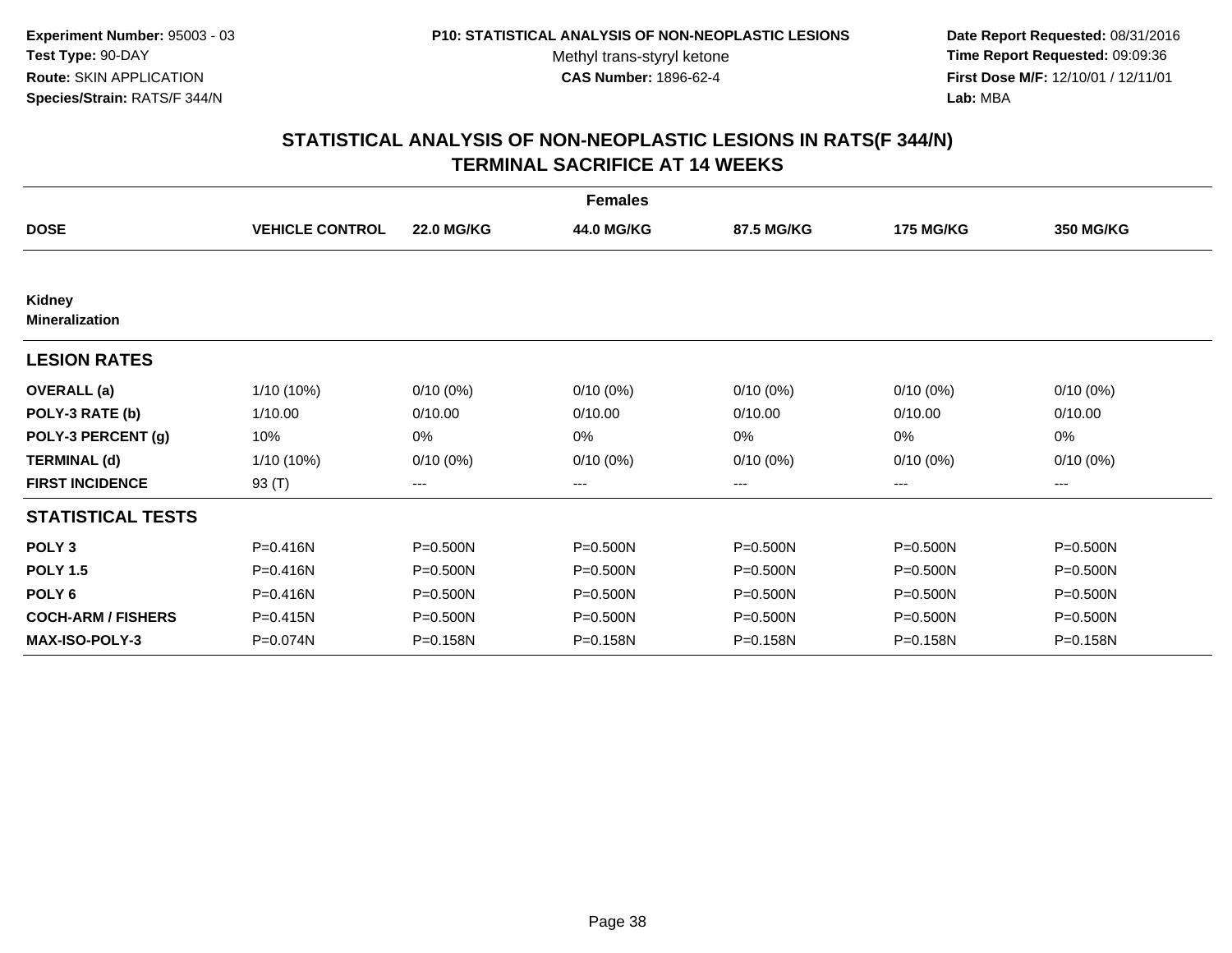**Date Report Requested:** 08/31/2016 **Time Report Requested:** 09:09:36 **First Dose M/F:** 12/10/01 / 12/11/01<br>**Lab:** MBA **Lab:** MBA

|                              |                        |                   | <b>Females</b> |             |                  |                  |
|------------------------------|------------------------|-------------------|----------------|-------------|------------------|------------------|
| <b>DOSE</b>                  | <b>VEHICLE CONTROL</b> | <b>22.0 MG/KG</b> | 44.0 MG/KG     | 87.5 MG/KG  | <b>175 MG/KG</b> | <b>350 MG/KG</b> |
|                              |                        |                   |                |             |                  |                  |
| <b>Kidney</b><br>Nephropathy |                        |                   |                |             |                  |                  |
| <b>LESION RATES</b>          |                        |                   |                |             |                  |                  |
| <b>OVERALL</b> (a)           | 0/10(0%)               | 2/10(20%)         | 2/10(20%)      | $0/10(0\%)$ | $0/10(0\%)$      | $0/10(0\%)$      |
| POLY-3 RATE (b)              | 0/10.00                | 2/10.00           | 2/10.00        | 0/10.00     | 0/10.00          | 0/10.00          |
| POLY-3 PERCENT (g)           | 0%                     | 20%               | 20%            | 0%          | 0%               | 0%               |
| <b>TERMINAL (d)</b>          | $0/10(0\%)$            | 2/10(20%)         | 2/10(20%)      | $0/10(0\%)$ | $0/10(0\%)$      | $0/10(0\%)$      |
| <b>FIRST INCIDENCE</b>       | $\qquad \qquad \cdots$ | 93 (T)            | 93 (T)         | ---         | ---              | ---              |
| <b>STATISTICAL TESTS</b>     |                        |                   |                |             |                  |                  |
| POLY <sub>3</sub>            | P=0.152N               | $P=0.227$         | $P=0.227$      | (e)         | (e)              | (e)              |
| <b>POLY 1.5</b>              | P=0.152N               | $P=0.227$         | $P=0.227$      | (e)         | (e)              | (e)              |
| POLY <sub>6</sub>            | P=0.152N               | $P=0.227$         | $P=0.227$      | (e)         | (e)              | (e)              |
| <b>COCH-ARM / FISHERS</b>    | P=0.158N               | $P=0.237$         | $P = 0.237$    | (e)         | (e)              | (e)              |
| MAX-ISO-POLY-3               | $P = 0.201N$           | $P = 0.067$       | $P = 0.067$    | (e)         | (e)              | (e)              |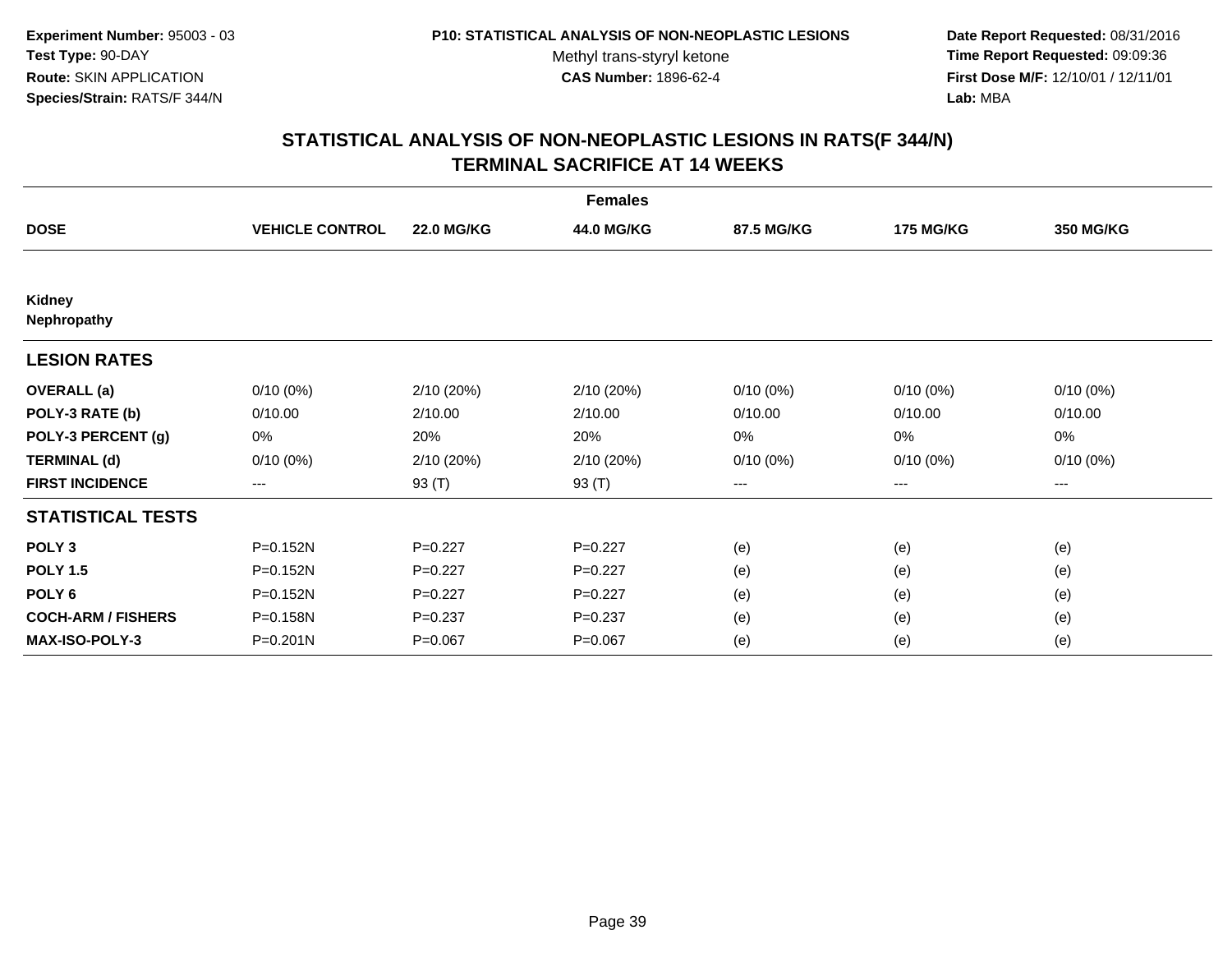**Date Report Requested:** 08/31/2016 **Time Report Requested:** 09:09:36 **First Dose M/F:** 12/10/01 / 12/11/01<br>**Lab:** MBA **Lab:** MBA

|                             |                        |                   | <b>Females</b> |             |                  |                  |
|-----------------------------|------------------------|-------------------|----------------|-------------|------------------|------------------|
| <b>DOSE</b>                 | <b>VEHICLE CONTROL</b> | <b>22.0 MG/KG</b> | 44.0 MG/KG     | 87.5 MG/KG  | <b>175 MG/KG</b> | <b>350 MG/KG</b> |
| <b>Kidney: Renal Tubule</b> |                        |                   |                |             |                  |                  |
| <b>Casts Granular</b>       |                        |                   |                |             |                  |                  |
| <b>LESION RATES</b>         |                        |                   |                |             |                  |                  |
| <b>OVERALL</b> (a)          | $0/10(0\%)$            | $0/10(0\%)$       | $0/10(0\%)$    | $0/10(0\%)$ | $0/10(0\%)$      | $0/10(0\%)$      |
| POLY-3 RATE (b)             | 0/10.00                | 0/10.00           | 0/10.00        | 0/10.00     | 0/10.00          | 0/10.00          |
| POLY-3 PERCENT (g)          | 0%                     | 0%                | 0%             | 0%          | 0%               | 0%               |
| <b>TERMINAL (d)</b>         | $0/10(0\%)$            | $0/10(0\%)$       | $0/10(0\%)$    | 0/10(0%)    | $0/10(0\%)$      | $0/10(0\%)$      |
| <b>FIRST INCIDENCE</b>      | $\qquad \qquad -$      | ---               | ---            | $--$        | ---              | ---              |
| <b>STATISTICAL TESTS</b>    |                        |                   |                |             |                  |                  |
| POLY <sub>3</sub>           | (n)                    | (n)               | (n)            | (n)         | (n)              | (n)              |
| <b>POLY 1.5</b>             | (n)                    | (n)               | (n)            | (n)         | (n)              | (n)              |
| POLY <sub>6</sub>           | (n)                    | (n)               | (n)            | (n)         | (n)              | (n)              |
| <b>COCH-ARM / FISHERS</b>   | (n)                    | (n)               | (n)            | (n)         | (n)              | (n)              |
| <b>MAX-ISO-POLY-3</b>       | (n)                    | (n)               | (n)            | (n)         | (n)              | (n)              |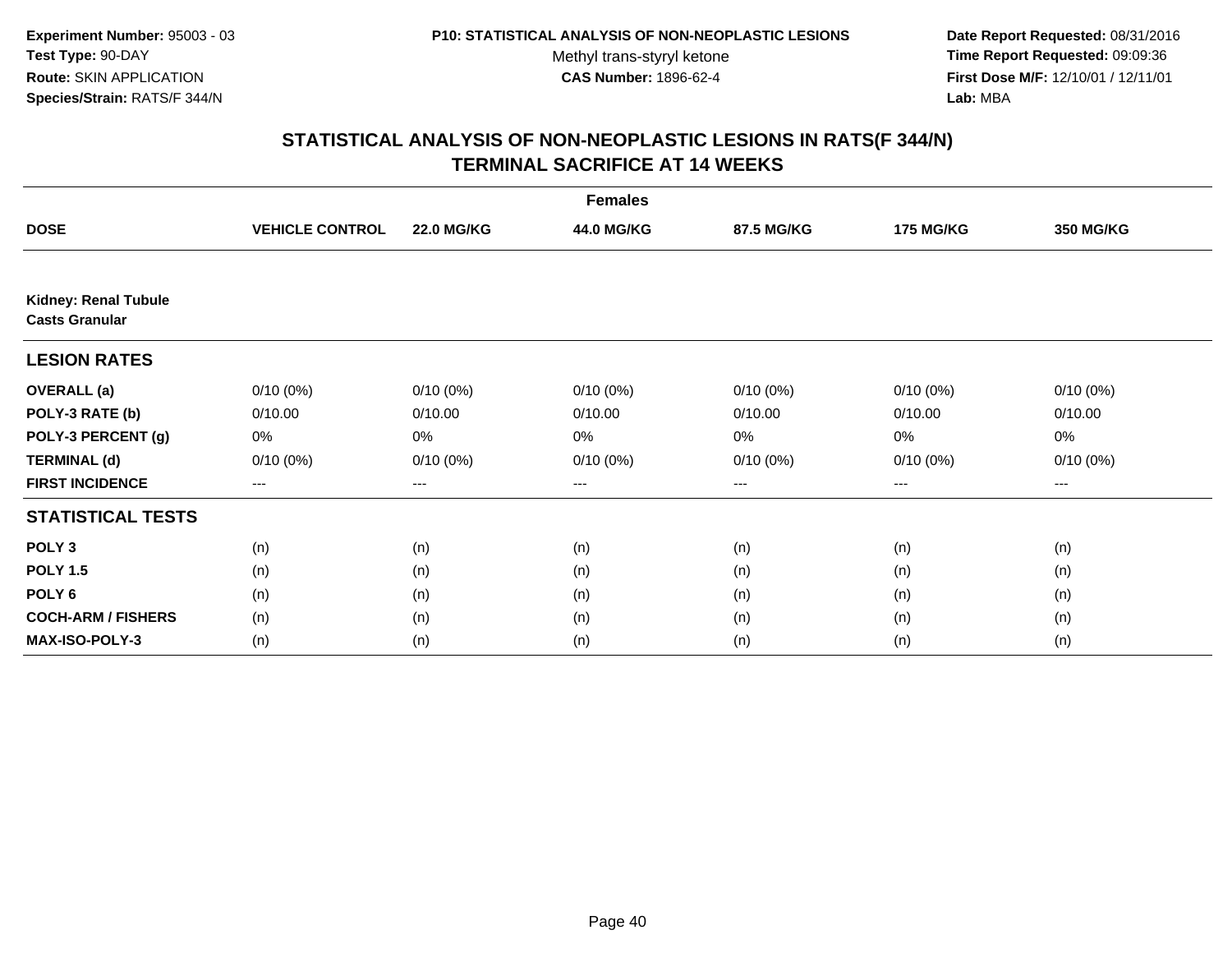**Date Report Requested:** 08/31/2016 **Time Report Requested:** 09:09:36 **First Dose M/F:** 12/10/01 / 12/11/01<br>**Lab:** MBA **Lab:** MBA

|                                                |                        |                   | <b>Females</b> |             |                  |                  |
|------------------------------------------------|------------------------|-------------------|----------------|-------------|------------------|------------------|
| <b>DOSE</b>                                    | <b>VEHICLE CONTROL</b> | <b>22.0 MG/KG</b> | 44.0 MG/KG     | 87.5 MG/KG  | <b>175 MG/KG</b> | <b>350 MG/KG</b> |
|                                                |                        |                   |                |             |                  |                  |
| <b>Kidney: Renal Tubule</b><br><b>Necrosis</b> |                        |                   |                |             |                  |                  |
| <b>LESION RATES</b>                            |                        |                   |                |             |                  |                  |
| <b>OVERALL</b> (a)                             | $0/10(0\%)$            | $0/10(0\%)$       | $0/10(0\%)$    | 1/10 (10%)  | $0/10(0\%)$      | $0/10(0\%)$      |
| POLY-3 RATE (b)                                | 0/10.00                | 0/10.00           | 0/10.00        | 1/10.00     | 0/10.00          | 0/10.00          |
| POLY-3 PERCENT (g)                             | 0%                     | 0%                | 0%             | 10%         | 0%               | 0%               |
| <b>TERMINAL (d)</b>                            | $0/10(0\%)$            | $0/10(0\%)$       | $0/10(0\%)$    | 1/10 (10%)  | $0/10(0\%)$      | $0/10(0\%)$      |
| <b>FIRST INCIDENCE</b>                         | $---$                  | $---$             | ---            | 93 (T)      | ---              | ---              |
| <b>STATISTICAL TESTS</b>                       |                        |                   |                |             |                  |                  |
| POLY <sub>3</sub>                              | P=0.697N               | (e)               | (e)            | $P = 0.500$ | (e)              | (e)              |
| <b>POLY 1.5</b>                                | P=0.697N               | (e)               | (e)            | $P = 0.500$ | (e)              | (e)              |
| POLY <sub>6</sub>                              | P=0.697N               | (e)               | (e)            | $P = 0.500$ | (e)              | (e)              |
| <b>COCH-ARM / FISHERS</b>                      | P=0.699N               | (e)               | (e)            | $P = 0.500$ | (e)              | (e)              |
| <b>MAX-ISO-POLY-3</b>                          | $P = 0.516$            | (e)               | (e)            | $P = 0.158$ | (e)              | (e)              |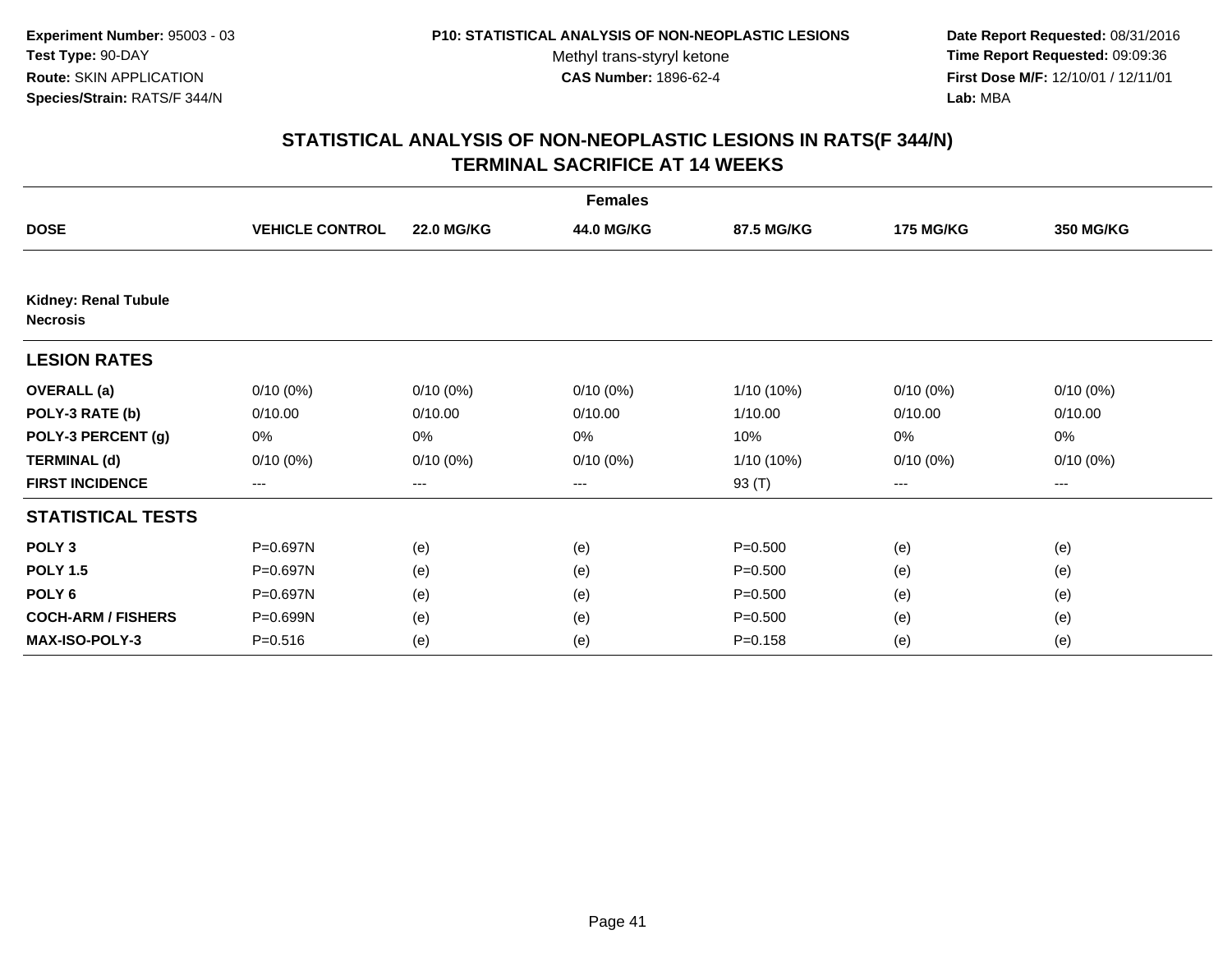**Date Report Requested:** 08/31/2016 **Time Report Requested:** 09:09:36 **First Dose M/F:** 12/10/01 / 12/11/01<br>**Lab:** MBA **Lab:** MBA

|                                     |                        |                   | <b>Females</b> |             |                  |                  |
|-------------------------------------|------------------------|-------------------|----------------|-------------|------------------|------------------|
| <b>DOSE</b>                         | <b>VEHICLE CONTROL</b> | <b>22.0 MG/KG</b> | 44.0 MG/KG     | 87.5 MG/KG  | <b>175 MG/KG</b> | <b>350 MG/KG</b> |
|                                     |                        |                   |                |             |                  |                  |
| Liver<br>Hepatodiaphragmatic Nodule |                        |                   |                |             |                  |                  |
| <b>LESION RATES</b>                 |                        |                   |                |             |                  |                  |
| <b>OVERALL</b> (a)                  | 1/10 (10%)             | 1/1 (100%)        | 2/2 (100%)     | 1/1 (100%)  | 1/1 (100%)       | 1/10 (10%)       |
| POLY-3 RATE (b)                     | 1/10.00                | 1/1.00            | 2/2.00         | 1/1.00      | 1/1.00           | 1/10.00          |
| POLY-3 PERCENT (g)                  | 10%                    | 100%              | 100%           | 100%        | 100%             | 10%              |
| <b>TERMINAL (d)</b>                 | 1/10 (10%)             | 1/1(100%)         | 2/2 (100%)     | 1/1 (100%)  | 1/1 (100%)       | 1/10 (10%)       |
| <b>FIRST INCIDENCE</b>              | 93 $(T)$               | 93 (T)            | 93 (T)         | 93 (T)      | 93 (T)           | 93 (T)           |
| <b>STATISTICAL TESTS</b>            |                        |                   |                |             |                  |                  |
| POLY <sub>3</sub>                   | P=0.138N               | $P = 0.146$       | P=0.005**      | $P = 0.146$ | $P = 0.146$      | $P = 0.760$      |
| <b>POLY 1.5</b>                     | P=0.138N               | $P = 0.146$       | P=0.005**      | $P = 0.146$ | $P = 0.146$      | $P = 0.760$      |
| POLY <sub>6</sub>                   | P=0.138N               | $P = 0.146$       | P=0.005**      | $P = 0.146$ | $P = 0.146$      | $P = 0.760$      |
| <b>COCH-ARM / FISHERS</b>           | P=0.227N               | $P = 0.182$       | $P=0.045*$     | $P = 0.182$ | $P = 0.182$      | P=0.763N         |
| <b>MAX-ISO-POLY-3</b>               | $P=0.026*$             | $P=0.022*$        | $P=0.002**$    | P=0.022*    | $P=0.022*$       | $P = 1.000$      |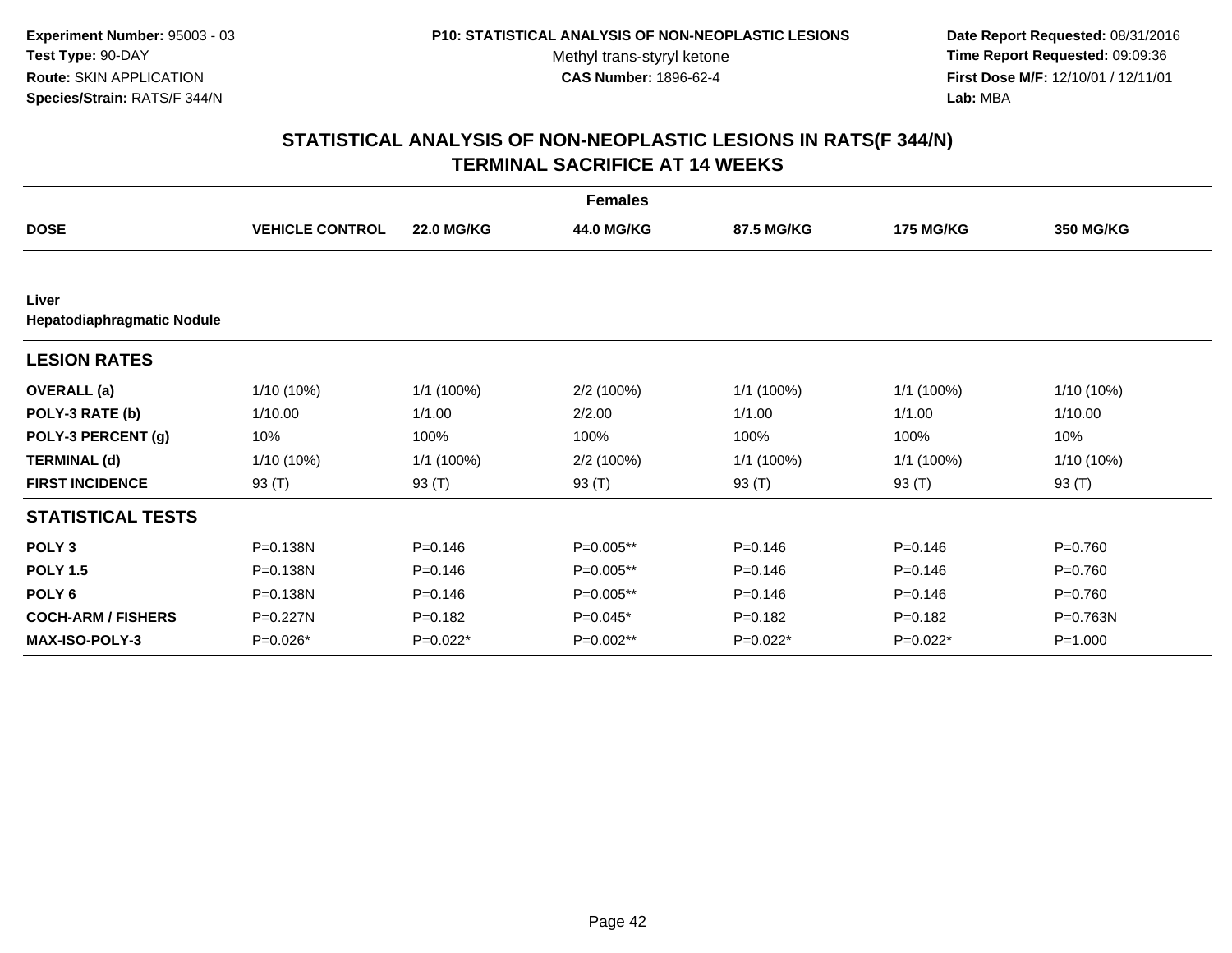**Date Report Requested:** 08/31/2016 **Time Report Requested:** 09:09:36 **First Dose M/F:** 12/10/01 / 12/11/01<br>**Lab:** MBA **Lab:** MBA

|                                           |                        |                   | <b>Females</b> |              |                  |                  |
|-------------------------------------------|------------------------|-------------------|----------------|--------------|------------------|------------------|
| <b>DOSE</b>                               | <b>VEHICLE CONTROL</b> | <b>22.0 MG/KG</b> | 44.0 MG/KG     | 87.5 MG/KG   | <b>175 MG/KG</b> | <b>350 MG/KG</b> |
|                                           |                        |                   |                |              |                  |                  |
| Liver<br><b>Vacuolization Cytoplasmic</b> |                        |                   |                |              |                  |                  |
| <b>LESION RATES</b>                       |                        |                   |                |              |                  |                  |
| <b>OVERALL</b> (a)                        | $0/10(0\%)$            | $0/1$ $(0%)$      | 0/2(0%)        | $0/1$ $(0%)$ | $0/1$ (0%)       | $0/10(0\%)$      |
| POLY-3 RATE (b)                           | 0/10.00                | 0/1.00            | 0/2.00         | 0/1.00       | 0/1.00           | 0/10.00          |
| POLY-3 PERCENT (g)                        | 0%                     | 0%                | 0%             | 0%           | 0%               | 0%               |
| <b>TERMINAL (d)</b>                       | $0/10(0\%)$            | $0/1$ $(0%)$      | 0/2(0%)        | $0/1$ $(0%)$ | $0/1$ $(0%)$     | $0/10(0\%)$      |
| <b>FIRST INCIDENCE</b>                    | ---                    | $---$             | ---            | ---          | $---$            | $--$             |
| <b>STATISTICAL TESTS</b>                  |                        |                   |                |              |                  |                  |
| POLY <sub>3</sub>                         | (n)                    | (n)               | (n)            | (n)          | (n)              | (n)              |
| <b>POLY 1.5</b>                           | (n)                    | (n)               | (n)            | (n)          | (n)              | (n)              |
| POLY <sub>6</sub>                         | (n)                    | (n)               | (n)            | (n)          | (n)              | (n)              |
| <b>COCH-ARM / FISHERS</b>                 | (n)                    | (n)               | (n)            | (n)          | (n)              | (n)              |
| <b>MAX-ISO-POLY-3</b>                     | (n)                    | (n)               | (n)            | (n)          | (n)              | (n)              |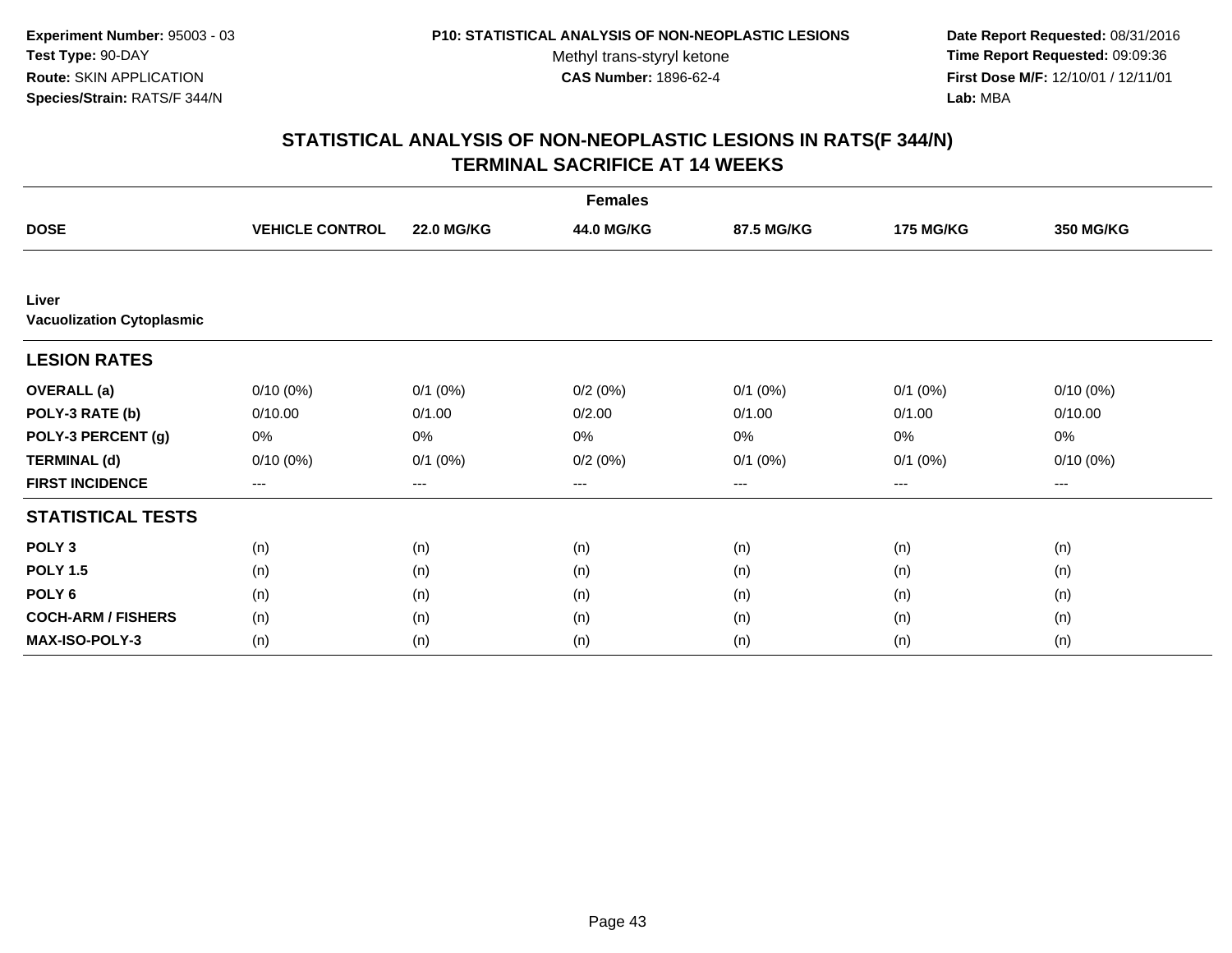**Date Report Requested:** 08/31/2016 **Time Report Requested:** 09:09:36 **First Dose M/F:** 12/10/01 / 12/11/01<br>**Lab:** MBA **Lab:** MBA

|                                 |                        |                        | <b>Females</b> |             |                        |                  |
|---------------------------------|------------------------|------------------------|----------------|-------------|------------------------|------------------|
| <b>DOSE</b>                     | <b>VEHICLE CONTROL</b> | <b>22.0 MG/KG</b>      | 44.0 MG/KG     | 87.5 MG/KG  | <b>175 MG/KG</b>       | <b>350 MG/KG</b> |
|                                 |                        |                        |                |             |                        |                  |
| Lung<br><b>Hemorrhage Focal</b> |                        |                        |                |             |                        |                  |
| <b>LESION RATES</b>             |                        |                        |                |             |                        |                  |
| <b>OVERALL</b> (a)              | $0/10(0\%)$            | $0/0 (0\%)$            | $0/0 (0\%)$    | $0/0 (0\%)$ | $0/0 (0\%)$            | 1/10 (10%)       |
| POLY-3 RATE (b)                 | 0/10.00                | 0/0.00                 | 0/0.00         | 0/0.00      | 0/0.00                 | 1/10.00          |
| POLY-3 PERCENT (g)              | 0%                     | 0%                     | 0%             | 0%          | 0%                     | 10%              |
| <b>TERMINAL (d)</b>             | $0/10(0\%)$            | $0/0 (0\%)$            | $0/0 (0\%)$    | $0/0 (0\%)$ | $0/0 (0\%)$            | 1/10 (10%)       |
| <b>FIRST INCIDENCE</b>          | ---                    | $\qquad \qquad \cdots$ | ---            | ---         | $\qquad \qquad \cdots$ | 93 (T)           |
| <b>STATISTICAL TESTS</b>        |                        |                        |                |             |                        |                  |
| POLY <sub>3</sub>               | (e)                    | (e)                    | (e)            | (e)         | (e)                    | $P = 0.500$      |
| <b>POLY 1.5</b>                 | (e)                    | (e)                    | (e)            | (e)         | (e)                    | $P = 0.500$      |
| POLY <sub>6</sub>               | (e)                    | (e)                    | (e)            | (e)         | (e)                    | $P = 0.500$      |
| <b>COCH-ARM / FISHERS</b>       | $P = 0.304$            | (e)                    | (e)            | (e)         | (e)                    | $P = 0.500$      |
| <b>MAX-ISO-POLY-3</b>           | (e)                    | (e)                    | (e)            | (e)         | (e)                    | $P = 0.158$      |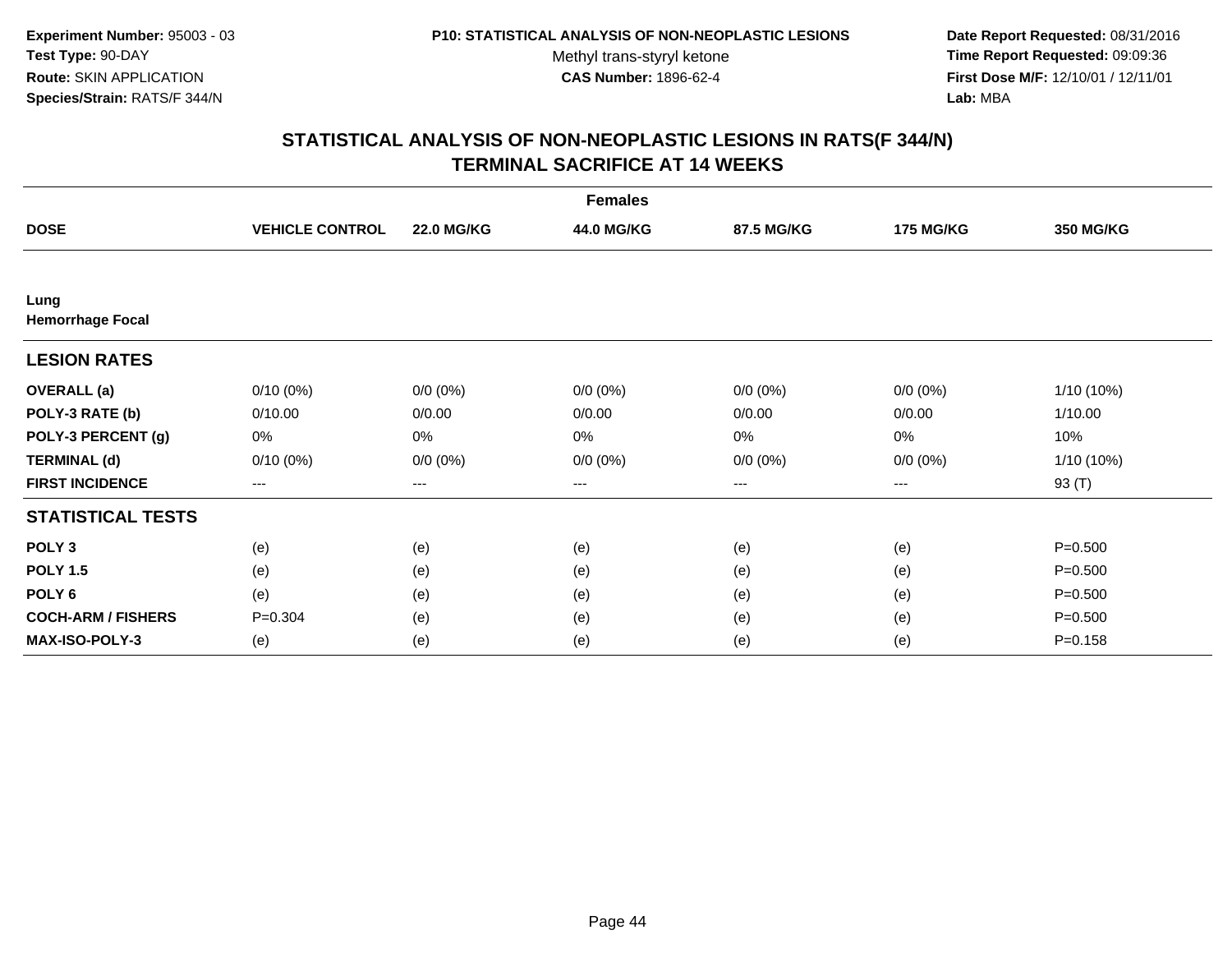**Date Report Requested:** 08/31/2016 **Time Report Requested:** 09:09:36 **First Dose M/F:** 12/10/01 / 12/11/01<br>**Lab:** MBA **Lab:** MBA

|                                                                   |                        |                   | <b>Females</b> |             |                  |             |  |  |
|-------------------------------------------------------------------|------------------------|-------------------|----------------|-------------|------------------|-------------|--|--|
| <b>DOSE</b>                                                       | <b>VEHICLE CONTROL</b> | <b>22.0 MG/KG</b> | 44.0 MG/KG     | 87.5 MG/KG  | <b>175 MG/KG</b> | 350 MG/KG   |  |  |
|                                                                   |                        |                   |                |             |                  |             |  |  |
| Lung: Bronchiole<br><b>Infiltration Cellular Focal Lymphocyte</b> |                        |                   |                |             |                  |             |  |  |
| <b>LESION RATES</b>                                               |                        |                   |                |             |                  |             |  |  |
| <b>OVERALL</b> (a)                                                | $0/10(0\%)$            | $0/0 (0\%)$       | $0/0 (0\%)$    | $0/0 (0\%)$ | $0/0 (0\%)$      | $0/10(0\%)$ |  |  |
| POLY-3 RATE (b)                                                   | 0/10.00                | 0/0.00            | 0/0.00         | 0/0.00      | 0/0.00           | 0/10.00     |  |  |
| POLY-3 PERCENT (g)                                                | 0%                     | 0%                | 0%             | 0%          | 0%               | 0%          |  |  |
| <b>TERMINAL (d)</b>                                               | $0/10(0\%)$            | $0/0 (0\%)$       | $0/0 (0\%)$    | $0/0 (0\%)$ | $0/0 (0\%)$      | $0/10(0\%)$ |  |  |
| <b>FIRST INCIDENCE</b>                                            | ---                    | ---               | ---            | ---         | ---              | ---         |  |  |
| <b>STATISTICAL TESTS</b>                                          |                        |                   |                |             |                  |             |  |  |
| POLY <sub>3</sub>                                                 | (n)                    | (n)               | (n)            | (n)         | (n)              | (n)         |  |  |
| <b>POLY 1.5</b>                                                   | (n)                    | (n)               | (n)            | (n)         | (n)              | (n)         |  |  |
| POLY 6                                                            | (n)                    | (n)               | (n)            | (n)         | (n)              | (n)         |  |  |
| <b>COCH-ARM / FISHERS</b>                                         | (n)                    | (n)               | (n)            | (n)         | (n)              | (n)         |  |  |
| <b>MAX-ISO-POLY-3</b>                                             | (n)                    | (n)               | (n)            | (n)         | (n)              | (n)         |  |  |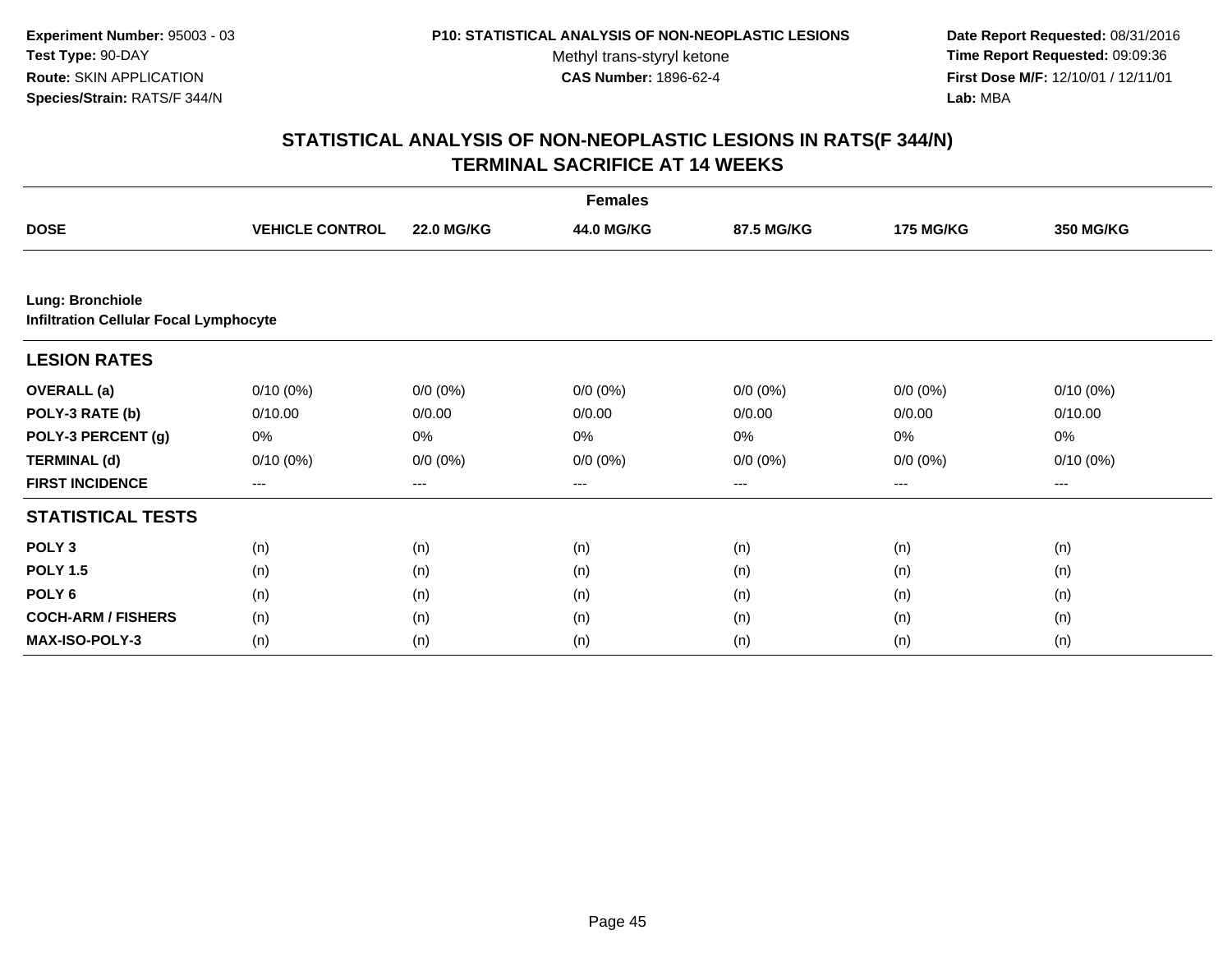**Date Report Requested:** 08/31/2016 **Time Report Requested:** 09:09:36 **First Dose M/F:** 12/10/01 / 12/11/01<br>**Lab:** MBA **Lab:** MBA

| <b>Females</b>                               |                        |                   |            |              |                  |                  |  |
|----------------------------------------------|------------------------|-------------------|------------|--------------|------------------|------------------|--|
| <b>DOSE</b>                                  | <b>VEHICLE CONTROL</b> | <b>22.0 MG/KG</b> | 44.0 MG/KG | 87.5 MG/KG   | <b>175 MG/KG</b> | <b>350 MG/KG</b> |  |
|                                              |                        |                   |            |              |                  |                  |  |
| <b>Lymph Node: Mediastinal</b><br>Congestion |                        |                   |            |              |                  |                  |  |
| <b>LESION RATES</b>                          |                        |                   |            |              |                  |                  |  |
| <b>OVERALL</b> (a)                           | $0/0 (0\%)$            | $0/1$ $(0%)$      | 0/2(0%)    | $0/1$ $(0%)$ | 0/2(0%)          | $1/3$ (33%)      |  |
| POLY-3 RATE (b)                              | 0/0.00                 | 0/1.00            | 0/2.00     | 0/1.00       | 0/2.00           | 1/3.00           |  |
| POLY-3 PERCENT (g)                           | 0%                     | 0%                | 0%         | 0%           | 0%               | 33.3%            |  |
| <b>TERMINAL (d)</b>                          | $0/0 (0\%)$            | $0/1$ $(0%)$      | 0/2(0%)    | $0/1$ $(0%)$ | 0/2(0%)          | $1/3$ (33%)      |  |
| <b>FIRST INCIDENCE</b>                       | ---                    | ---               | ---        | ---          | ---              | 93 (T)           |  |
| <b>STATISTICAL TESTS</b>                     |                        |                   |            |              |                  |                  |  |
| POLY <sub>3</sub>                            | (e)                    | (e)               | (e)        | (e)          | (e)              | (e)              |  |
| <b>POLY 1.5</b>                              | (e)                    | (e)               | (e)        | (e)          | (e)              | (e)              |  |
| POLY <sub>6</sub>                            | (e)                    | (e)               | (e)        | (e)          | (e)              | (e)              |  |
| <b>COCH-ARM / FISHERS</b>                    | $P = 0.248$            | (e)               | (e)        | (e)          | (e)              | (e)              |  |
| MAX-ISO-POLY-3                               | (e)                    | (e)               | (e)        | (e)          | (e)              | (e)              |  |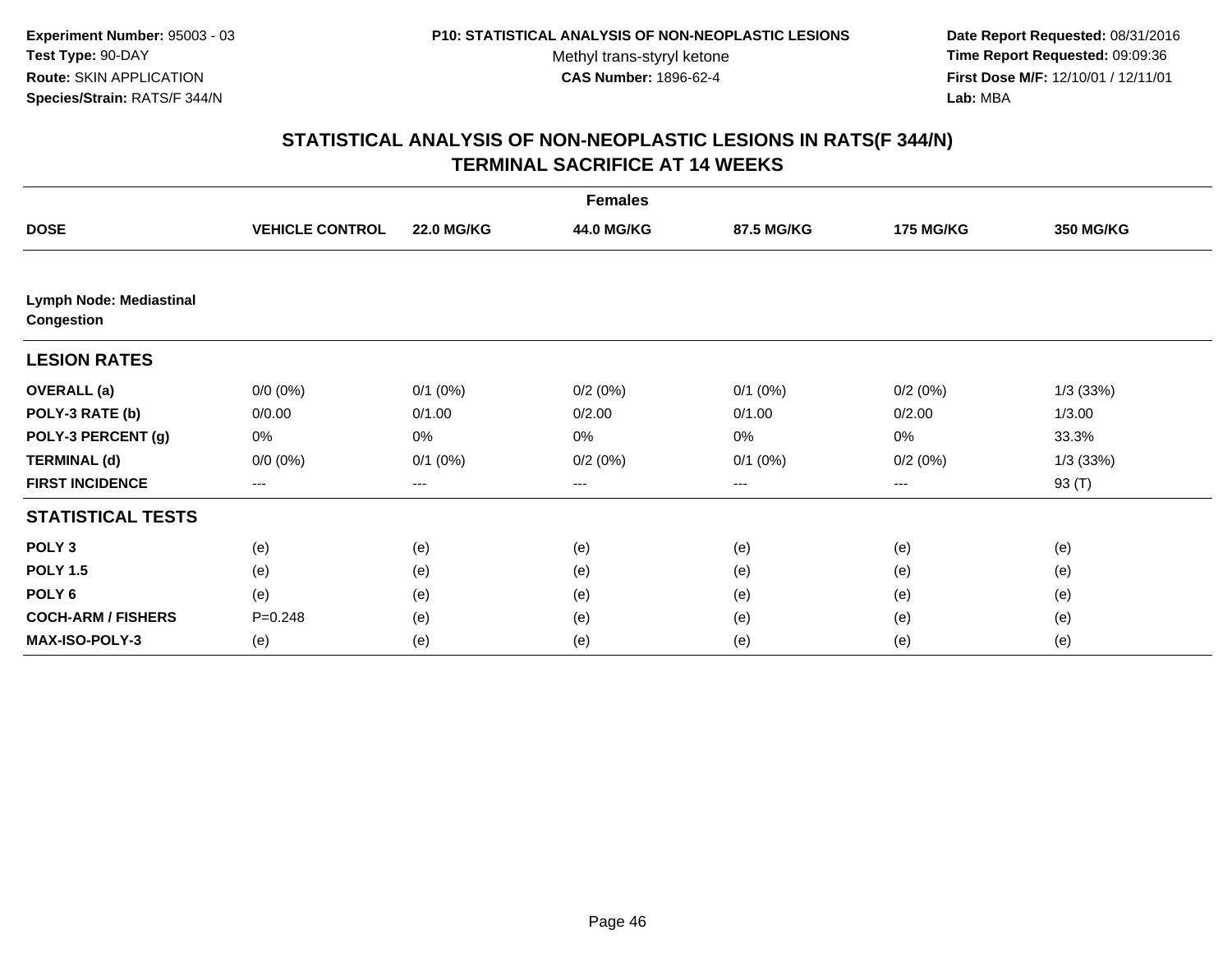**Date Report Requested:** 08/31/2016 **Time Report Requested:** 09:09:36 **First Dose M/F:** 12/10/01 / 12/11/01<br>**Lab:** MBA **Lab:** MBA

|                                                 |                        |                   | <b>Females</b> |            |                  |                  |
|-------------------------------------------------|------------------------|-------------------|----------------|------------|------------------|------------------|
| <b>DOSE</b>                                     | <b>VEHICLE CONTROL</b> | <b>22.0 MG/KG</b> | 44.0 MG/KG     | 87.5 MG/KG | <b>175 MG/KG</b> | <b>350 MG/KG</b> |
|                                                 |                        |                   |                |            |                  |                  |
| Lymph Node: Mediastinal<br>Hyperplasia Lymphoid |                        |                   |                |            |                  |                  |
| <b>LESION RATES</b>                             |                        |                   |                |            |                  |                  |
| <b>OVERALL</b> (a)                              | $0/0 (0\%)$            | 1/1 (100%)        | 2/2 (100%)     | 1/1 (100%) | 2/2(100%)        | 3/3 (100%)       |
| POLY-3 RATE (b)                                 | 0/0.00                 | 1/1.00            | 2/2.00         | 1/1.00     | 2/2.00           | 3/3.00           |
| POLY-3 PERCENT (g)                              | 0%                     | 100%              | 100%           | 100%       | 100%             | 100%             |
| <b>TERMINAL (d)</b>                             | $0/0 (0\%)$            | 1/1 (100%)        | 2/2(100%)      | 1/1(100%)  | 2/2(100%)        | 3/3 (100%)       |
| <b>FIRST INCIDENCE</b>                          | $---$                  | 93 (T)            | 93 (T)         | 93 (T)     | 93 (T)           | 93 (T)           |
| <b>STATISTICAL TESTS</b>                        |                        |                   |                |            |                  |                  |
| POLY <sub>3</sub>                               | (e)                    | (e)               | (e)            | (e)        | (e)              | (e)              |
| <b>POLY 1.5</b>                                 | (e)                    | (e)               | (e)            | (e)        | (e)              | (e)              |
| POLY <sub>6</sub>                               | (e)                    | (e)               | (e)            | (e)        | (e)              | (e)              |
| <b>COCH-ARM / FISHERS</b>                       | (e)                    | (e)               | (e)            | (e)        | (e)              | (e)              |
| <b>MAX-ISO-POLY-3</b>                           | (e)                    | (e)               | (e)            | (e)        | (e)              | (e)              |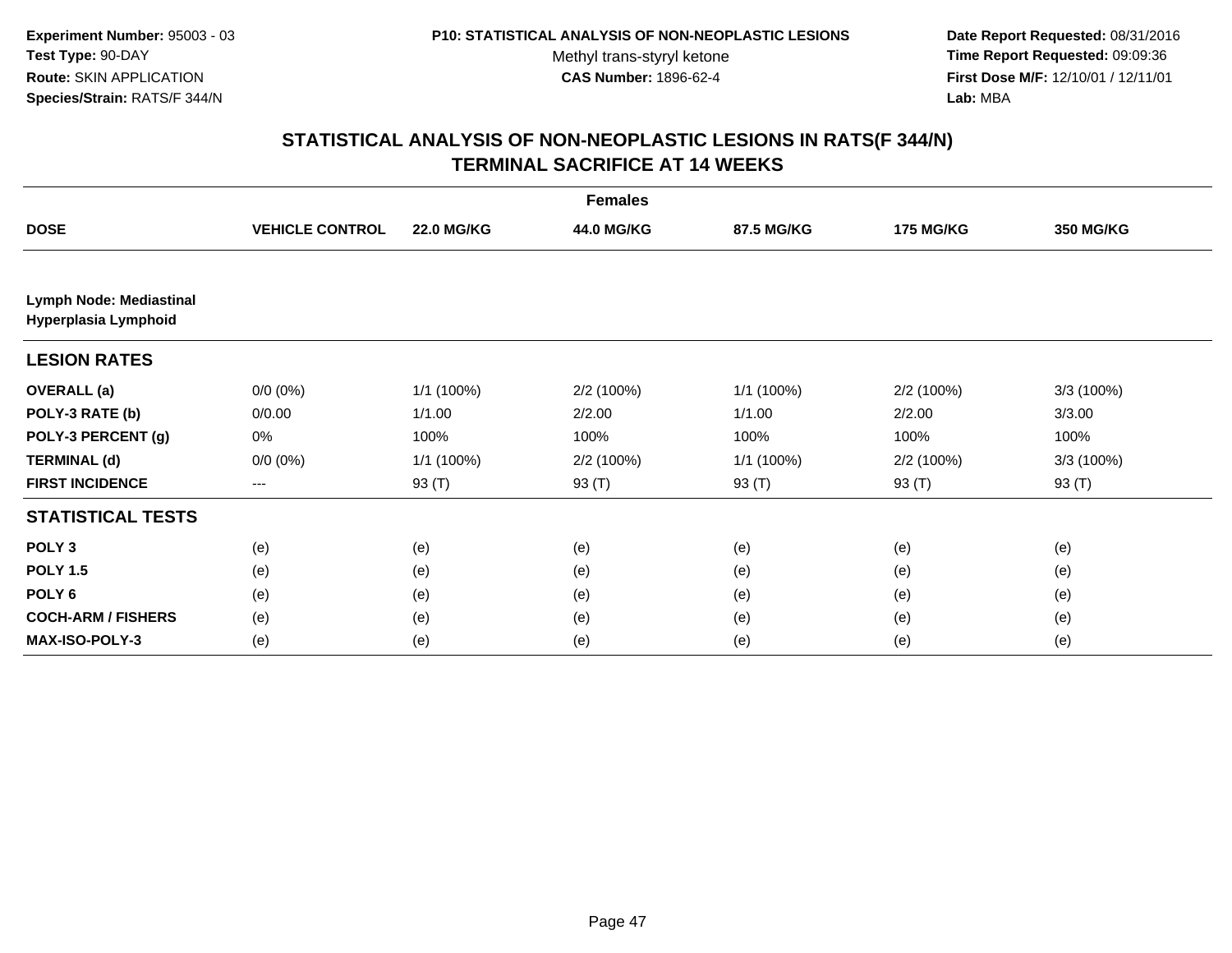**Date Report Requested:** 08/31/2016 **Time Report Requested:** 09:09:36 **First Dose M/F:** 12/10/01 / 12/11/01<br>**Lab:** MBA **Lab:** MBA

|                                                                       |                        |                   | <b>Females</b> |              |                  |             |
|-----------------------------------------------------------------------|------------------------|-------------------|----------------|--------------|------------------|-------------|
| <b>DOSE</b>                                                           | <b>VEHICLE CONTROL</b> | <b>22.0 MG/KG</b> | 44.0 MG/KG     | 87.5 MG/KG   | <b>175 MG/KG</b> | 350 MG/KG   |
|                                                                       |                        |                   |                |              |                  |             |
| <b>Nose: Respiratory Epithelium</b><br><b>Hyperplasia Goblet Cell</b> |                        |                   |                |              |                  |             |
| <b>LESION RATES</b>                                                   |                        |                   |                |              |                  |             |
| <b>OVERALL</b> (a)                                                    | $0/10(0\%)$            | 8/10 (80%)        | 3/10 (30%)     | $3/10(30\%)$ | 7/10 (70%)       | 5/10 (50%)  |
| POLY-3 RATE (b)                                                       | 0/10.00                | 8/10.00           | 3/10.00        | 3/10.00      | 7/10.00          | 5/10.00     |
| POLY-3 PERCENT (g)                                                    | 0%                     | 80%               | 30%            | 30%          | 70%              | 50%         |
| <b>TERMINAL (d)</b>                                                   | $0/10(0\%)$            | 8/10 (80%)        | 3/10 (30%)     | $3/10(30\%)$ | 7/10 (70%)       | 5/10 (50%)  |
| <b>FIRST INCIDENCE</b>                                                | ---                    | 93 (T)            | 93 (T)         | 93 (T)       | 93 (T)           | 93 (T)      |
| <b>STATISTICAL TESTS</b>                                              |                        |                   |                |              |                  |             |
| POLY <sub>3</sub>                                                     | $P = 0.102$            | P<0.001**         | $P = 0.095$    | $P = 0.095$  | P<0.001**        | P=0.008**   |
| <b>POLY 1.5</b>                                                       | $P = 0.102$            | P<0.001**         | $P = 0.095$    | $P = 0.095$  | P<0.001**        | $P=0.008**$ |
| POLY 6                                                                | $P = 0.102$            | P<0.001**         | $P = 0.095$    | $P = 0.095$  | P<0.001**        | P=0.008**   |
| <b>COCH-ARM / FISHERS</b>                                             | $P = 0.131$            | P<0.001**         | $P=0.105$      | $P = 0.105$  | P=0.002**        | P=0.016*    |
| MAX-ISO-POLY-3                                                        | $P=0.002**$            | P<0.001**         | $P=0.024*$     | $P=0.024*$   | P<0.001**        | $P=0.002**$ |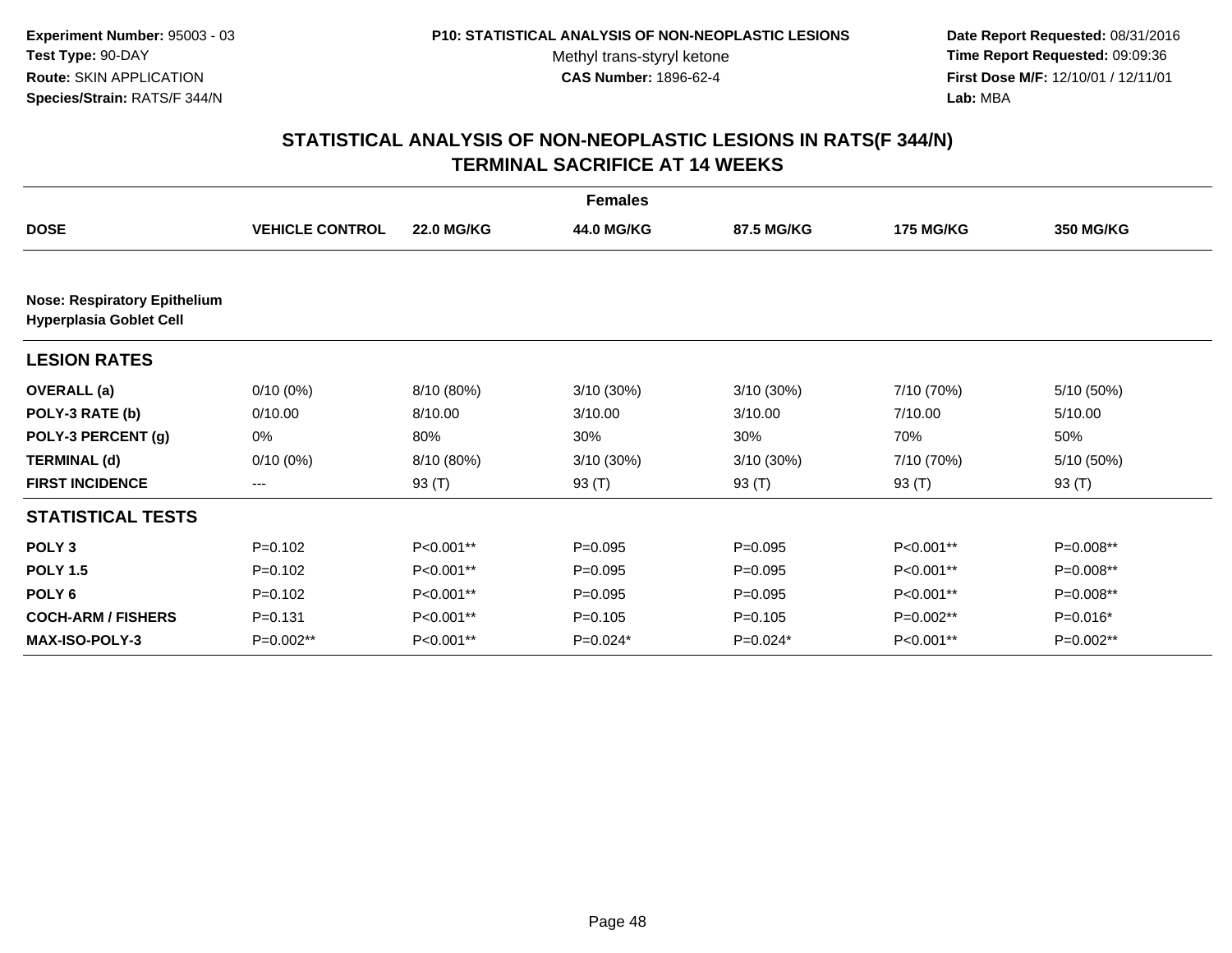**Date Report Requested:** 08/31/2016 **Time Report Requested:** 09:09:36 **First Dose M/F:** 12/10/01 / 12/11/01<br>**Lab:** MBA **Lab:** MBA

|                                   |                        |                   | <b>Females</b> |             |                  |                        |
|-----------------------------------|------------------------|-------------------|----------------|-------------|------------------|------------------------|
| <b>DOSE</b>                       | <b>VEHICLE CONTROL</b> | <b>22.0 MG/KG</b> | 44.0 MG/KG     | 87.5 MG/KG  | <b>175 MG/KG</b> | <b>350 MG/KG</b>       |
|                                   |                        |                   |                |             |                  |                        |
| <b>Pancreas</b><br><b>Atrophy</b> |                        |                   |                |             |                  |                        |
| <b>LESION RATES</b>               |                        |                   |                |             |                  |                        |
| <b>OVERALL</b> (a)                | $0/10(0\%)$            | $0/0 (0\%)$       | $0/0 (0\%)$    | $0/0 (0\%)$ | $0/0(0\%)$       | $0/10(0\%)$            |
| POLY-3 RATE (b)                   | 0/10.00                | 0/0.00            | 0/0.00         | 0/0.00      | 0/0.00           | 0/10.00                |
| POLY-3 PERCENT (g)                | 0%                     | 0%                | 0%             | 0%          | 0%               | 0%                     |
| <b>TERMINAL (d)</b>               | $0/10(0\%)$            | $0/0 (0\%)$       | $0/0 (0\%)$    | $0/0 (0\%)$ | $0/0 (0\%)$      | $0/10(0\%)$            |
| <b>FIRST INCIDENCE</b>            | $\cdots$               | $\cdots$          | ---            | ---         | $---$            | $\qquad \qquad \cdots$ |
| <b>STATISTICAL TESTS</b>          |                        |                   |                |             |                  |                        |
| POLY <sub>3</sub>                 | (n)                    | (n)               | (n)            | (n)         | (n)              | (n)                    |
| <b>POLY 1.5</b>                   | (n)                    | (n)               | (n)            | (n)         | (n)              | (n)                    |
| POLY <sub>6</sub>                 | (n)                    | (n)               | (n)            | (n)         | (n)              | (n)                    |
| <b>COCH-ARM / FISHERS</b>         | (n)                    | (n)               | (n)            | (n)         | (n)              | (n)                    |
| <b>MAX-ISO-POLY-3</b>             | (n)                    | (n)               | (n)            | (n)         | (n)              | (n)                    |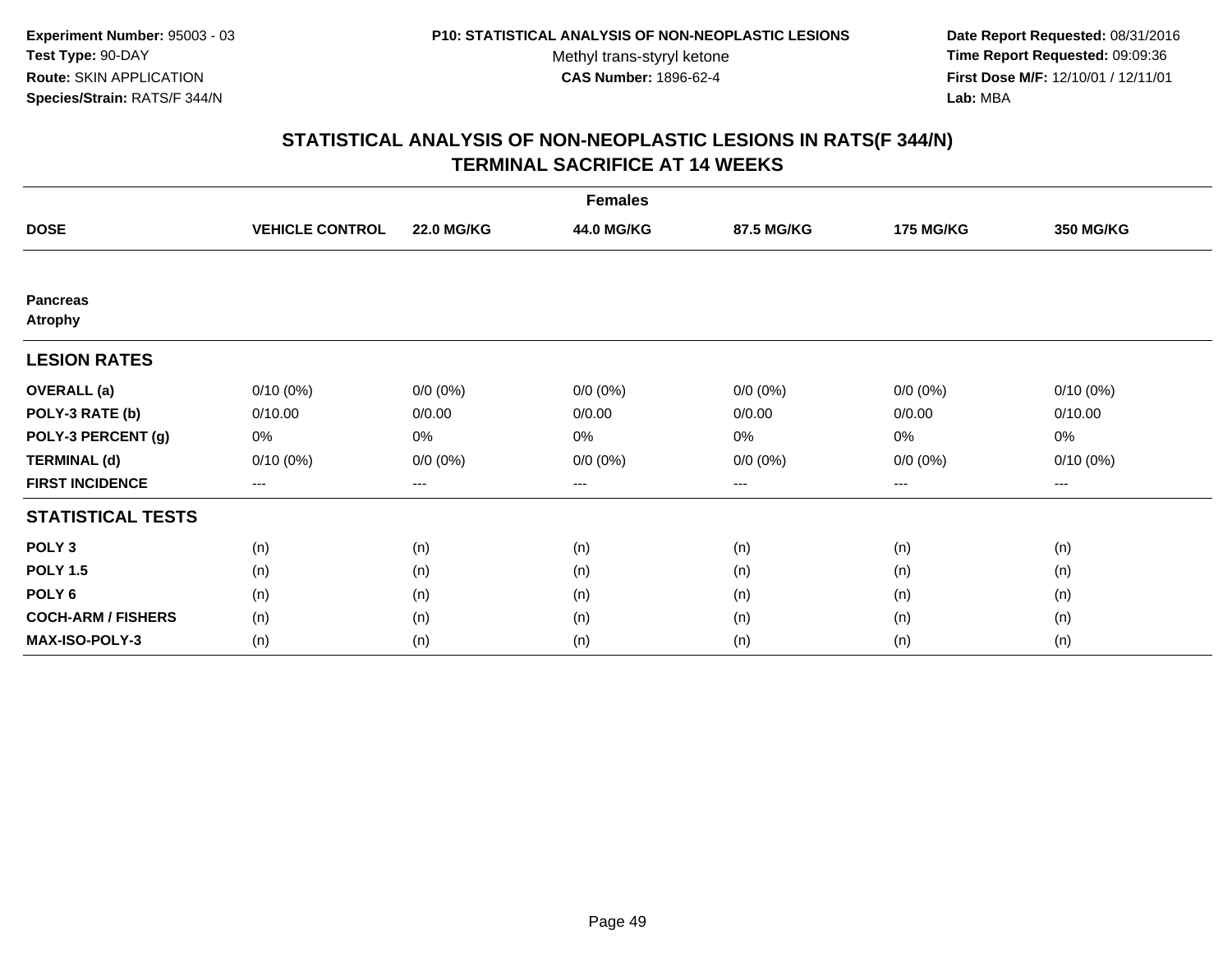**Date Report Requested:** 08/31/2016 **Time Report Requested:** 09:09:36 **First Dose M/F:** 12/10/01 / 12/11/01<br>**Lab:** MBA **Lab:** MBA

|                                                                   |                        |                   | <b>Females</b> |             |                  |                  |
|-------------------------------------------------------------------|------------------------|-------------------|----------------|-------------|------------------|------------------|
| <b>DOSE</b>                                                       | <b>VEHICLE CONTROL</b> | <b>22.0 MG/KG</b> | 44.0 MG/KG     | 87.5 MG/KG  | <b>175 MG/KG</b> | <b>350 MG/KG</b> |
|                                                                   |                        |                   |                |             |                  |                  |
| <b>Pituitary Gland: Pars Distalis</b><br><b>Hyperplasia Focal</b> |                        |                   |                |             |                  |                  |
| <b>LESION RATES</b>                                               |                        |                   |                |             |                  |                  |
| <b>OVERALL</b> (a)                                                | $0/10(0\%)$            | $0/0 (0\%)$       | $0/0 (0\%)$    | $0/0 (0\%)$ | $0/0 (0\%)$      | 0/10(0%)         |
| POLY-3 RATE (b)                                                   | 0/10.00                | 0/0.00            | 0/0.00         | 0/0.00      | 0/0.00           | 0/10.00          |
| POLY-3 PERCENT (g)                                                | 0%                     | 0%                | 0%             | 0%          | 0%               | 0%               |
| <b>TERMINAL (d)</b>                                               | $0/10(0\%)$            | $0/0 (0\%)$       | $0/0 (0\%)$    | $0/0 (0\%)$ | $0/0 (0\%)$      | $0/10(0\%)$      |
| <b>FIRST INCIDENCE</b>                                            | ---                    | ---               | ---            | $---$       | $---$            | $\cdots$         |
| <b>STATISTICAL TESTS</b>                                          |                        |                   |                |             |                  |                  |
| POLY <sub>3</sub>                                                 | (n)                    | (n)               | (n)            | (n)         | (n)              | (n)              |
| <b>POLY 1.5</b>                                                   | (n)                    | (n)               | (n)            | (n)         | (n)              | (n)              |
| POLY 6                                                            | (n)                    | (n)               | (n)            | (n)         | (n)              | (n)              |
| <b>COCH-ARM / FISHERS</b>                                         | (n)                    | (n)               | (n)            | (n)         | (n)              | (n)              |
| <b>MAX-ISO-POLY-3</b>                                             | (n)                    | (n)               | (n)            | (n)         | (n)              | (n)              |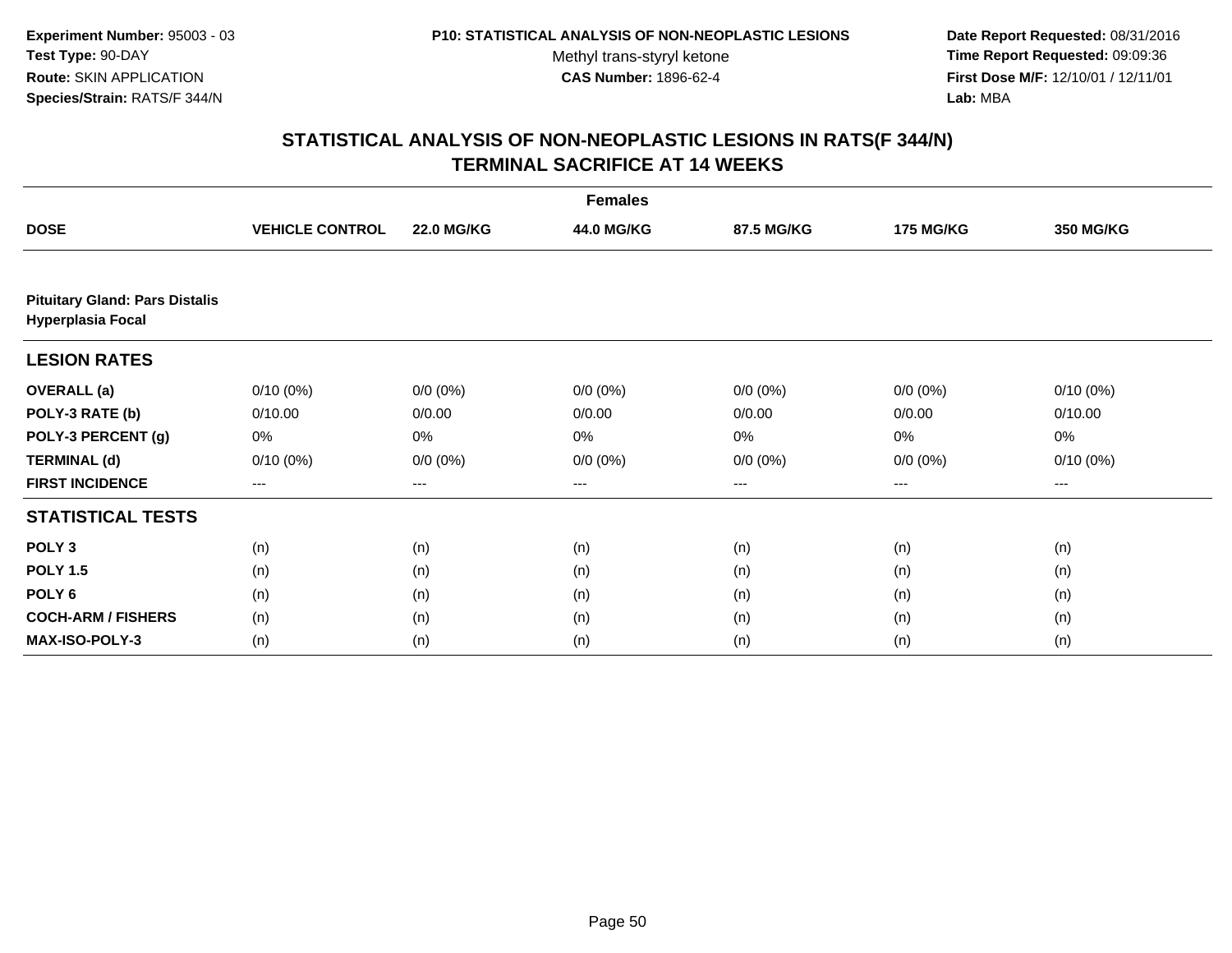**Date Report Requested:** 08/31/2016 **Time Report Requested:** 09:09:36 **First Dose M/F:** 12/10/01 / 12/11/01<br>**Lab:** MBA **Lab:** MBA

|                                                                  |                        |                   | <b>Females</b> |            |                  |             |  |  |
|------------------------------------------------------------------|------------------------|-------------------|----------------|------------|------------------|-------------|--|--|
| <b>DOSE</b>                                                      | <b>VEHICLE CONTROL</b> | <b>22.0 MG/KG</b> | 44.0 MG/KG     | 87.5 MG/KG | <b>175 MG/KG</b> | 350 MG/KG   |  |  |
| Skin: Sebaceous Gland, Site of Application<br><b>Hypertrophy</b> |                        |                   |                |            |                  |             |  |  |
| <b>LESION RATES</b>                                              |                        |                   |                |            |                  |             |  |  |
| <b>OVERALL</b> (a)                                               | $0/10(0\%)$            | 1/10 (10%)        | 5/10 (50%)     | 7/10 (70%) | 4/10 (40%)       | 8/10 (80%)  |  |  |
| POLY-3 RATE (b)                                                  | 0/10.00                | 1/10.00           | 5/10.00        | 7/10.00    | 4/10.00          | 8/10.00     |  |  |
| POLY-3 PERCENT (g)                                               | 0%                     | 10%               | 50%            | 70%        | 40%              | 80%         |  |  |
| <b>TERMINAL (d)</b>                                              | $0/10(0\%)$            | 1/10 (10%)        | 5/10 (50%)     | 7/10 (70%) | 4/10 (40%)       | 8/10 (80%)  |  |  |
| <b>FIRST INCIDENCE</b>                                           | $---$                  | 93 (T)            | 93 (T)         | 93 (T)     | 93 (T)           | 93 (T)      |  |  |
| <b>STATISTICAL TESTS</b>                                         |                        |                   |                |            |                  |             |  |  |
| POLY <sub>3</sub>                                                | P<0.001**              | $P = 0.500$       | P=0.008**      | P<0.001**  | $P=0.033*$       | P<0.001**   |  |  |
| <b>POLY 1.5</b>                                                  | P<0.001**              | $P = 0.500$       | $P=0.008**$    | P<0.001**  | $P=0.033*$       | P<0.001**   |  |  |
| POLY <sub>6</sub>                                                | P<0.001**              | $P = 0.500$       | $P=0.008**$    | P<0.001**  | $P=0.033*$       | P<0.001**   |  |  |
| <b>COCH-ARM / FISHERS</b>                                        | P<0.001**              | $P = 0.500$       | $P=0.016*$     | P=0.002**  | $P=0.043*$       | P<0.001**   |  |  |
| <b>MAX-ISO-POLY-3</b>                                            | P<0.001**              | $P = 0.158$       | $P=0.002**$    | P<0.001**  | $P=0.007**$      | $P<0.001**$ |  |  |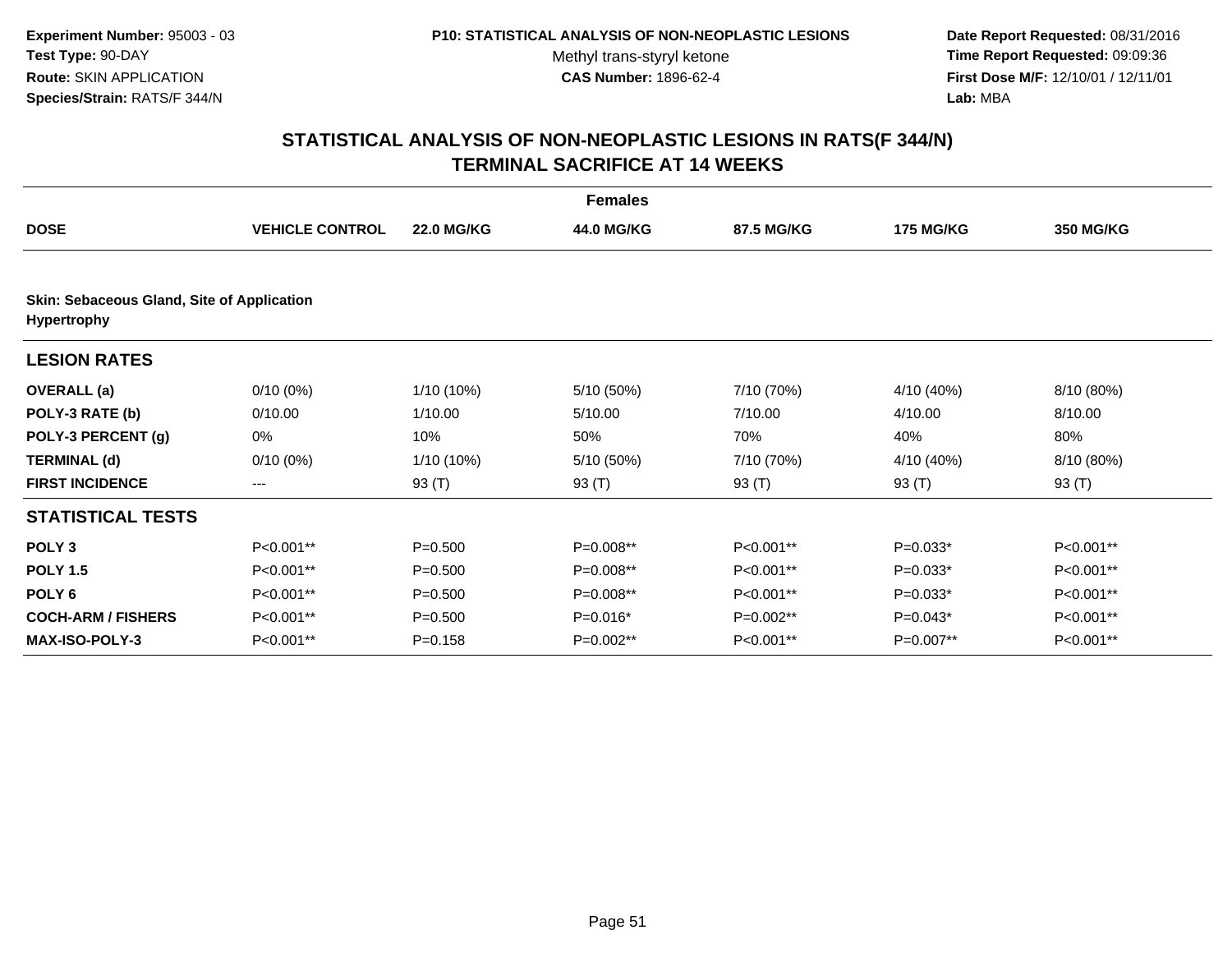**Date Report Requested:** 08/31/2016 **Time Report Requested:** 09:09:36 **First Dose M/F:** 12/10/01 / 12/11/01<br>**Lab:** MBA **Lab:** MBA

|                                              |                        |                   | <b>Females</b> |             |                  |              |
|----------------------------------------------|------------------------|-------------------|----------------|-------------|------------------|--------------|
| <b>DOSE</b>                                  | <b>VEHICLE CONTROL</b> | <b>22.0 MG/KG</b> | 44.0 MG/KG     | 87.5 MG/KG  | <b>175 MG/KG</b> | 350 MG/KG    |
| <b>Skin: Site of Application - Epidermis</b> |                        |                   |                |             |                  |              |
| Degeneration                                 |                        |                   |                |             |                  |              |
| <b>LESION RATES</b>                          |                        |                   |                |             |                  |              |
| <b>OVERALL</b> (a)                           | $0/10(0\%)$            | $0/10(0\%)$       | $0/10(0\%)$    | $0/10(0\%)$ | 2/10(20%)        | $1/10(10\%)$ |
| POLY-3 RATE (b)                              | 0/10.00                | 0/10.00           | 0/10.00        | 0/10.00     | 2/10.00          | 1/10.00      |
| POLY-3 PERCENT (g)                           | 0%                     | 0%                | 0%             | 0%          | 20%              | 10%          |
| <b>TERMINAL (d)</b>                          | $0/10(0\%)$            | $0/10(0\%)$       | $0/10(0\%)$    | $0/10(0\%)$ | 2/10(20%)        | $1/10(10\%)$ |
| <b>FIRST INCIDENCE</b>                       | ---                    | ---               | ---            | ---         | 93 (T)           | 93 (T)       |
| <b>STATISTICAL TESTS</b>                     |                        |                   |                |             |                  |              |
| POLY <sub>3</sub>                            | $P = 0.086$            | (e)               | (e)            | (e)         | $P=0.227$        | $P = 0.500$  |
| <b>POLY 1.5</b>                              | $P = 0.086$            | (e)               | (e)            | (e)         | $P=0.227$        | $P = 0.500$  |
| POLY <sub>6</sub>                            | $P=0.086$              | (e)               | (e)            | (e)         | $P=0.227$        | $P = 0.500$  |
| <b>COCH-ARM / FISHERS</b>                    | $P=0.089$              | (e)               | (e)            | (e)         | $P=0.237$        | $P = 0.500$  |
| <b>MAX-ISO-POLY-3</b>                        | $P = 0.107$            | (e)               | (e)            | (e)         | $P = 0.067$      | $P = 0.158$  |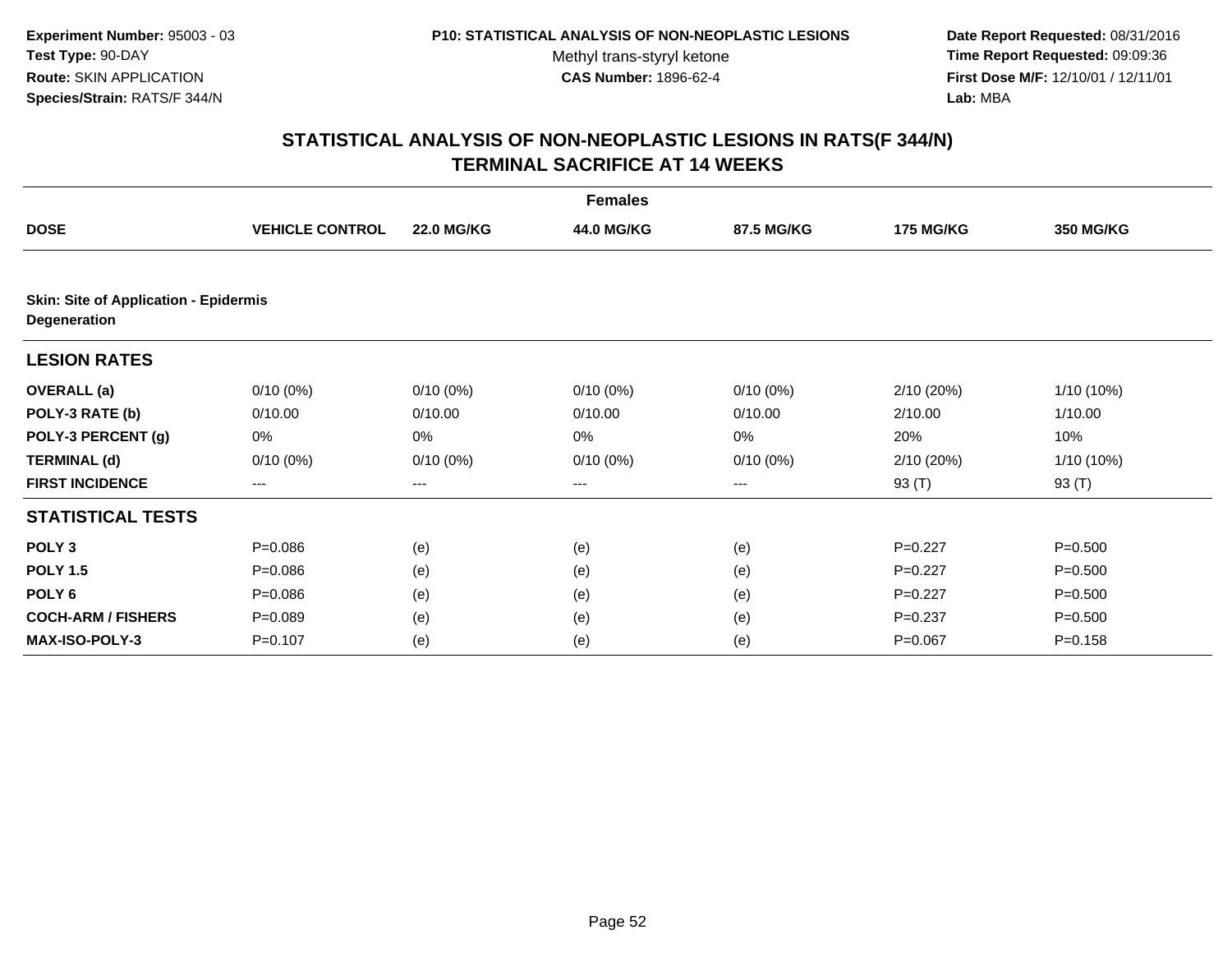#### **P10: STATISTICAL ANALYSIS OF NON-NEOPLASTIC LESIONS**

Methyl trans-styryl ketone<br>CAS Number: 1896-62-4

 **Date Report Requested:** 08/31/2016 **Time Report Requested:** 09:09:36 **First Dose M/F:** 12/10/01 / 12/11/01<br>**Lab:** MBA **Lab:** MBA

|                                                             |                        |                   | <b>Females</b> |            |                  |              |  |  |
|-------------------------------------------------------------|------------------------|-------------------|----------------|------------|------------------|--------------|--|--|
| <b>DOSE</b>                                                 | <b>VEHICLE CONTROL</b> | <b>22.0 MG/KG</b> | 44.0 MG/KG     | 87.5 MG/KG | <b>175 MG/KG</b> | 350 MG/KG    |  |  |
| <b>Skin: Site of Application - Epidermis</b><br>Hyperplasia |                        |                   |                |            |                  |              |  |  |
| <b>LESION RATES</b>                                         |                        |                   |                |            |                  |              |  |  |
| <b>OVERALL</b> (a)                                          | $0/10(0\%)$            | $3/10(30\%)$      | 3/10 (30%)     | 7/10 (70%) | 9/10 (90%)       | 10/10 (100%) |  |  |
| POLY-3 RATE (b)                                             | 0/10.00                | 3/10.00           | 3/10.00        | 7/10.00    | 9/10.00          | 10/10.00     |  |  |
| POLY-3 PERCENT (g)                                          | 0%                     | 30%               | 30%            | 70%        | 90%              | 100%         |  |  |
| <b>TERMINAL (d)</b>                                         | $0/10(0\%)$            | $3/10(30\%)$      | 3/10 (30%)     | 7/10 (70%) | 9/10 (90%)       | 10/10 (100%) |  |  |
| <b>FIRST INCIDENCE</b>                                      | ---                    | 93 (T)            | 93 $(T)$       | 93 $(T)$   | 93 $(T)$         | 93 (T)       |  |  |
| <b>STATISTICAL TESTS</b>                                    |                        |                   |                |            |                  |              |  |  |
| POLY <sub>3</sub>                                           | P<0.001**              | $P = 0.095$       | $P=0.095$      | P<0.001**  | P<0.001**        | P<0.001**    |  |  |
| <b>POLY 1.5</b>                                             | P<0.001**              | $P = 0.095$       | $P = 0.095$    | P<0.001**  | P<0.001**        | P<0.001**    |  |  |
| POLY <sub>6</sub>                                           | P<0.001**              | $P=0.095$         | $P=0.095$      | P<0.001**  | P<0.001**        | P<0.001**    |  |  |
| <b>COCH-ARM / FISHERS</b>                                   | P<0.001**              | $P = 0.105$       | $P=0.105$      | P=0.002**  | P<0.001**        | P<0.001**    |  |  |
| <b>MAX-ISO-POLY-3</b>                                       | $P<0.001**$            | $P=0.024*$        | $P=0.024*$     | P<0.001**  | P<0.001**        | (e)          |  |  |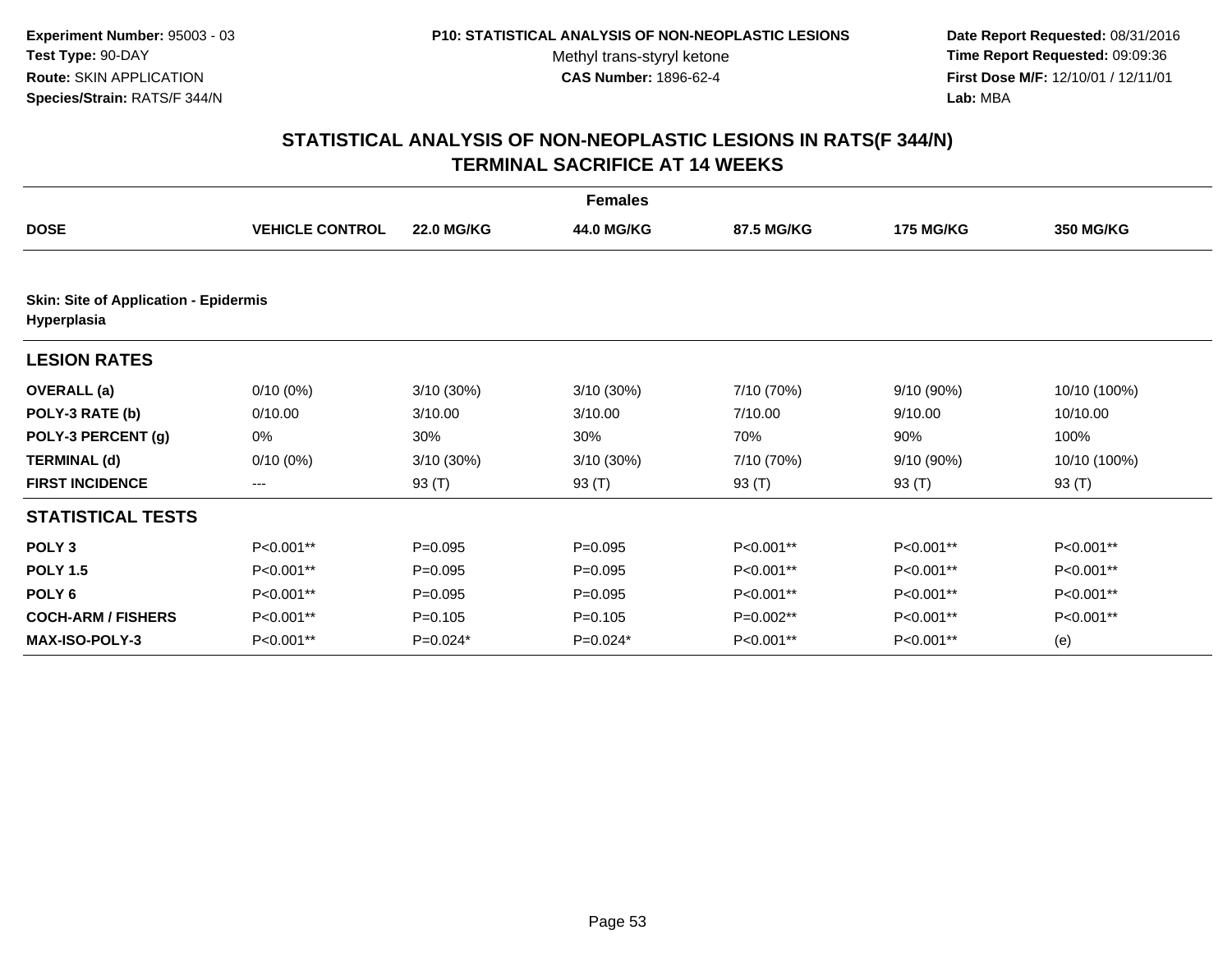**Date Report Requested:** 08/31/2016 **Time Report Requested:** 09:09:36 **First Dose M/F:** 12/10/01 / 12/11/01<br>**Lab:** MBA **Lab:** MBA

|                                                    |                        |                   | <b>Females</b> |            |                  |                  |
|----------------------------------------------------|------------------------|-------------------|----------------|------------|------------------|------------------|
| <b>DOSE</b>                                        | <b>VEHICLE CONTROL</b> | <b>22.0 MG/KG</b> | 44.0 MG/KG     | 87.5 MG/KG | <b>175 MG/KG</b> | <b>350 MG/KG</b> |
|                                                    |                        |                   |                |            |                  |                  |
| <b>Skin: Site of Application</b><br>Hyperkeratosis |                        |                   |                |            |                  |                  |
| <b>LESION RATES</b>                                |                        |                   |                |            |                  |                  |
| <b>OVERALL</b> (a)                                 | $0/10(0\%)$            | 6/10(60%)         | 6/10(60%)      | 9/10 (90%) | 8/10 (80%)       | 9/10 (90%)       |
| POLY-3 RATE (b)                                    | 0/10.00                | 6/10.00           | 6/10.00        | 9/10.00    | 8/10.00          | 9/10.00          |
| POLY-3 PERCENT (g)                                 | 0%                     | 60%               | 60%            | 90%        | 80%              | 90%              |
| <b>TERMINAL (d)</b>                                | $0/10(0\%)$            | 6/10(60%)         | 6/10(60%)      | 9/10 (90%) | 8/10 (80%)       | 9/10(90%)        |
| <b>FIRST INCIDENCE</b>                             | ---                    | 93 (T)            | 93 (T)         | 93 (T)     | 93 (T)           | 93 (T)           |
| <b>STATISTICAL TESTS</b>                           |                        |                   |                |            |                  |                  |
| POLY <sub>3</sub>                                  | P<0.001**              | P<0.001**         | P<0.001**      | P<0.001**  | P<0.001**        | P<0.001**        |
| <b>POLY 1.5</b>                                    | P<0.001**              | P<0.001**         | P<0.001**      | P<0.001**  | P<0.001**        | P<0.001**        |
| POLY <sub>6</sub>                                  | P<0.001**              | P<0.001**         | P<0.001**      | P<0.001**  | P<0.001**        | $P<0.001**$      |
| <b>COCH-ARM / FISHERS</b>                          | P<0.001**              | $P=0.005**$       | $P=0.005**$    | P<0.001**  | P<0.001**        | P<0.001**        |
| <b>MAX-ISO-POLY-3</b>                              | P<0.001**              | P<0.001**         | P<0.001**      | P<0.001**  | P<0.001**        | P<0.001**        |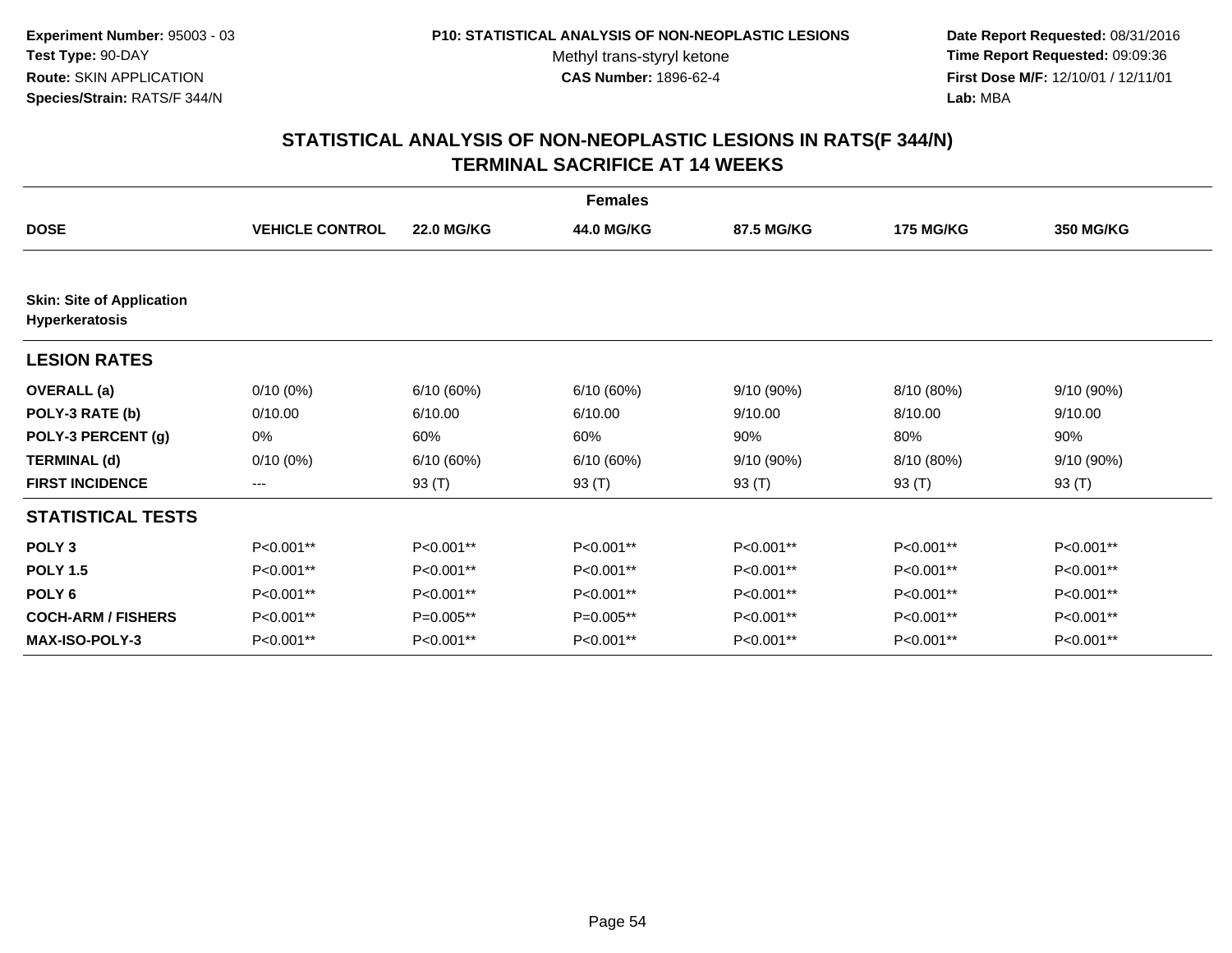**Date Report Requested:** 08/31/2016 **Time Report Requested:** 09:09:36 **First Dose M/F:** 12/10/01 / 12/11/01<br>**Lab:** MBA **Lab:** MBA

|                                                                 |                        |                   | <b>Females</b> |             |                  |                  |
|-----------------------------------------------------------------|------------------------|-------------------|----------------|-------------|------------------|------------------|
| <b>DOSE</b>                                                     | <b>VEHICLE CONTROL</b> | <b>22.0 MG/KG</b> | 44.0 MG/KG     | 87.5 MG/KG  | <b>175 MG/KG</b> | <b>350 MG/KG</b> |
|                                                                 |                        |                   |                |             |                  |                  |
| <b>Skin: Site of Application</b><br><b>Inflammation Chronic</b> |                        |                   |                |             |                  |                  |
| <b>LESION RATES</b>                                             |                        |                   |                |             |                  |                  |
| <b>OVERALL</b> (a)                                              | $0/10(0\%)$            | $0/10(0\%)$       | $0/10(0\%)$    | 1/10 (10%)  | 6/10(60%)        | 4/10 (40%)       |
| POLY-3 RATE (b)                                                 | 0/10.00                | 0/10.00           | 0/10.00        | 1/10.00     | 6/10.00          | 4/10.00          |
| POLY-3 PERCENT (g)                                              | 0%                     | 0%                | 0%             | 10%         | 60%              | 40%              |
| <b>TERMINAL (d)</b>                                             | $0/10(0\%)$            | $0/10(0\%)$       | $0/10(0\%)$    | 1/10 (10%)  | 6/10(60%)        | 4/10 (40%)       |
| <b>FIRST INCIDENCE</b>                                          | $---$                  | ---               | ---            | 93 (T)      | 93 (T)           | 93 (T)           |
| <b>STATISTICAL TESTS</b>                                        |                        |                   |                |             |                  |                  |
| POLY <sub>3</sub>                                               | P<0.001**              | (e)               | (e)            | $P = 0.500$ | P<0.001**        | $P=0.033*$       |
| <b>POLY 1.5</b>                                                 | P<0.001**              | (e)               | (e)            | $P = 0.500$ | P<0.001**        | $P=0.033*$       |
| POLY <sub>6</sub>                                               | P<0.001**              | (e)               | (e)            | $P = 0.500$ | P<0.001**        | $P=0.033*$       |
| <b>COCH-ARM / FISHERS</b>                                       | P<0.001**              | (e)               | (e)            | $P = 0.500$ | P=0.005**        | $P=0.043*$       |
| <b>MAX-ISO-POLY-3</b>                                           | P<0.001**              | (e)               | (e)            | $P = 0.158$ | P<0.001**        | $P=0.007**$      |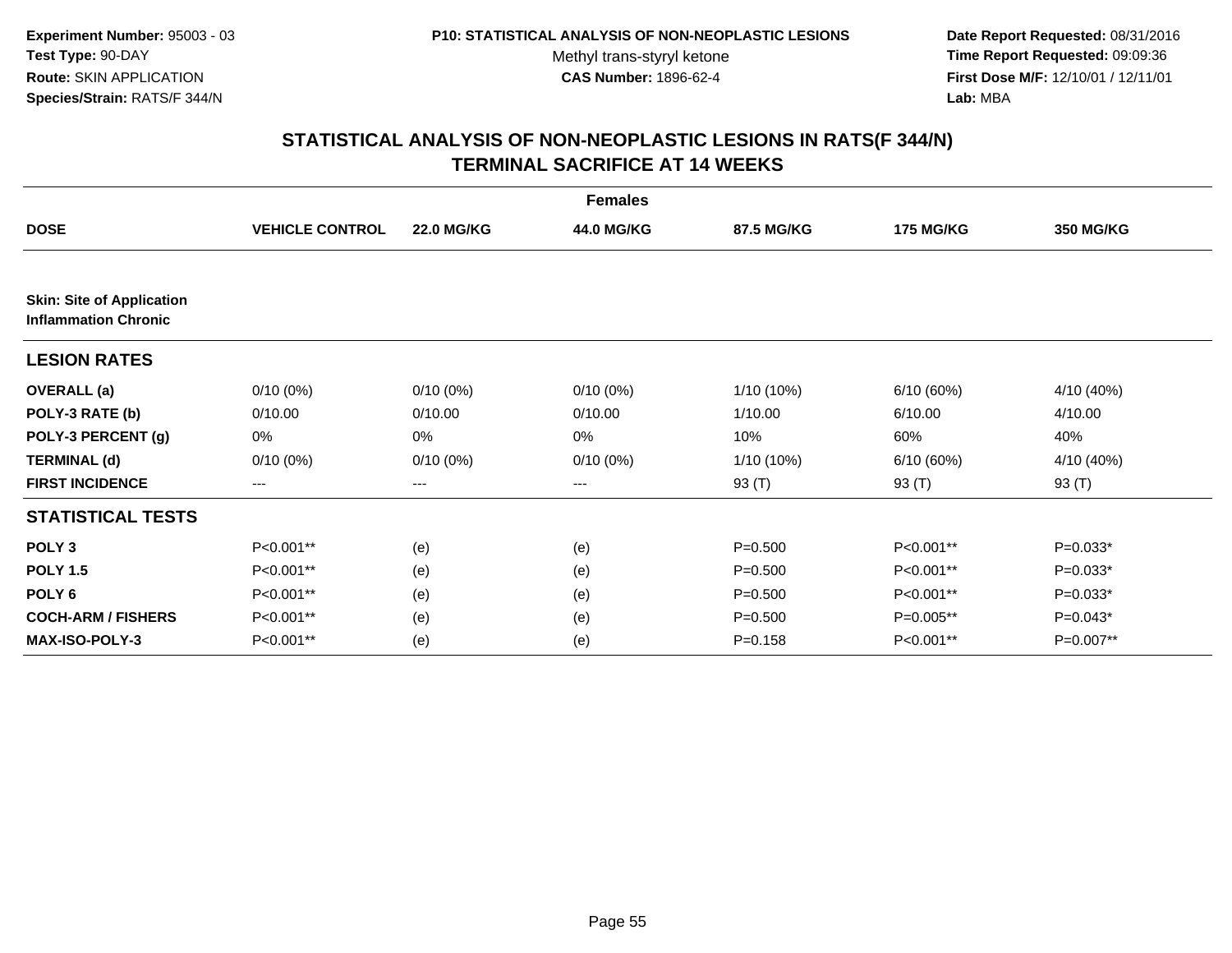**Date Report Requested:** 08/31/2016 **Time Report Requested:** 09:09:36 **First Dose M/F:** 12/10/01 / 12/11/01<br>**Lab:** MBA **Lab:** MBA

|                                                     |                        |                   | <b>Females</b> |             |                  |                  |
|-----------------------------------------------------|------------------------|-------------------|----------------|-------------|------------------|------------------|
| <b>DOSE</b>                                         | <b>VEHICLE CONTROL</b> | <b>22.0 MG/KG</b> | 44.0 MG/KG     | 87.5 MG/KG  | <b>175 MG/KG</b> | <b>350 MG/KG</b> |
|                                                     |                        |                   |                |             |                  |                  |
| <b>Skin: Site of Application</b><br><b>Necrosis</b> |                        |                   |                |             |                  |                  |
| <b>LESION RATES</b>                                 |                        |                   |                |             |                  |                  |
| <b>OVERALL</b> (a)                                  | $0/10(0\%)$            | $0/10(0\%)$       | $0/10(0\%)$    | $0/10(0\%)$ | 4/10 (40%)       | 2/10(20%)        |
| POLY-3 RATE (b)                                     | 0/10.00                | 0/10.00           | 0/10.00        | 0/10.00     | 4/10.00          | 2/10.00          |
| POLY-3 PERCENT (g)                                  | 0%                     | 0%                | 0%             | 0%          | 40%              | 20%              |
| <b>TERMINAL (d)</b>                                 | $0/10(0\%)$            | $0/10(0\%)$       | $0/10(0\%)$    | $0/10(0\%)$ | 4/10 (40%)       | 2/10(20%)        |
| <b>FIRST INCIDENCE</b>                              | $---$                  | $---$             | $---$          | ---         | 93 (T)           | 93 (T)           |
| <b>STATISTICAL TESTS</b>                            |                        |                   |                |             |                  |                  |
| POLY <sub>3</sub>                                   | P=0.006**              | (e)               | (e)            | (e)         | $P=0.033*$       | $P=0.227$        |
| <b>POLY 1.5</b>                                     | P=0.006**              | (e)               | (e)            | (e)         | $P=0.033*$       | $P=0.227$        |
| POLY <sub>6</sub>                                   | P=0.006**              | (e)               | (e)            | (e)         | $P=0.033*$       | $P=0.227$        |
| <b>COCH-ARM / FISHERS</b>                           | $P=0.012*$             | (e)               | (e)            | (e)         | $P=0.043*$       | $P = 0.237$      |
| <b>MAX-ISO-POLY-3</b>                               | P=0.011*               | (e)               | (e)            | (e)         | P=0.007**        | $P = 0.067$      |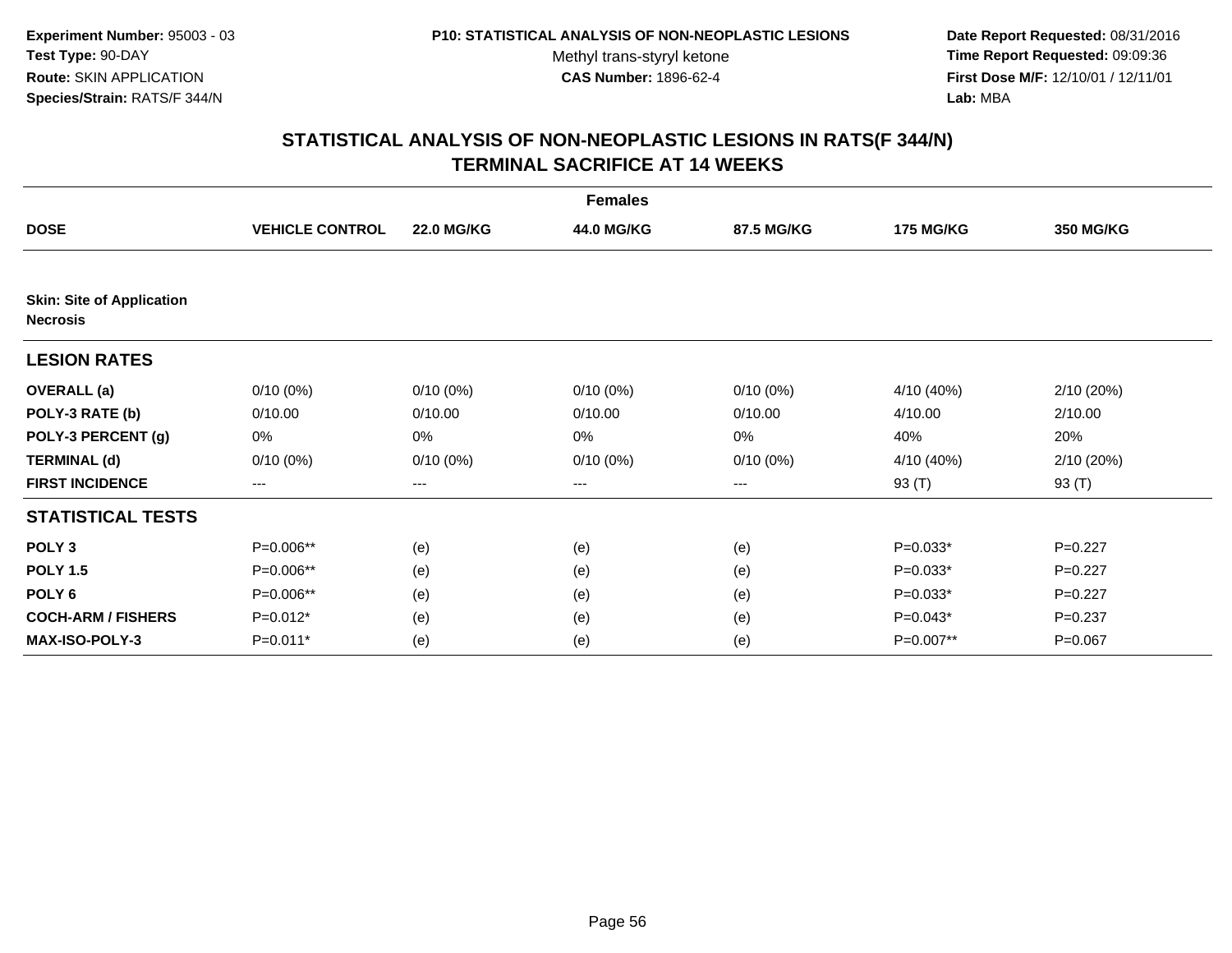**Date Report Requested:** 08/31/2016 **Time Report Requested:** 09:09:36 **First Dose M/F:** 12/10/01 / 12/11/01<br>**Lab:** MBA **Lab:** MBA

|                                                  |                        |                   | <b>Females</b> |             |                  |              |
|--------------------------------------------------|------------------------|-------------------|----------------|-------------|------------------|--------------|
| <b>DOSE</b>                                      | <b>VEHICLE CONTROL</b> | <b>22.0 MG/KG</b> | 44.0 MG/KG     | 87.5 MG/KG  | <b>175 MG/KG</b> | 350 MG/KG    |
|                                                  |                        |                   |                |             |                  |              |
| <b>Skin: Site of Application</b><br><b>Ulcer</b> |                        |                   |                |             |                  |              |
| <b>LESION RATES</b>                              |                        |                   |                |             |                  |              |
| <b>OVERALL</b> (a)                               | $0/10(0\%)$            | $0/10(0\%)$       | $0/10(0\%)$    | $0/10(0\%)$ | $1/10(10\%)$     | 1/10 (10%)   |
| POLY-3 RATE (b)                                  | 0/10.00                | 0/10.00           | 0/10.00        | 0/10.00     | 1/10.00          | 1/10.00      |
| POLY-3 PERCENT (g)                               | 0%                     | 0%                | 0%             | 0%          | 10%              | 10%          |
| <b>TERMINAL (d)</b>                              | $0/10(0\%)$            | $0/10(0\%)$       | $0/10(0\%)$    | $0/10(0\%)$ | $1/10(10\%)$     | $1/10(10\%)$ |
| <b>FIRST INCIDENCE</b>                           | $---$                  | ---               | ---            | $---$       | 93 (T)           | 93 $(T)$     |
| <b>STATISTICAL TESTS</b>                         |                        |                   |                |             |                  |              |
| POLY <sub>3</sub>                                | $P = 0.107$            | (e)               | (e)            | (e)         | $P = 0.500$      | $P = 0.500$  |
| <b>POLY 1.5</b>                                  | $P=0.107$              | (e)               | (e)            | (e)         | $P = 0.500$      | $P = 0.500$  |
| POLY <sub>6</sub>                                | $P = 0.107$            | (e)               | (e)            | (e)         | $P = 0.500$      | $P = 0.500$  |
| <b>COCH-ARM / FISHERS</b>                        | $P = 0.103$            | (e)               | (e)            | (e)         | $P = 0.500$      | $P = 0.500$  |
| <b>MAX-ISO-POLY-3</b>                            | $P = 0.194$            | (e)               | (e)            | (e)         | $P = 0.158$      | $P = 0.158$  |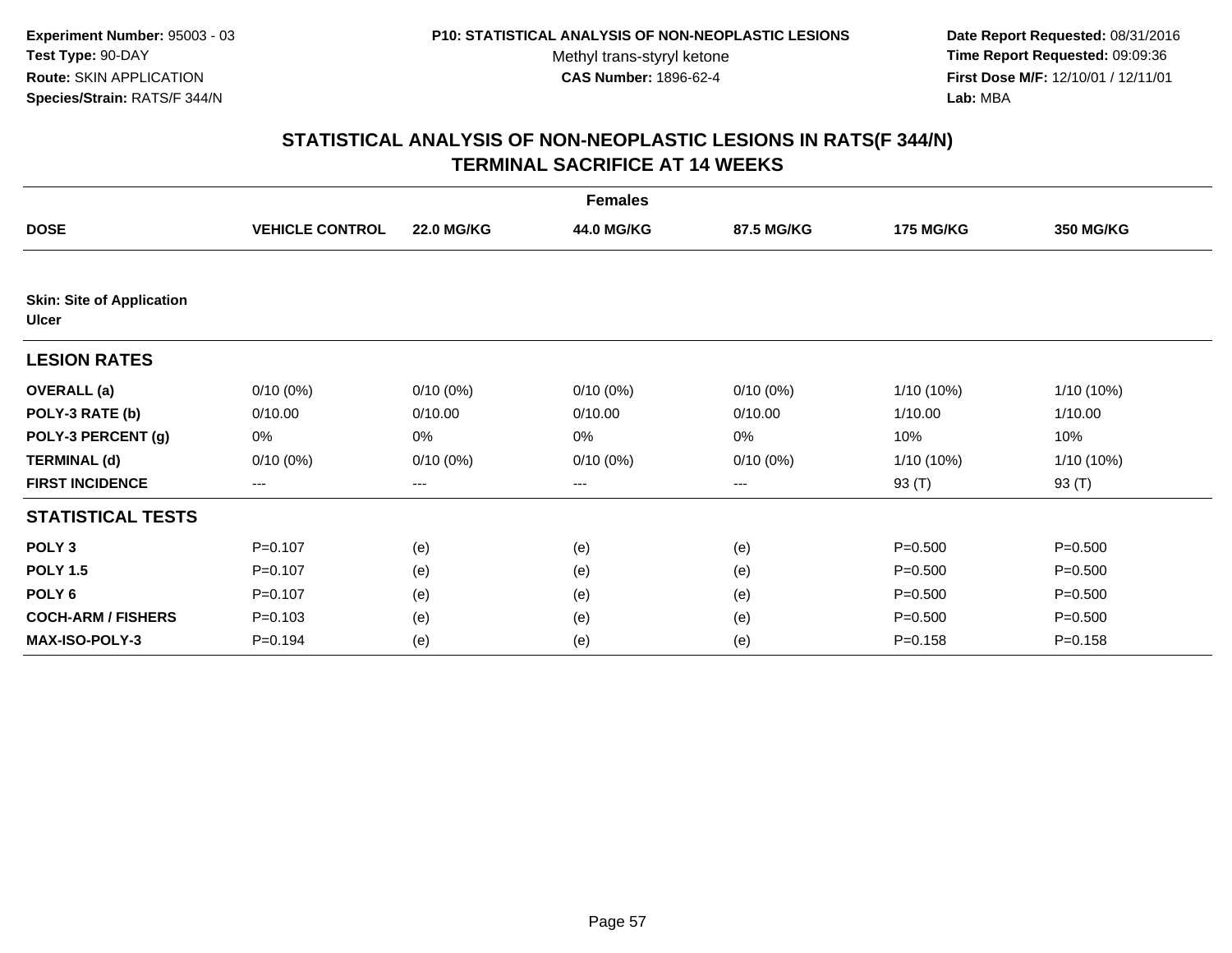**Date Report Requested:** 08/31/2016 **Time Report Requested:** 09:09:36 **First Dose M/F:** 12/10/01 / 12/11/01<br>**Lab:** MBA **Lab:** MBA

|                             |                        |                   | <b>Females</b> |             |                  |                  |
|-----------------------------|------------------------|-------------------|----------------|-------------|------------------|------------------|
| <b>DOSE</b>                 | <b>VEHICLE CONTROL</b> | <b>22.0 MG/KG</b> | 44.0 MG/KG     | 87.5 MG/KG  | <b>175 MG/KG</b> | <b>350 MG/KG</b> |
|                             |                        |                   |                |             |                  |                  |
| Spleen<br><b>Congestion</b> |                        |                   |                |             |                  |                  |
| <b>LESION RATES</b>         |                        |                   |                |             |                  |                  |
| <b>OVERALL</b> (a)          | $0/10(0\%)$            | $0/0 (0\%)$       | $0/0 (0\%)$    | $0/0 (0\%)$ | $0/0 (0\%)$      | 1/10 (10%)       |
| POLY-3 RATE (b)             | 0/10.00                | 0/0.00            | 0/0.00         | 0/0.00      | 0/0.00           | 1/10.00          |
| POLY-3 PERCENT (g)          | 0%                     | 0%                | 0%             | 0%          | 0%               | 10%              |
| <b>TERMINAL (d)</b>         | $0/10(0\%)$            | $0/0 (0\%)$       | $0/0 (0\%)$    | $0/0 (0\%)$ | $0/0 (0\%)$      | 1/10 (10%)       |
| <b>FIRST INCIDENCE</b>      | ---                    | $---$             | ---            | ---         | ---              | 93 (T)           |
| <b>STATISTICAL TESTS</b>    |                        |                   |                |             |                  |                  |
| POLY <sub>3</sub>           | (e)                    | (e)               | (e)            | (e)         | (e)              | $P = 0.500$      |
| <b>POLY 1.5</b>             | (e)                    | (e)               | (e)            | (e)         | (e)              | $P = 0.500$      |
| POLY <sub>6</sub>           | (e)                    | (e)               | (e)            | (e)         | (e)              | $P = 0.500$      |
| <b>COCH-ARM / FISHERS</b>   | $P = 0.304$            | (e)               | (e)            | (e)         | (e)              | $P = 0.500$      |
| <b>MAX-ISO-POLY-3</b>       | (e)                    | (e)               | (e)            | (e)         | (e)              | $P = 0.158$      |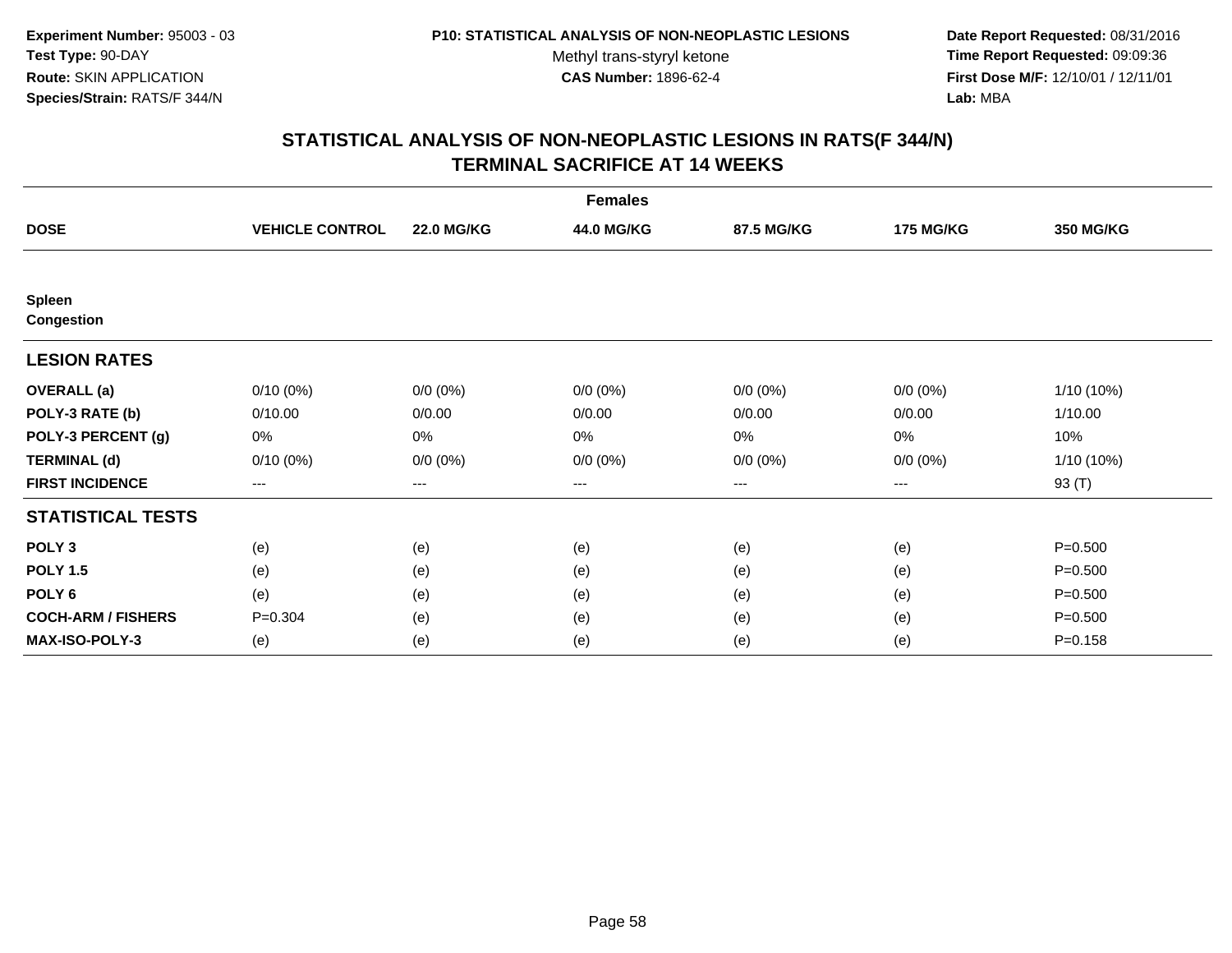**Date Report Requested:** 08/31/2016 **Time Report Requested:** 09:09:36 **First Dose M/F:** 12/10/01 / 12/11/01<br>**Lab:** MBA **Lab:** MBA

|                                                          |                        |                   | <b>Females</b> |             |                  |             |
|----------------------------------------------------------|------------------------|-------------------|----------------|-------------|------------------|-------------|
| <b>DOSE</b>                                              | <b>VEHICLE CONTROL</b> | <b>22.0 MG/KG</b> | 44.0 MG/KG     | 87.5 MG/KG  | <b>175 MG/KG</b> | 350 MG/KG   |
|                                                          |                        |                   |                |             |                  |             |
| Stomach, Forestomach<br><b>Cyst Epithelial Inclusion</b> |                        |                   |                |             |                  |             |
| <b>LESION RATES</b>                                      |                        |                   |                |             |                  |             |
| <b>OVERALL</b> (a)                                       | $0/10(0\%)$            | $0/0 (0\%)$       | $0/0 (0\%)$    | $0/0 (0\%)$ | $0/0 (0\%)$      | $0/10(0\%)$ |
| POLY-3 RATE (b)                                          | 0/10.00                | 0/0.00            | 0/0.00         | 0/0.00      | 0/0.00           | 0/10.00     |
| POLY-3 PERCENT (g)                                       | 0%                     | 0%                | 0%             | 0%          | 0%               | 0%          |
| <b>TERMINAL (d)</b>                                      | $0/10(0\%)$            | $0/0 (0\%)$       | $0/0 (0\%)$    | $0/0 (0\%)$ | $0/0 (0\%)$      | $0/10(0\%)$ |
| <b>FIRST INCIDENCE</b>                                   | ---                    | ---               | ---            | $--$        | ---              | ---         |
| <b>STATISTICAL TESTS</b>                                 |                        |                   |                |             |                  |             |
| POLY <sub>3</sub>                                        | (n)                    | (n)               | (n)            | (n)         | (n)              | (n)         |
| <b>POLY 1.5</b>                                          | (n)                    | (n)               | (n)            | (n)         | (n)              | (n)         |
| POLY <sub>6</sub>                                        | (n)                    | (n)               | (n)            | (n)         | (n)              | (n)         |
| <b>COCH-ARM / FISHERS</b>                                | (n)                    | (n)               | (n)            | (n)         | (n)              | (n)         |
| <b>MAX-ISO-POLY-3</b>                                    | (n)                    | (n)               | (n)            | (n)         | (n)              | (n)         |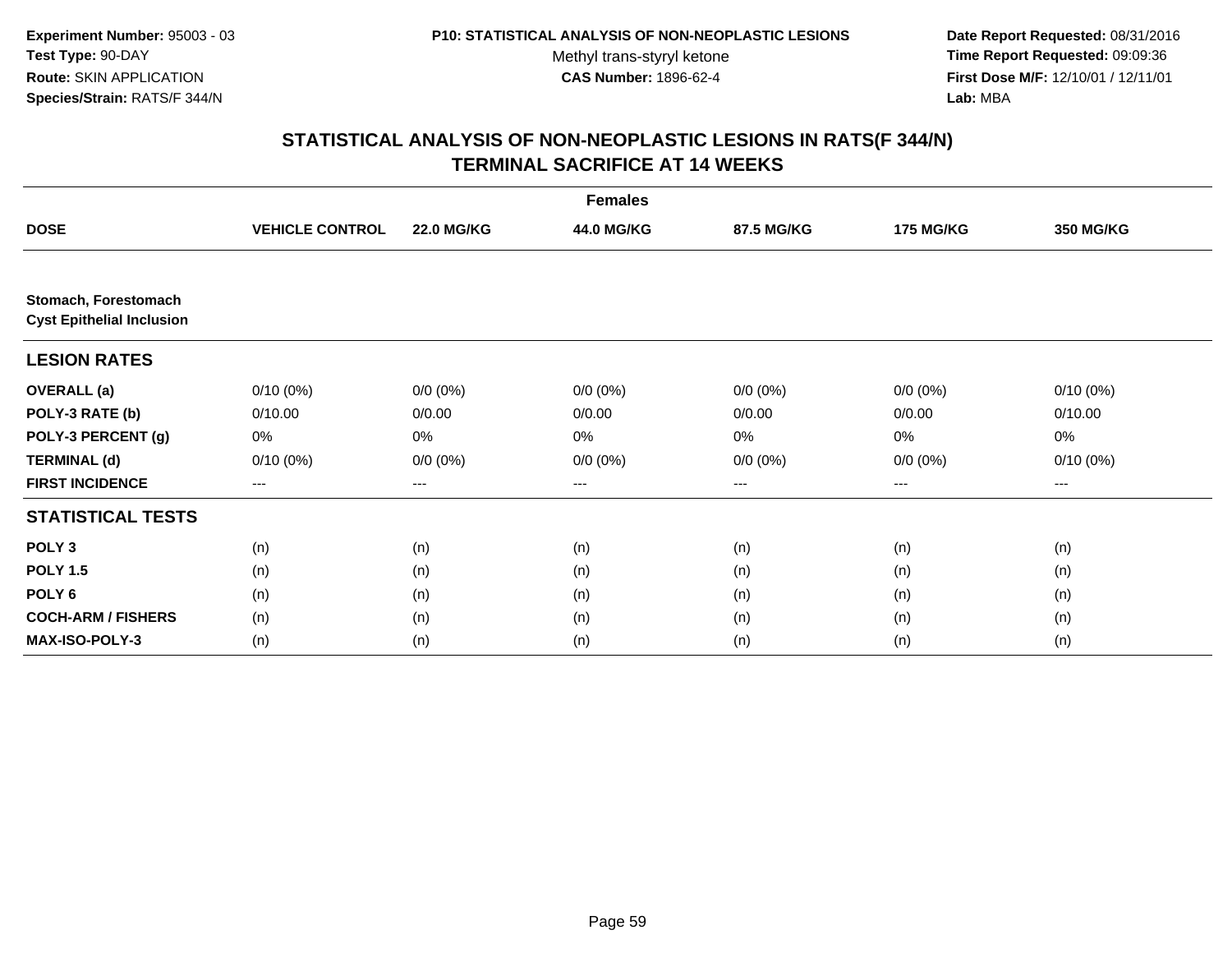**Date Report Requested:** 08/31/2016 **Time Report Requested:** 09:09:36 **First Dose M/F:** 12/10/01 / 12/11/01<br>**Lab:** MBA **Lab:** MBA

|                                 |                        |                   | <b>Females</b> |             |                  |             |
|---------------------------------|------------------------|-------------------|----------------|-------------|------------------|-------------|
| <b>DOSE</b>                     | <b>VEHICLE CONTROL</b> | <b>22.0 MG/KG</b> | 44.0 MG/KG     | 87.5 MG/KG  | <b>175 MG/KG</b> | 350 MG/KG   |
|                                 |                        |                   |                |             |                  |             |
| <b>Thymus</b><br><b>Atrophy</b> |                        |                   |                |             |                  |             |
| <b>LESION RATES</b>             |                        |                   |                |             |                  |             |
| <b>OVERALL</b> (a)              | 9/10 (90%)             | $0/0 (0\%)$       | $0/0 (0\%)$    | $0/0 (0\%)$ | $0/1$ (0%)       | 9/10 (90%)  |
| POLY-3 RATE (b)                 | 9/10.00                | 0/0.00            | 0/0.00         | 0/0.00      | 0/1.00           | 9/10.00     |
| POLY-3 PERCENT (g)              | 90%                    | $0\%$             | 0%             | 0%          | 0%               | 90%         |
| <b>TERMINAL (d)</b>             | 9/10(90%)              | $0/0 (0\%)$       | $0/0 (0\%)$    | $0/0 (0\%)$ | $0/1$ $(0%)$     | 9/10 (90%)  |
| <b>FIRST INCIDENCE</b>          | 93 (T)                 | $\qquad \qquad -$ | $---$          | ---         | $---$            | 93 (T)      |
| <b>STATISTICAL TESTS</b>        |                        |                   |                |             |                  |             |
| POLY <sub>3</sub>               | (e)                    | (e)               | (e)            | (e)         | P=0.146N         | $P = 0.760$ |
| <b>POLY 1.5</b>                 | (e)                    | (e)               | (e)            | (e)         | P=0.146N         | $P = 0.760$ |
| POLY <sub>6</sub>               | (e)                    | (e)               | (e)            | (e)         | P=0.146N         | $P = 0.760$ |
| <b>COCH-ARM / FISHERS</b>       | $P = 0.625$            | (e)               | (e)            | (e)         | P=0.182N         | P=0.763N    |
| <b>MAX-ISO-POLY-3</b>           | (e)                    | (e)               | (e)            | (e)         | P=0.022N*        | $P = 1.000$ |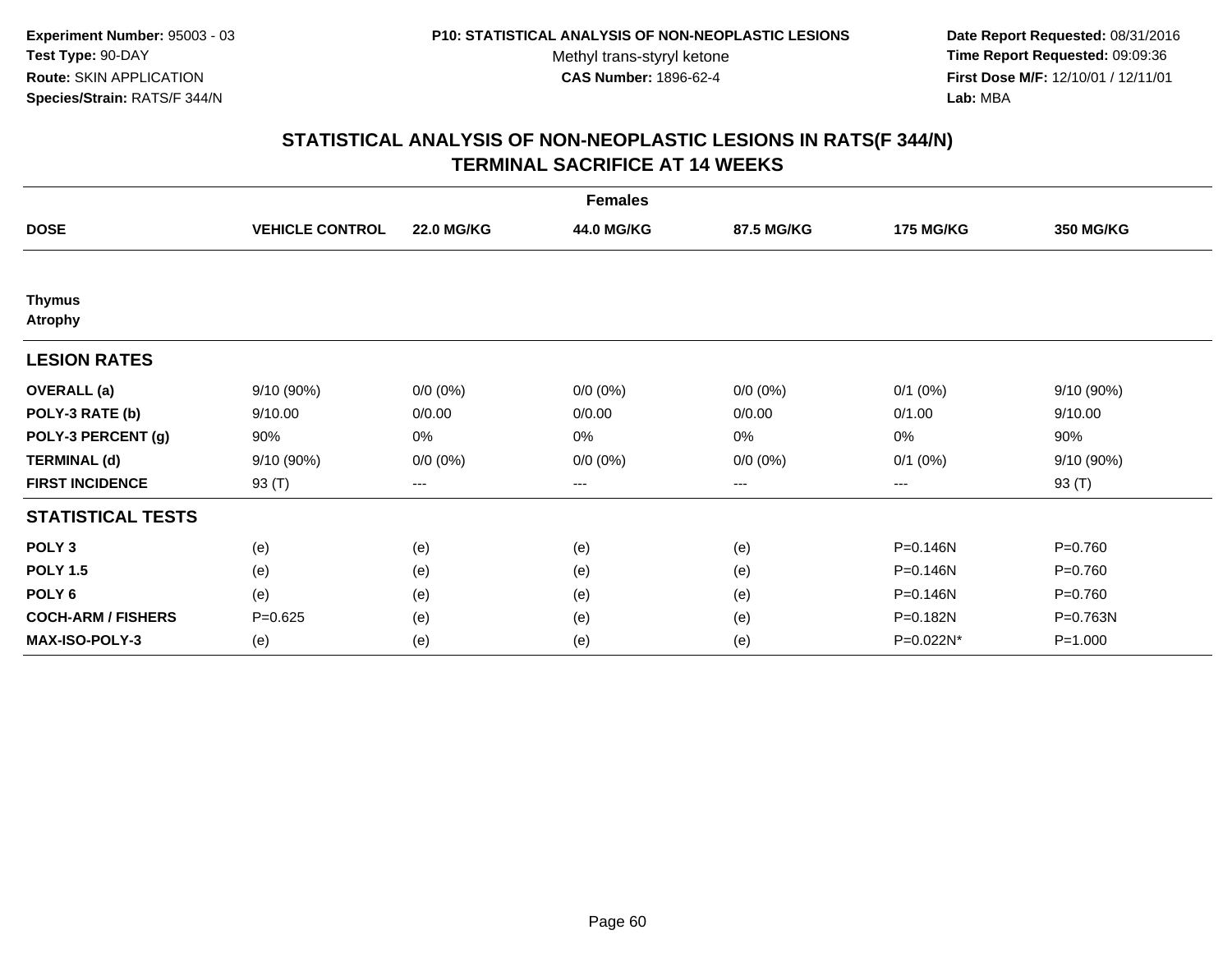**Date Report Requested:** 08/31/2016 **Time Report Requested:** 09:09:36 **First Dose M/F:** 12/10/01 / 12/11/01<br>**Lab:** MBA **Lab:** MBA

|                                               |                        |                   | <b>Females</b> |             |                  |                  |
|-----------------------------------------------|------------------------|-------------------|----------------|-------------|------------------|------------------|
| <b>DOSE</b>                                   | <b>VEHICLE CONTROL</b> | <b>22.0 MG/KG</b> | 44.0 MG/KG     | 87.5 MG/KG  | <b>175 MG/KG</b> | <b>350 MG/KG</b> |
|                                               |                        |                   |                |             |                  |                  |
| <b>Thyroid Gland</b><br><b>Ectopic Thymus</b> |                        |                   |                |             |                  |                  |
| <b>LESION RATES</b>                           |                        |                   |                |             |                  |                  |
| <b>OVERALL</b> (a)                            | 1/10 (10%)             | $0/0 (0\%)$       | $0/0 (0\%)$    | $0/0 (0\%)$ | $0/0(0\%)$       | $0/10(0\%)$      |
| POLY-3 RATE (b)                               | 1/10.00                | 0/0.00            | 0/0.00         | 0/0.00      | 0/0.00           | 0/10.00          |
| POLY-3 PERCENT (g)                            | 10%                    | 0%                | 0%             | 0%          | 0%               | 0%               |
| <b>TERMINAL (d)</b>                           | 1/10 (10%)             | $0/0 (0\%)$       | $0/0 (0\%)$    | $0/0 (0\%)$ | $0/0 (0\%)$      | $0/10(0\%)$      |
| <b>FIRST INCIDENCE</b>                        | 93 (T)                 | $\cdots$          | ---            | ---         | $---$            | ---              |
| <b>STATISTICAL TESTS</b>                      |                        |                   |                |             |                  |                  |
| POLY <sub>3</sub>                             | (e)                    | (e)               | (e)            | (e)         | (e)              | P=0.500N         |
| <b>POLY 1.5</b>                               | (e)                    | (e)               | (e)            | (e)         | (e)              | P=0.500N         |
| POLY <sub>6</sub>                             | (e)                    | (e)               | (e)            | (e)         | (e)              | P=0.500N         |
| <b>COCH-ARM / FISHERS</b>                     | P=0.304N               | (e)               | (e)            | (e)         | (e)              | P=0.500N         |
| <b>MAX-ISO-POLY-3</b>                         | (e)                    | (e)               | (e)            | (e)         | (e)              | P=0.158N         |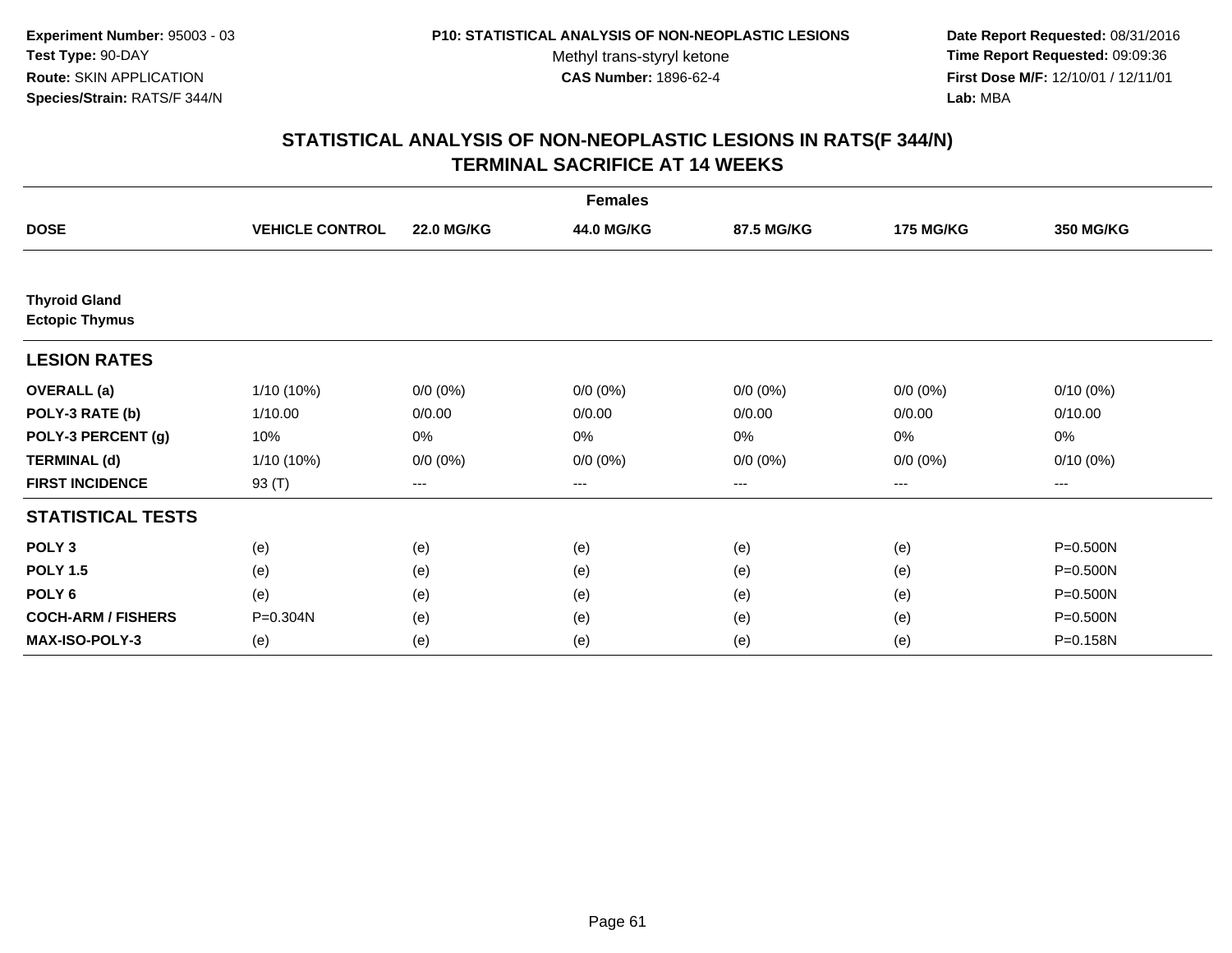**Date Report Requested:** 08/31/2016 **Time Report Requested:** 09:09:36 **First Dose M/F:** 12/10/01 / 12/11/01<br>**Lab:** MBA **Lab:** MBA

| <b>Females</b>                                      |                        |                   |             |             |                   |                  |
|-----------------------------------------------------|------------------------|-------------------|-------------|-------------|-------------------|------------------|
| <b>DOSE</b>                                         | <b>VEHICLE CONTROL</b> | <b>22.0 MG/KG</b> | 44.0 MG/KG  | 87.5 MG/KG  | <b>175 MG/KG</b>  | <b>350 MG/KG</b> |
|                                                     |                        |                   |             |             |                   |                  |
| <b>Thyroid Gland</b><br><b>Ectopic Thymus Focal</b> |                        |                   |             |             |                   |                  |
| <b>LESION RATES</b>                                 |                        |                   |             |             |                   |                  |
| <b>OVERALL</b> (a)                                  | $0/10(0\%)$            | $0/0 (0\%)$       | $0/0 (0\%)$ | $0/0 (0\%)$ | $0/0 (0\%)$       | $0/10(0\%)$      |
| POLY-3 RATE (b)                                     | 0/10.00                | 0/0.00            | 0/0.00      | 0/0.00      | 0/0.00            | 0/10.00          |
| POLY-3 PERCENT (g)                                  | 0%                     | 0%                | 0%          | 0%          | 0%                | 0%               |
| <b>TERMINAL (d)</b>                                 | $0/10(0\%)$            | $0/0 (0\%)$       | $0/0 (0\%)$ | $0/0 (0\%)$ | $0/0 (0\%)$       | $0/10(0\%)$      |
| <b>FIRST INCIDENCE</b>                              | $\qquad \qquad \cdots$ | $---$             | ---         | $--$        | $\qquad \qquad -$ | ---              |
| <b>STATISTICAL TESTS</b>                            |                        |                   |             |             |                   |                  |
| POLY <sub>3</sub>                                   | (n)                    | (n)               | (n)         | (n)         | (n)               | (n)              |
| <b>POLY 1.5</b>                                     | (n)                    | (n)               | (n)         | (n)         | (n)               | (n)              |
| POLY <sub>6</sub>                                   | (n)                    | (n)               | (n)         | (n)         | (n)               | (n)              |
| <b>COCH-ARM / FISHERS</b>                           | (n)                    | (n)               | (n)         | (n)         | (n)               | (n)              |
| <b>MAX-ISO-POLY-3</b>                               | (n)                    | (n)               | (n)         | (n)         | (n)               | (n)              |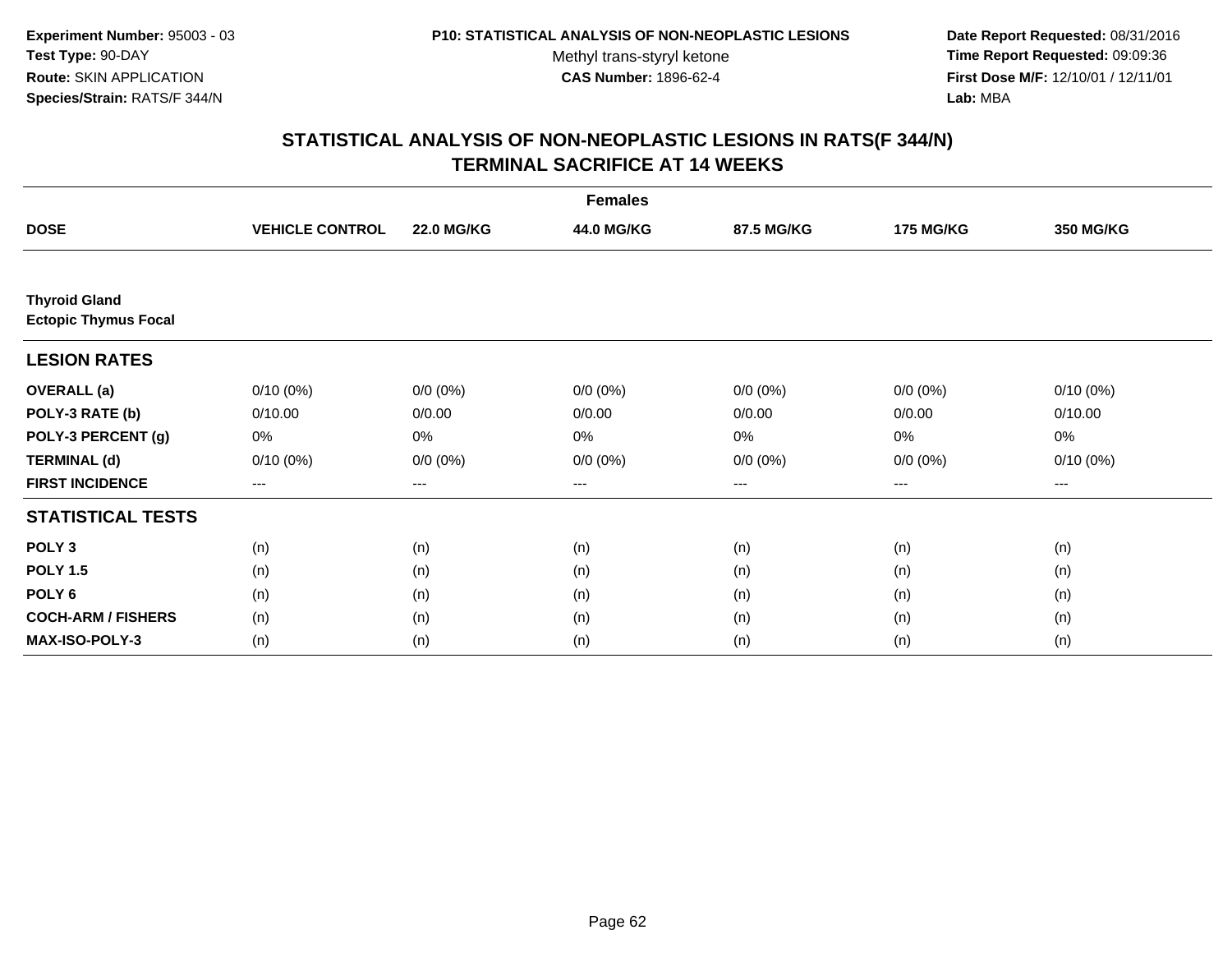**Date Report Requested:** 08/31/2016 **Time Report Requested:** 09:09:36 **First Dose M/F:** 12/10/01 / 12/11/01<br>**Lab:** MBA **Lab:** MBA

|                                                            |                        |                   | <b>Females</b> |                        |                  |             |
|------------------------------------------------------------|------------------------|-------------------|----------------|------------------------|------------------|-------------|
| <b>DOSE</b>                                                | <b>VEHICLE CONTROL</b> | <b>22.0 MG/KG</b> | 44.0 MG/KG     | 87.5 MG/KG             | <b>175 MG/KG</b> | 350 MG/KG   |
|                                                            |                        |                   |                |                        |                  |             |
| <b>Tissue NOS: Abdominal, Fat</b><br><b>Necrosis Focal</b> |                        |                   |                |                        |                  |             |
| <b>LESION RATES</b>                                        |                        |                   |                |                        |                  |             |
| <b>OVERALL</b> (a)                                         | 1/1 (100%)             | 1/1 (100%)        | $0/0 (0\%)$    | $0/0 (0\%)$            | $0/0 (0\%)$      | $0/0 (0\%)$ |
| POLY-3 RATE (b)                                            | 1/1.00                 | 1/1.00            | 0/0.00         | 0/0.00                 | 0/0.00           | 0/0.00      |
| POLY-3 PERCENT (g)                                         | 100%                   | 100%              | 0%             | 0%                     | 0%               | $0\%$       |
| <b>TERMINAL (d)</b>                                        | 1/1 (100%)             | 1/1 (100%)        | $0/0 (0\%)$    | $0/0 (0\%)$            | $0/0 (0\%)$      | $0/0 (0\%)$ |
| <b>FIRST INCIDENCE</b>                                     | 93 (T)                 | 93 (T)            | ---            | $\qquad \qquad \cdots$ | $---$            | ---         |
| <b>STATISTICAL TESTS</b>                                   |                        |                   |                |                        |                  |             |
| POLY <sub>3</sub>                                          | (e)                    | (e)               | (e)            | (e)                    | (e)              | (e)         |
| <b>POLY 1.5</b>                                            | (e)                    | (e)               | (e)            | (e)                    | (e)              | (e)         |
| POLY 6                                                     | (e)                    | (e)               | (e)            | (e)                    | (e)              | (e)         |
| <b>COCH-ARM / FISHERS</b>                                  | (e)                    | (e)               | (e)            | (e)                    | (e)              | (e)         |
| MAX-ISO-POLY-3                                             | (e)                    | (e)               | (e)            | (e)                    | (e)              | (e)         |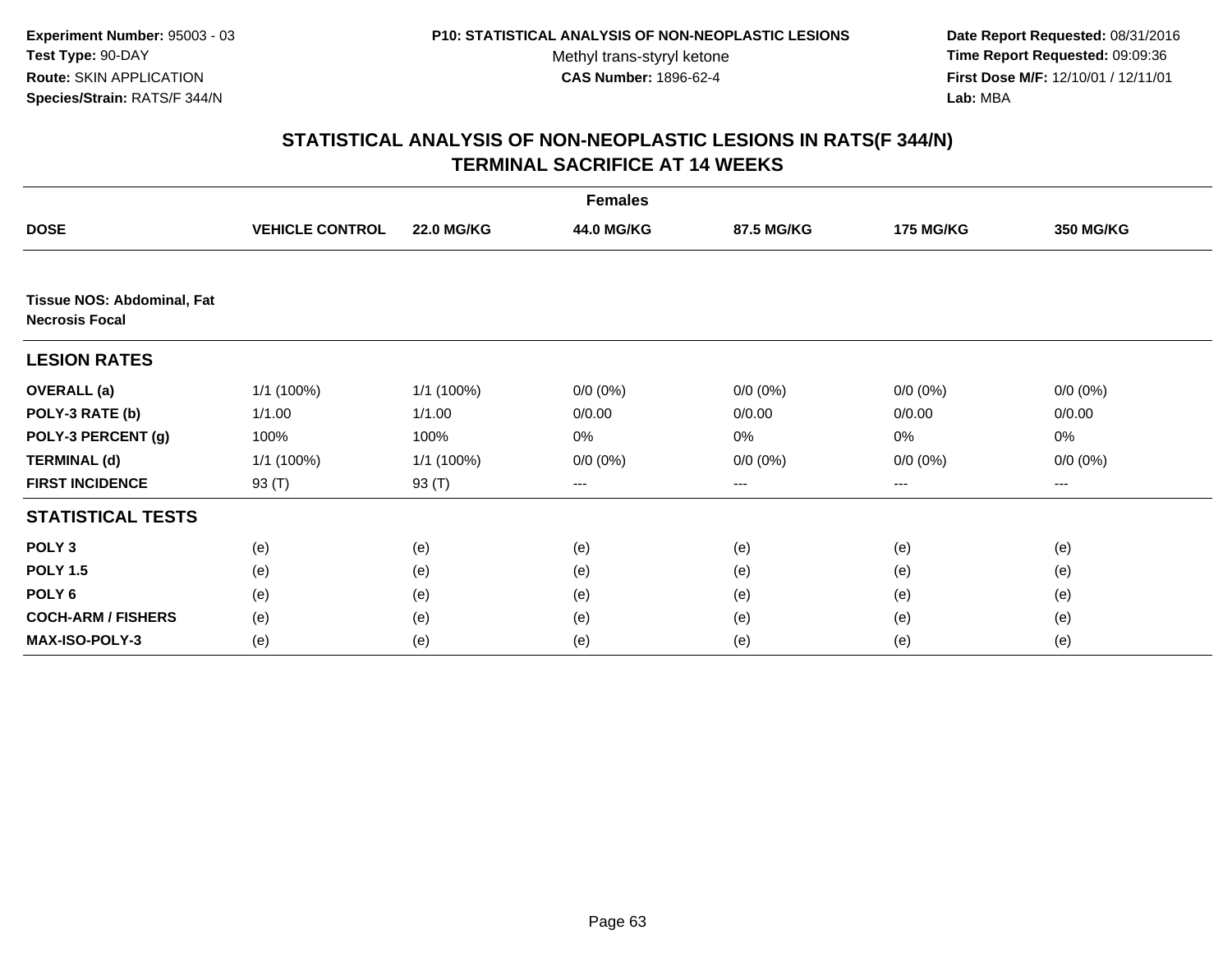**Date Report Requested:** 08/31/2016 **Time Report Requested:** 09:09:36 **First Dose M/F:** 12/10/01 / 12/11/01<br>**Lab:** MBA **Lab:** MBA

| <b>Females</b>                     |                        |                   |             |             |                  |           |
|------------------------------------|------------------------|-------------------|-------------|-------------|------------------|-----------|
| <b>DOSE</b>                        | <b>VEHICLE CONTROL</b> | <b>22.0 MG/KG</b> | 44.0 MG/KG  | 87.5 MG/KG  | <b>175 MG/KG</b> | 350 MG/KG |
|                                    |                        |                   |             |             |                  |           |
| <b>Uterus</b><br><b>Dilatation</b> |                        |                   |             |             |                  |           |
| <b>LESION RATES</b>                |                        |                   |             |             |                  |           |
| <b>OVERALL (a)</b>                 | 1/10 (10%)             | $3/10(30\%)$      | 6/10(60%)   | 2/10(20%)   | $3/10(30\%)$     | 6/10(60%) |
| POLY-3 RATE (b)                    | 1/10.00                | 3/10.00           | 6/10.00     | 2/10.00     | 3/10.00          | 6/10.00   |
| POLY-3 PERCENT (g)                 | 10%                    | 30%               | 60%         | 20%         | 30%              | 60%       |
| <b>TERMINAL (d)</b>                | 1/10 (10%)             | 3/10 (30%)        | 6/10 (60%)  | 2/10(20%)   | 3/10 (30%)       | 6/10(60%) |
| <b>FIRST INCIDENCE</b>             | 93 $(T)$               | 93 (T)            | 93 (T)      | 93 $(T)$    | 93 (T)           | 93 $(T)$  |
| <b>STATISTICAL TESTS</b>           |                        |                   |             |             |                  |           |
| POLY <sub>3</sub>                  | $P = 0.060$            | $P=0.292$         | P=0.018*    | $P = 0.500$ | $P = 0.292$      | P=0.018*  |
| <b>POLY 1.5</b>                    | $P = 0.060$            | $P=0.292$         | $P=0.018*$  | $P = 0.500$ | $P=0.292$        | P=0.018*  |
| POLY <sub>6</sub>                  | $P = 0.060$            | $P=0.292$         | P=0.018*    | $P = 0.500$ | $P=0.292$        | P=0.018*  |
| <b>COCH-ARM / FISHERS</b>          | $P = 0.066$            | $P = 0.291$       | $P=0.029*$  | $P = 0.500$ | $P = 0.291$      | P=0.029*  |
| <b>MAX-ISO-POLY-3</b>              | $P=0.013*$             | $P = 0.135$       | $P=0.005**$ | $P=0.274$   | $P = 0.135$      | P=0.005** |